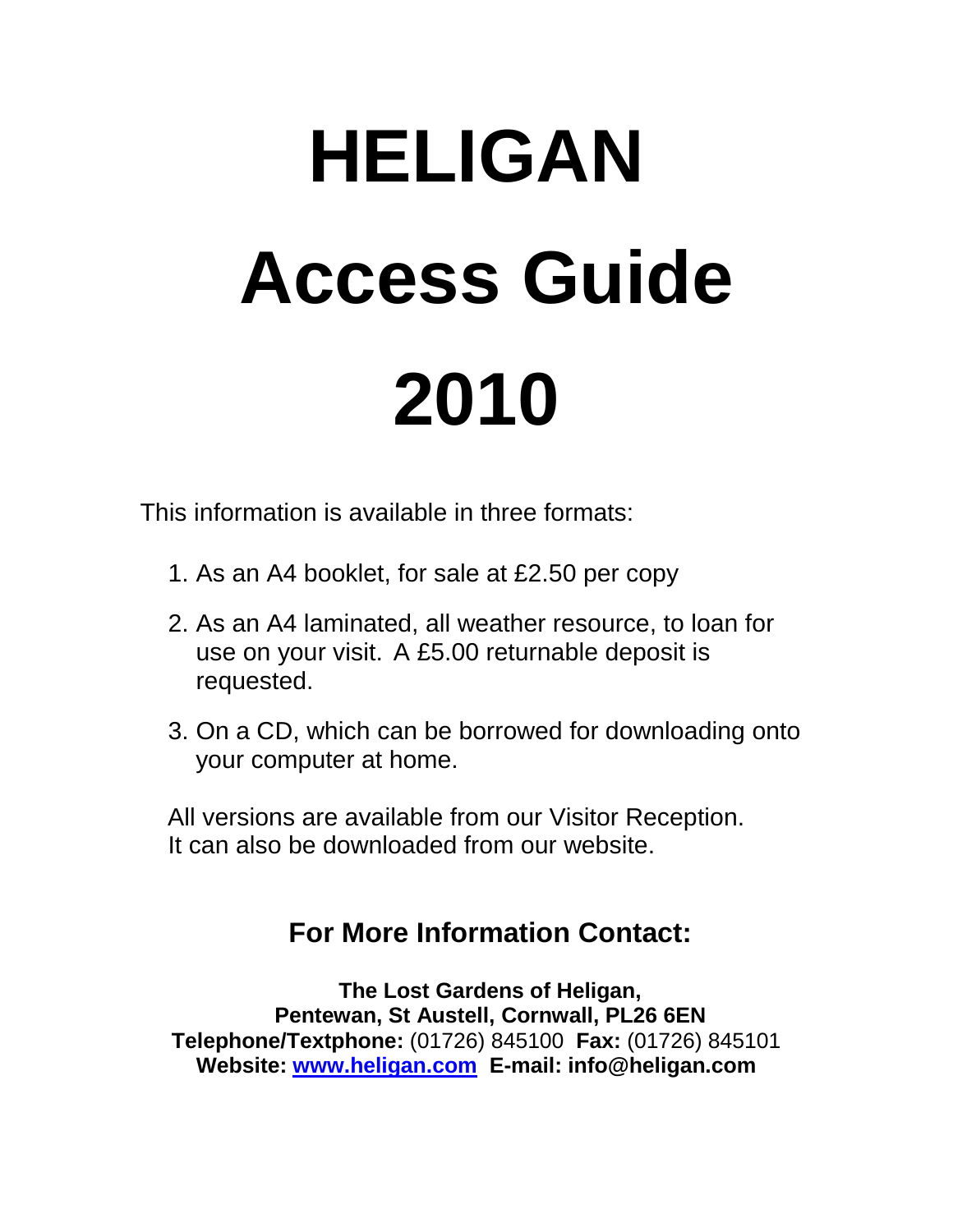# **HELIGAN Access Guide 2010**

#### **Contents**

- 1) **Information for Visitors with Disabilities**
- 2) **Resources for Visitors with Disabilities**

#### 3) **Heligan Path Guide 2010**

 This guide divides the gardens into 33 sections and gives descriptive and statistical data about path surfaces, gradients and slopes. Information about rest places is also included. The coloured page corners correspond to the coloured areas on the two maps provided at the back of this section.

#### 4) **Guided Tour for Visually Impaired Visitors**

 A suggested sensory tour for visitors, with historical information and evocative descriptions of the surrounding environment. Includes route map.

#### 5) **Wheelchair Access Map**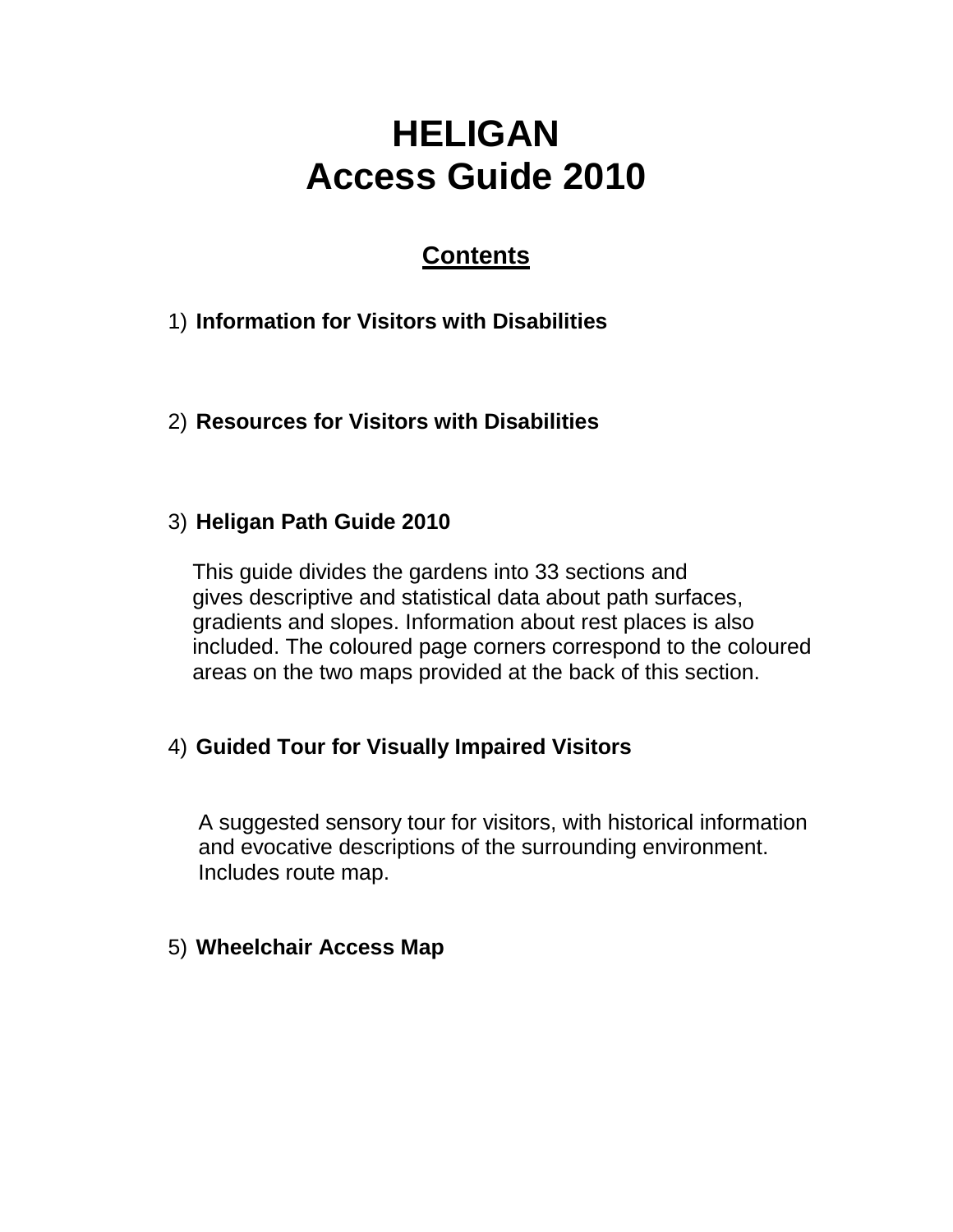# **The Lost Gardens of Heligan**

#### **Information for Visitors with Disabilities**

All large print information is printed on yellow paper, in ariel font with a minimum size of 14pt.

#### **Heligan Leaflet**

- in large print, audio (cd & cassette) and Braille

#### **Site Map**

- in large print

#### **Wheelchair Access Map**

- in large print

#### **Access Guide**

- on disc in advance, to plan your visit from your computer at home
- as a booklet for sale at £2.50
- as a returnable matt laminated booklet, to use during your visit, available for a £5.00 returnable deposit
- downloadable from our website www.heligan.com

**Heligan Handbook** – £2.50, both formats in English only

- large print and audio (cd and cassette)

#### **The Conservatory**

This building close to our Visitor Reception, offers an Alternative Visitor Experience of Heligan, enabling some of our visitors to see parts of the gardens that may otherwise be out of reach to them.

The conservatory continuously displays a short film of the more inaccessible areas of Heligan.

Follow signs for our "Armchair Tour."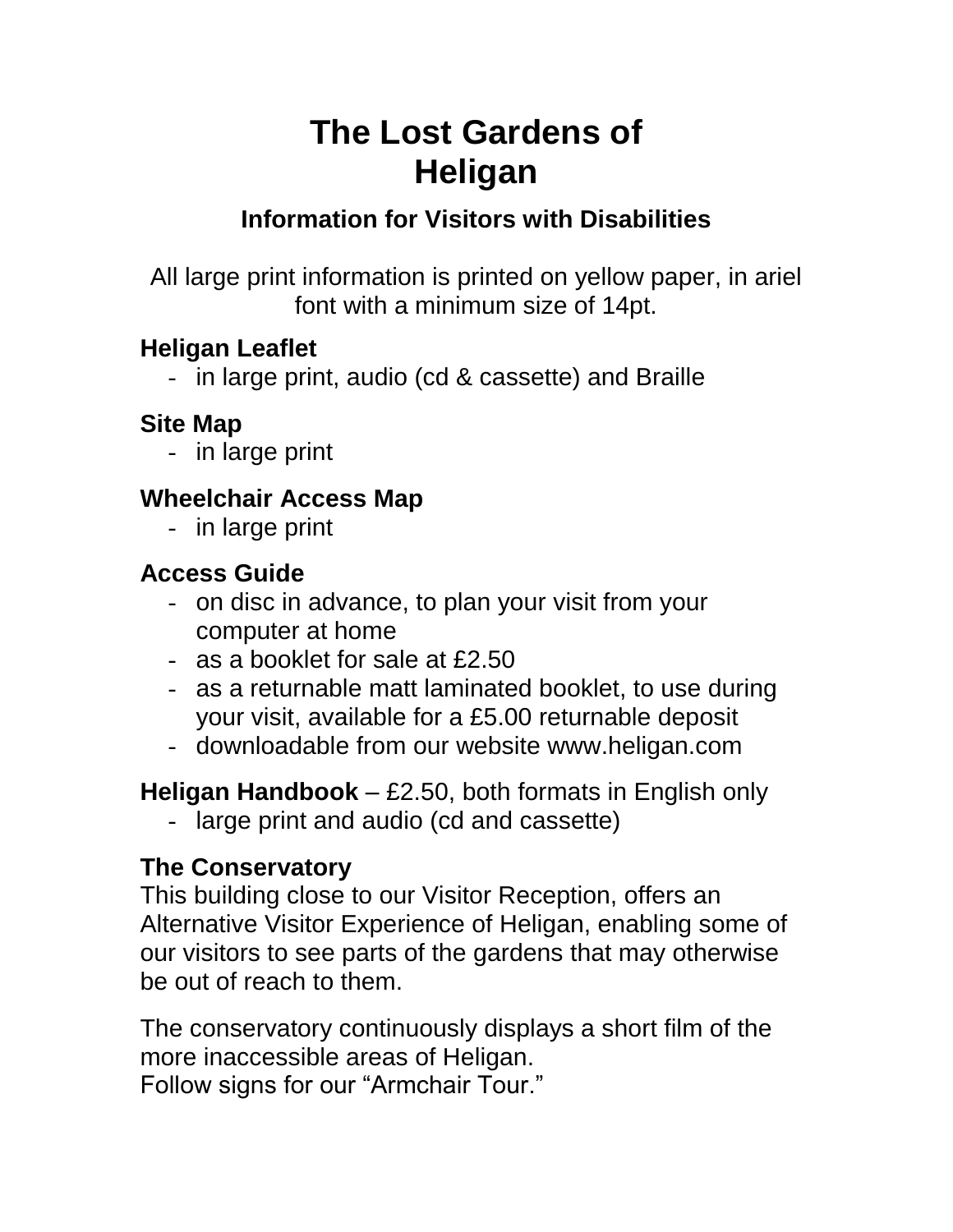# **The Lost Gardens of Heligan**

Resources for Visitors with Disabilities

#### **Disabled Toilets**

These facilities feature:

- disabled toilet alarms
- tactile signage
- lever style taps
- improved colour contrasting to assist people with visual impairments
- colostomy shelves
- improved layout for ease of movement
- left and right hand transfer toilets

Our facilities are based at the entrance, close to our parking for disabled visitors, but we also have a disabled toilet available within the gardens in a block adjacent to the Steward's House.

#### **Specialised cutlery**

We have two sets of specialised cutlery available for use at our main Tearoom. One set is weighted and the other set is shaped for ease of use. Please enquire in the Tearoom if you would find these helpful.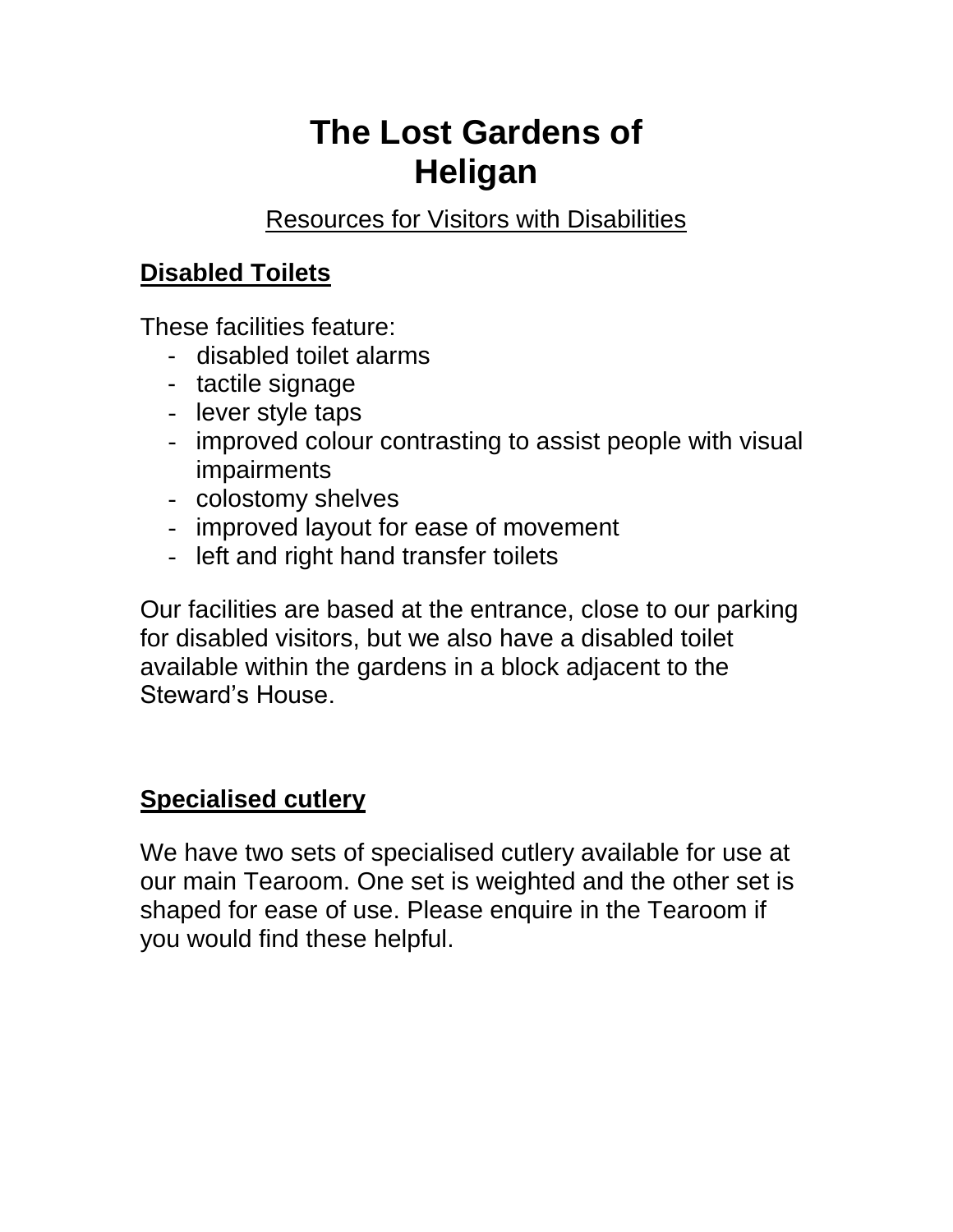# The Lost Gardens of **Heligan**

#### **Resources for Hearing Impaired People**

#### **Induction Loops**

- at service counters in our Visitor Reception, Ticket Office, Heligan Shop, and Stewards House Tearoom
- portable system available for use by our tour guides

An inductive coupler is fitted in the public phone box at the entrance and a textphone is available in our Visitor Reception

#### **Resources for Visually Impaired People**

Magnifier sheets at all counters Signature strips at retail points to assist signing cheques Large print information is available from our Visitor Reception

Our staff will be pleased to provide assistance. Just ask**.**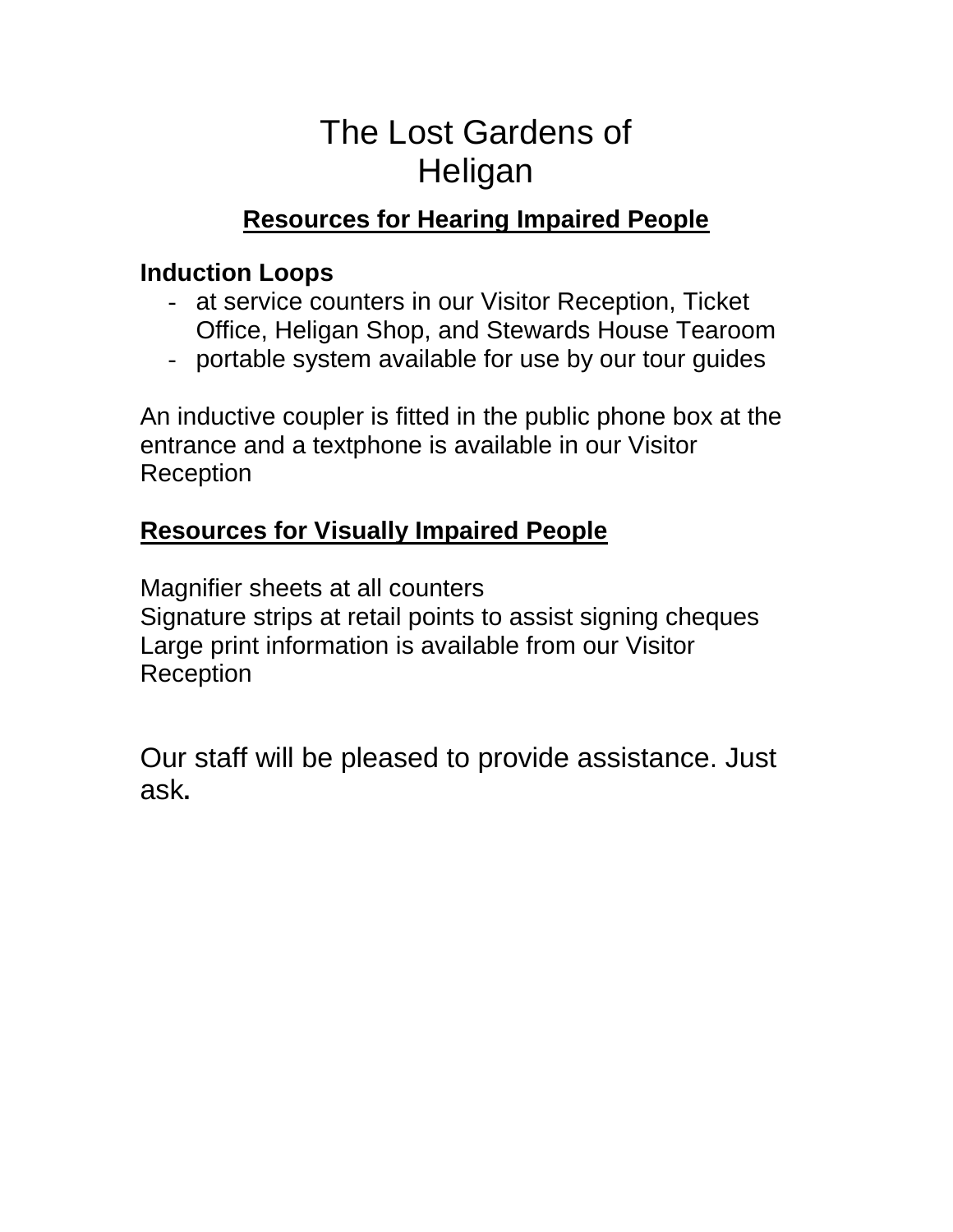

| Area                                      | <b>Covered Area, Ticket Office, Western</b><br><b>Ride (North) up to Beacon Path</b>                                                                                                                                                                                                                                                      |
|-------------------------------------------|-------------------------------------------------------------------------------------------------------------------------------------------------------------------------------------------------------------------------------------------------------------------------------------------------------------------------------------------|
|                                           |                                                                                                                                                                                                                                                                                                                                           |
| Ground<br>surface &<br>weather<br>effects | Compacted gravel-dust, some loose stones, may<br>be grooved in wet conditions, puddles                                                                                                                                                                                                                                                    |
| Width                                     | Narrowest point 2.20m and widest point 3.15m                                                                                                                                                                                                                                                                                              |
| <b>Restrictions</b><br>& features         | 40m to Ticket Office<br>After 53m tarmac road crossing<br><b>Stop for traffic</b><br>After 75m crossroads, as you turn left<br>rhododendron reaching into path by 1.50m<br>After 82m camellia overhanging path at 1.50m<br>height<br>After 89m-91m vegetation overhanging path from<br>left and right at 1.60m height and 1.40m into path |
| <b>Gradients</b>                          | Mostly level, 1:15 at entrance to garden                                                                                                                                                                                                                                                                                                  |
| Cross<br>slopes                           | 1:60 on path to Ticket Office<br>1:14 on road crossing<br>1:30 on Western Ride pathway                                                                                                                                                                                                                                                    |
| Rest places                               | After 115m opposite junction with Beacon Path                                                                                                                                                                                                                                                                                             |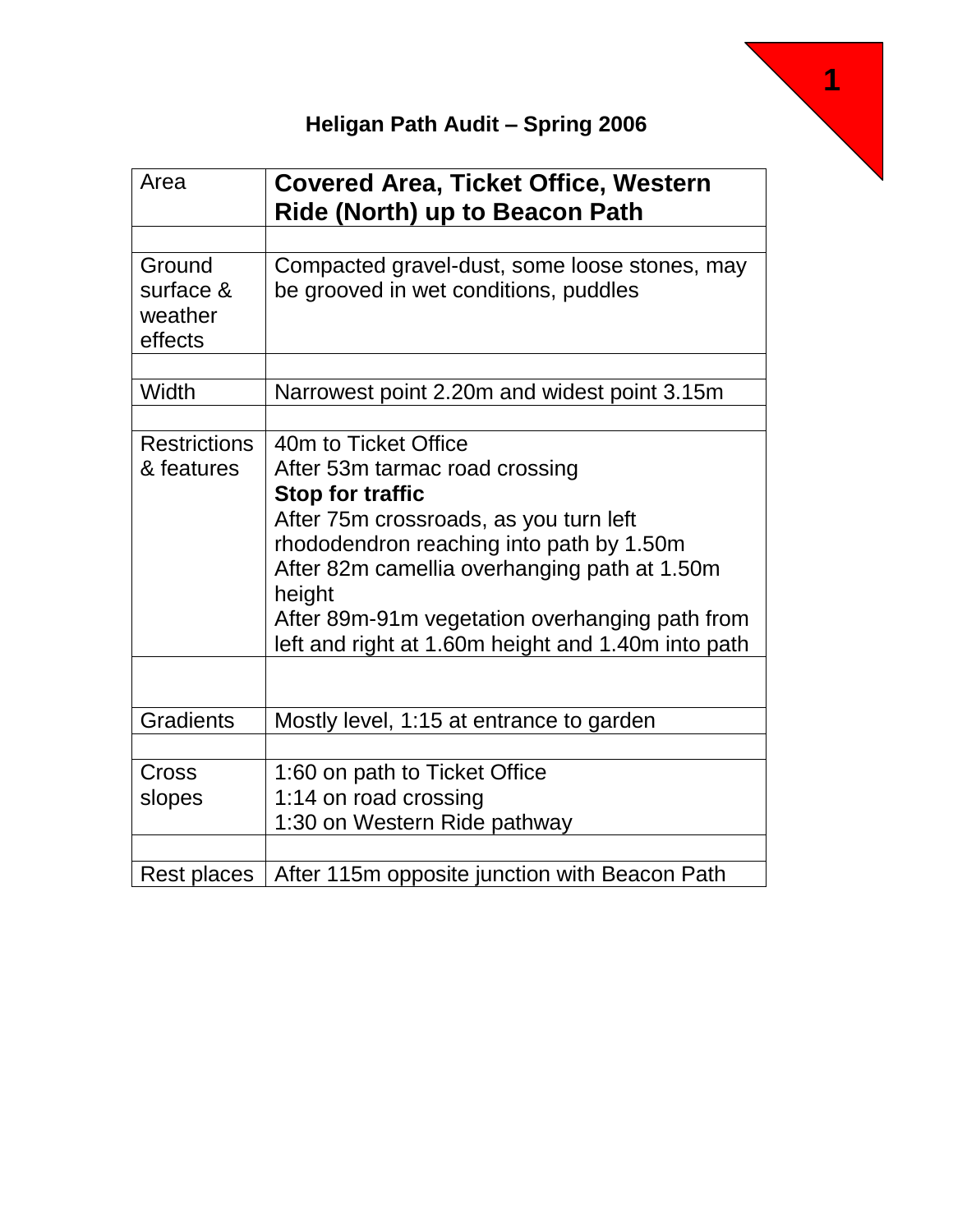**Heligan Path Audit – Spring 2006**

| Area                                      | Beacon Path, starting at top of Western Ride                                                                                                                                                                                                                                                                                                                                                                                                                                                                                                                                                                                                                                                                                                                                                                                                                                                                                                                                   |
|-------------------------------------------|--------------------------------------------------------------------------------------------------------------------------------------------------------------------------------------------------------------------------------------------------------------------------------------------------------------------------------------------------------------------------------------------------------------------------------------------------------------------------------------------------------------------------------------------------------------------------------------------------------------------------------------------------------------------------------------------------------------------------------------------------------------------------------------------------------------------------------------------------------------------------------------------------------------------------------------------------------------------------------|
|                                           |                                                                                                                                                                                                                                                                                                                                                                                                                                                                                                                                                                                                                                                                                                                                                                                                                                                                                                                                                                                |
| Ground<br>surface &<br>weather<br>effects | Compact, uneven soil with roots and loose stones,<br>grooves in rain                                                                                                                                                                                                                                                                                                                                                                                                                                                                                                                                                                                                                                                                                                                                                                                                                                                                                                           |
| Width                                     | Narrowest point 1.10m, widest point 2.50m                                                                                                                                                                                                                                                                                                                                                                                                                                                                                                                                                                                                                                                                                                                                                                                                                                                                                                                                      |
| <b>Restrictions</b>                       |                                                                                                                                                                                                                                                                                                                                                                                                                                                                                                                                                                                                                                                                                                                                                                                                                                                                                                                                                                                |
| & features                                | After 1m turning, tree trunk on left hand side<br>overhanging path at 0.50m from ground level<br>After 52m left hand turn off to Ram pumps<br><b>Stop for traffic</b><br>Cross uneven Works road with rough surface and<br>loose stones, gate width 1.33m<br>After 88m roots protruding from ground,<br>rhododendron overhanging on left at 1.90m height<br>After 130m rhododendron growing diagonally over<br>path from left (0.50m) to right (2m)<br>After 138-141m tree roots protruding on right and left<br>of path (narrowest point of path)<br>After 151m rhododendron branch protruding from left<br>at 1.60m height<br>After 172m rhododendron branch protruding from left<br>at 1.90m height<br>After 176m rhododendron branch protruding from left<br>at 1.80m height<br>After 201m turn left towards viewing point for<br>wheelchair users: after 6m root reaching 0.30m into<br>path, after 8m gate 1.50m wide<br>After 206m gate into Northern Summerhouse 2.20m |
|                                           | wide                                                                                                                                                                                                                                                                                                                                                                                                                                                                                                                                                                                                                                                                                                                                                                                                                                                                                                                                                                           |
| <b>Gradients</b>                          | Mostly level, 1:60 places and 1:30 around Magnolia<br>campbellii                                                                                                                                                                                                                                                                                                                                                                                                                                                                                                                                                                                                                                                                                                                                                                                                                                                                                                               |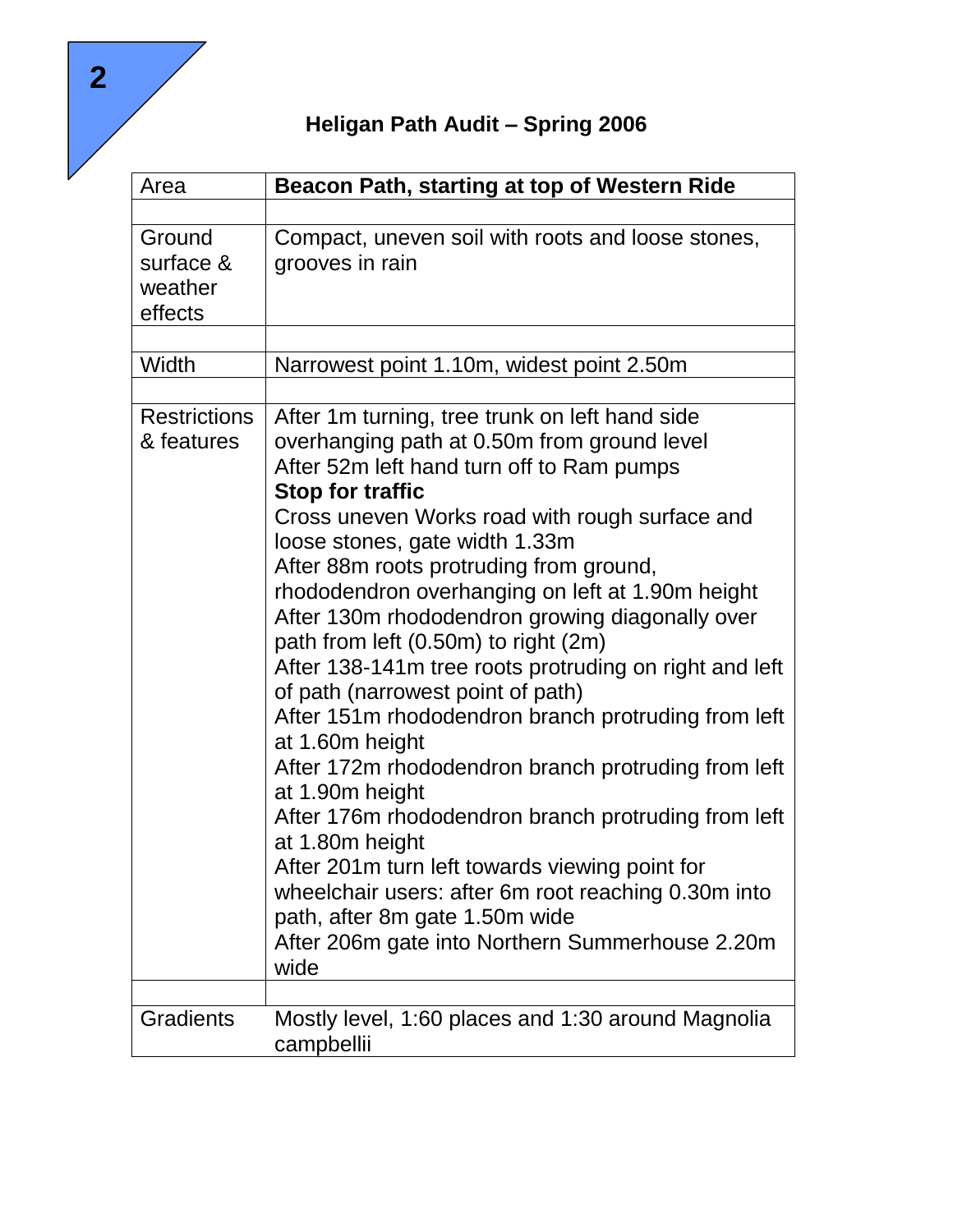

| Cross<br>Slopes | Fairly level, between 1:12 and 1:5 in places     |
|-----------------|--------------------------------------------------|
|                 |                                                  |
|                 | Rest places   After 33m-50m around Dovecote lawn |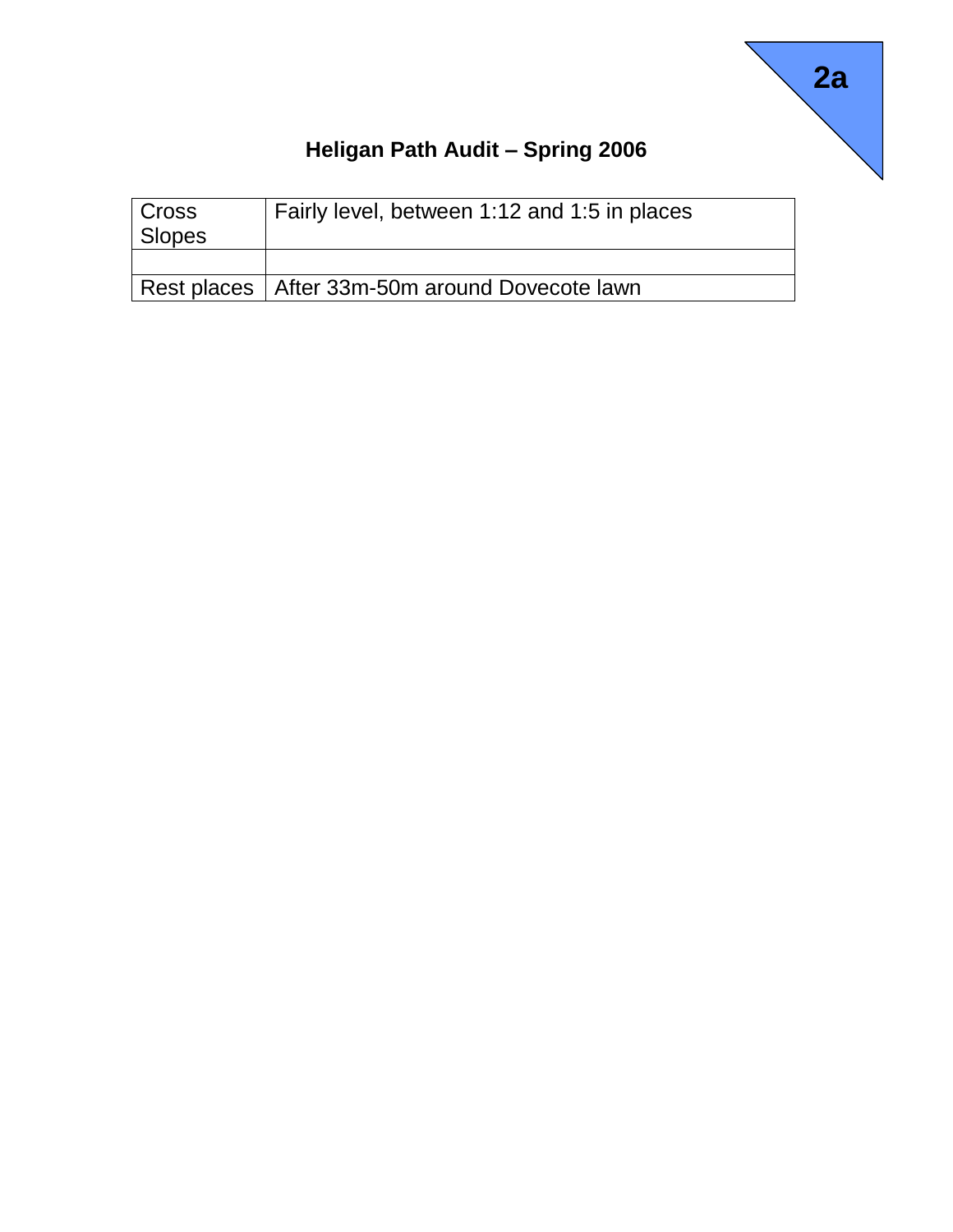| Area                 | <b>Northern Summerhouse to Eastern Ride</b>                                        |
|----------------------|------------------------------------------------------------------------------------|
|                      |                                                                                    |
| <b>Note</b>          | <b>Beware unprotected pool</b>                                                     |
|                      |                                                                                    |
| Ground               | Cobbled stone path, slate paving, after 14.93m                                     |
| surface &<br>weather | compacted gravel-dust                                                              |
| effects              |                                                                                    |
|                      |                                                                                    |
| Width                | Narrowest point 2.15m, widest point 2.20m                                          |
|                      |                                                                                    |
| <b>Restrictions</b>  | After 9m entrance to Northern Summerhouse on                                       |
| & features           | right, entrance width 1.55m                                                        |
|                      | Step 0.07m high at entrance to Summerhouse                                         |
|                      | (On the left-hand side step 0.12m high onto slate<br>paving with unprotected pool) |
|                      | After 16m cobbled drain running along left side of                                 |
|                      | path, 0.40m in width                                                               |
|                      | After 22m join Eastern Ride, cobbled drain of 0.40m<br>width crossing path         |
|                      |                                                                                    |
| <b>Gradients</b>     | Level                                                                              |
|                      |                                                                                    |
| Cross slopes         | Level                                                                              |
|                      |                                                                                    |
| Rest places          | After 9m, sheltered seating in the Summerhouse                                     |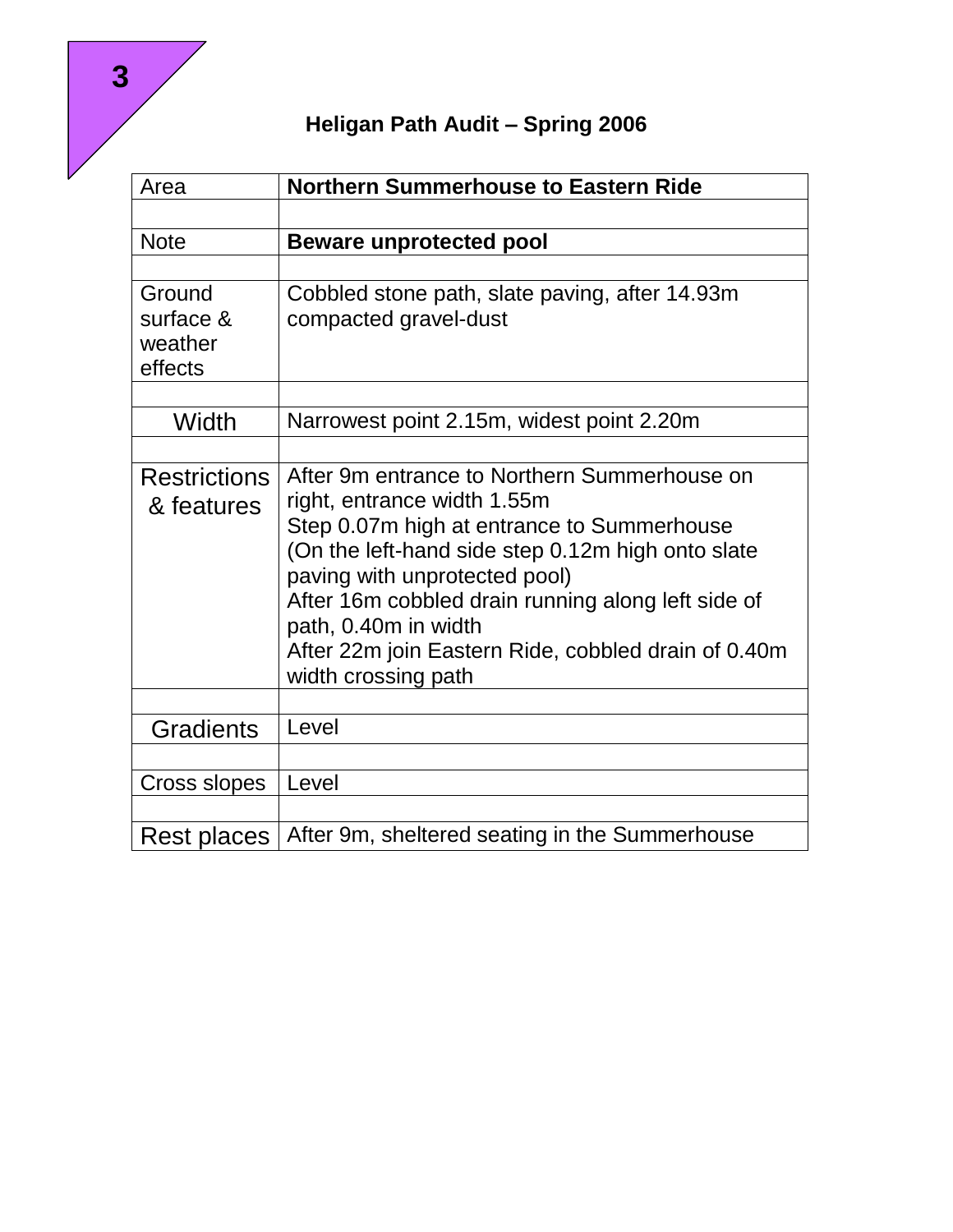| Area                                      | Path from Northern Summerhouse to top<br>entrance to Ravine                                                                                                                                                                                                                                                                              |
|-------------------------------------------|------------------------------------------------------------------------------------------------------------------------------------------------------------------------------------------------------------------------------------------------------------------------------------------------------------------------------------------|
|                                           |                                                                                                                                                                                                                                                                                                                                          |
| Ground<br>surface &<br>weather<br>effects | Compacted gravel-dust, grooves                                                                                                                                                                                                                                                                                                           |
| Width                                     | Uniform width 2.20m                                                                                                                                                                                                                                                                                                                      |
| <b>Restrictions</b><br>& features         | 0-20m cobbled drain on right 0.40m in width<br>After 19m deep groove running diagonally across<br>path<br>After 20m-29m camellia protruding from right at 2m<br>height<br>From 40m-97m Flora's Green on right (optional<br>grass surface)<br>After 97m entrance into Vegetable Garden on left<br>After 136m entrance into Ravine on left |
| <b>Gradients</b>                          | Mostly level, 1:30 in places                                                                                                                                                                                                                                                                                                             |
| Cross<br>slopes                           | 1:20 to 1:10 in places                                                                                                                                                                                                                                                                                                                   |
| Rest places                               | Around Flora's Green lawn about 50m + from<br><b>Northern Summerhouse</b>                                                                                                                                                                                                                                                                |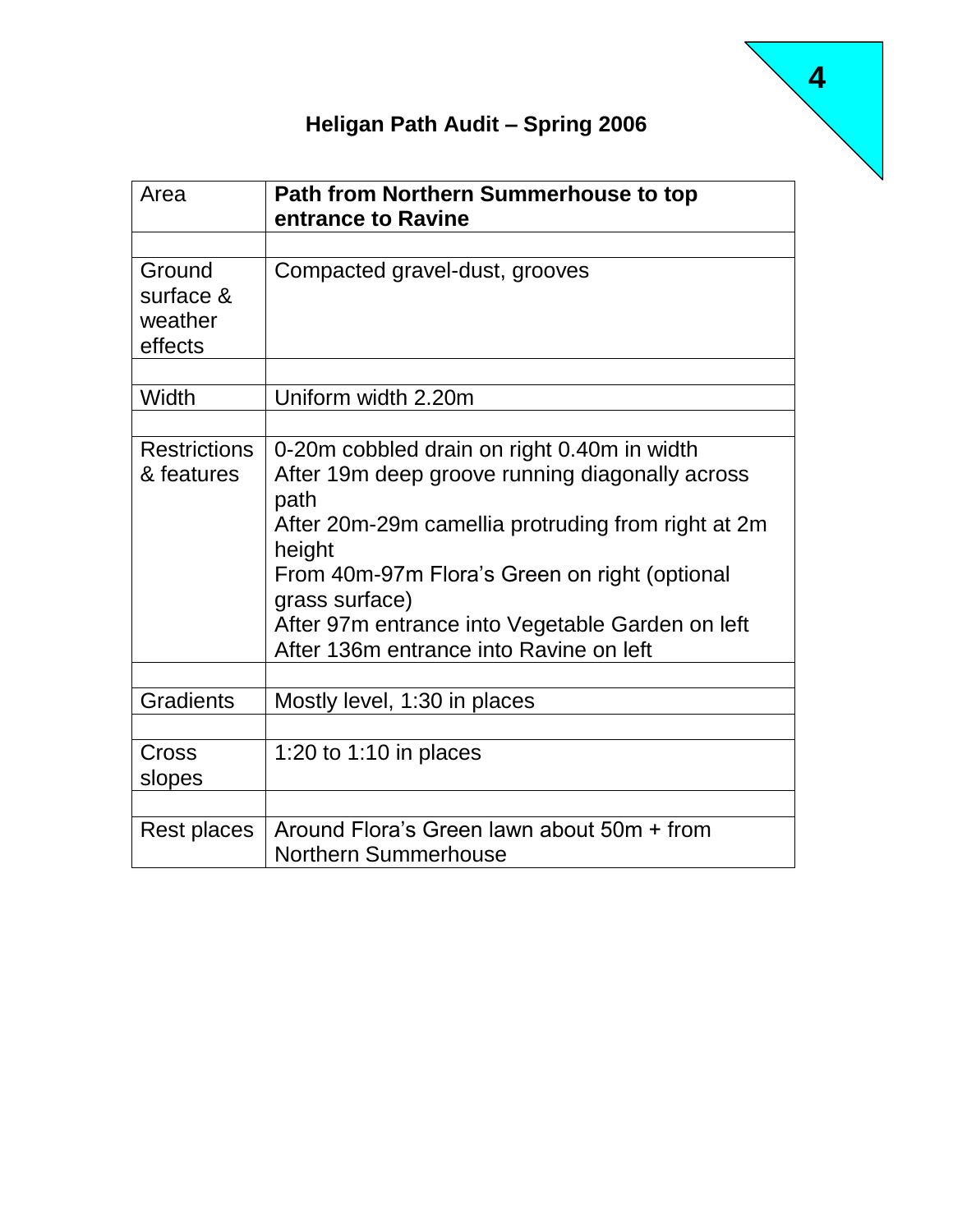|                                           | Heligan Path Audit – Spring 2006                                                                                                                                                                                                                                  |
|-------------------------------------------|-------------------------------------------------------------------------------------------------------------------------------------------------------------------------------------------------------------------------------------------------------------------|
| Area                                      | <b>Vegetable Garden, starting from North</b>                                                                                                                                                                                                                      |
| Ground<br>surface &<br>weather<br>effects | Compacted gravel-dust, some loose stones                                                                                                                                                                                                                          |
| Layout                                    | Four sections for growing crops each surrounded by<br>paths<br>Central path North/South 59m, central path<br>East/West 71m<br>Perimeter path - Top East/West 86m, eastern side<br>North/South 84m<br>Bottom path East/West 54m, western side<br>North/South 59.6m |
| Width                                     | Narrowest point 1.75m, widest point 2.10m                                                                                                                                                                                                                         |
| <b>Restrictions</b><br>& features         | 0-59m Apple Arch along central path at 2m height in<br>centre, protruding side branches at lower levels                                                                                                                                                           |
| <b>Gradients</b>                          | 1:25 throughout from North to South                                                                                                                                                                                                                               |
| Cross<br>slopes                           | 1:25 throughout                                                                                                                                                                                                                                                   |
| Rest places                               | Plenty of seats right and left of top (North) entrance                                                                                                                                                                                                            |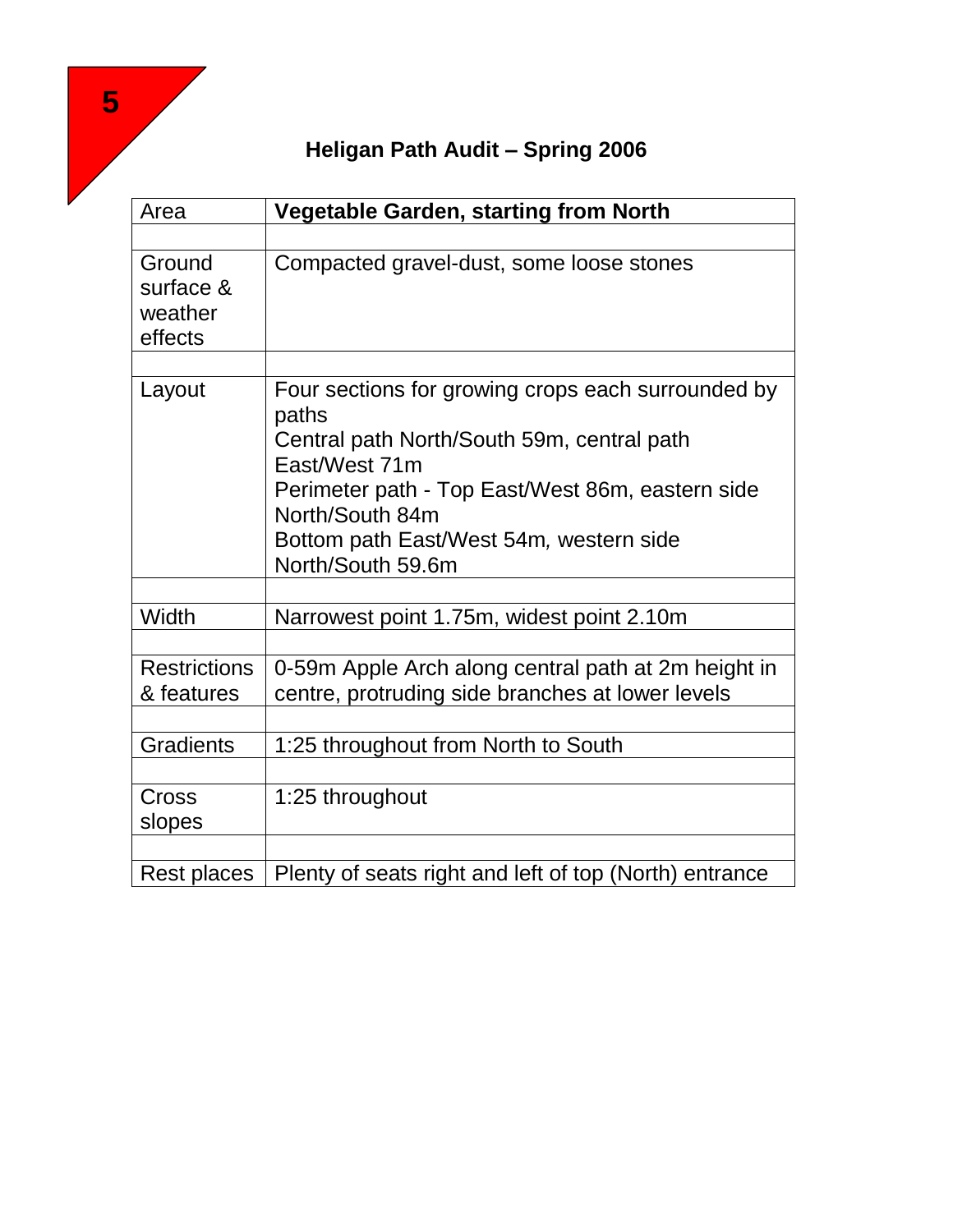| Area                                      | Melon Yard, entering from the Vegetable Garden                                                                                                                                                                                                                                                                                                                                                                                                                                                                                                                                                                                                                                                                                                                                                                   |
|-------------------------------------------|------------------------------------------------------------------------------------------------------------------------------------------------------------------------------------------------------------------------------------------------------------------------------------------------------------------------------------------------------------------------------------------------------------------------------------------------------------------------------------------------------------------------------------------------------------------------------------------------------------------------------------------------------------------------------------------------------------------------------------------------------------------------------------------------------------------|
|                                           |                                                                                                                                                                                                                                                                                                                                                                                                                                                                                                                                                                                                                                                                                                                                                                                                                  |
| <b>Note</b>                               | Visitors are welcome to explore the historic working<br>buildings but steps into Thunderbox Room prevent<br>access for wheelchair users.<br>There is no public access into the Melon House                                                                                                                                                                                                                                                                                                                                                                                                                                                                                                                                                                                                                       |
| Ground<br>surface &<br>weather<br>effects | Compact chipppings, some loose stones, uneven in<br>places, puddles,<br>Cobbled under lean-to equipment shed                                                                                                                                                                                                                                                                                                                                                                                                                                                                                                                                                                                                                                                                                                     |
| Layout                                    | Walled garden with original working buildings on<br>north-facing and east-facing walls. Path network<br>around freestanding frames, pits and glasshouses<br>25m from North to South<br>Approximately 43m from East to West                                                                                                                                                                                                                                                                                                                                                                                                                                                                                                                                                                                       |
|                                           |                                                                                                                                                                                                                                                                                                                                                                                                                                                                                                                                                                                                                                                                                                                                                                                                                  |
| Width                                     | Narrowest point 1.7m, widest point not applicable                                                                                                                                                                                                                                                                                                                                                                                                                                                                                                                                                                                                                                                                                                                                                                |
| <b>Restrictions</b><br>& features         | -At top (North) entrance – gate 1.63m width<br>After 9m from gate, through centre, two protruding<br>steps from Pineapple Pit on left, 0.9m into path<br>(2.70m remaining width)<br>After 16m from gate, through centre, below<br>Pineapple Pit, side wall of Pit on left reaching 2.65m<br>into walking area $-$ height $0.3m - 0.1m$<br>After 19m from gate, on right, cobbled drains<br>crossing path diagonally, 0.4m wide<br>After 25m from northern entrance gate, exit lower<br>gate 2.20m wide<br>-Low propagation pit in front of Pineapple Pit, 6.5m<br>long by 2m wide and 0.68m high, glazed lights<br>occasionally protrude from back up to 0.6m<br>-3 low propagation frames on right hand side of main<br>path, behind raised border (8.4m long by 1m wide<br>and between 0.2m & 0.43m in height) |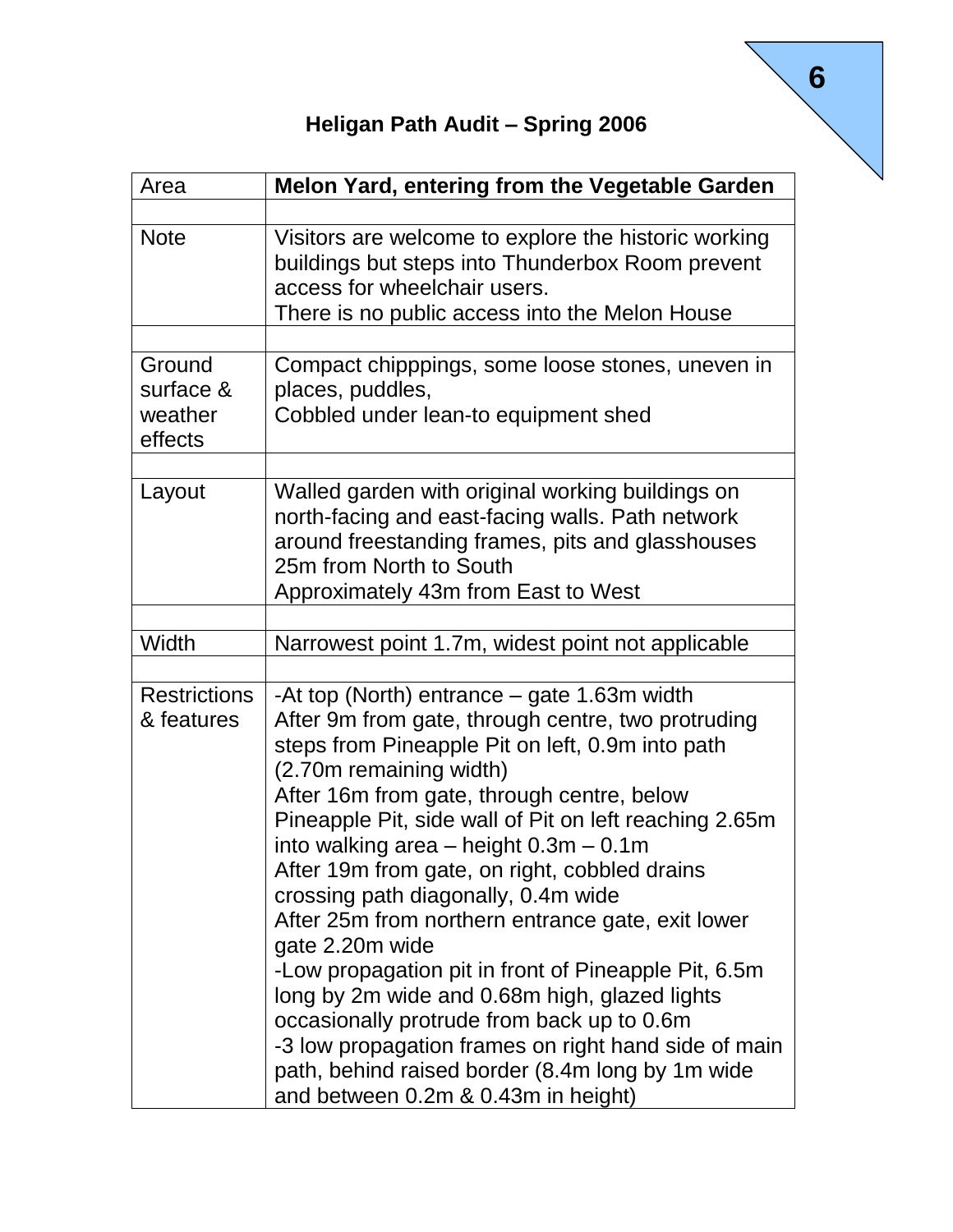|                  | $1st$ frame: 14.5m long by 1.85m wide & 1.29m in<br>height, $2^{nd}$ frame: 14.5m long by 1.85m wide & |
|------------------|--------------------------------------------------------------------------------------------------------|
|                  | 0.89m in height, $3rd$ frame: 6.5m long by 1.85m wide                                                  |
|                  | & 0.74m high. Glazed lights occasionally protrude up                                                   |
|                  | to 1m into visitor route                                                                               |
|                  | -Thunderbox Room: entrance doorway 0.95m wide                                                          |
|                  | and 1.50m high; narrowest point inside 0.75m; five                                                     |
|                  | steps at 0.05m, 0.28m, 0.26m, 0.25m & 0.13m in                                                         |
|                  | height                                                                                                 |
|                  | -Dark House: both doorways 0.95m wide, height                                                          |
|                  | 1.46m. Right hand doorway has step down, height                                                        |
|                  | 0.7m & width 1.05m. Left hand doorway has step                                                         |
|                  | down, 0.4m in height and 1.05m wide. There is no                                                       |
|                  | lighting in here as the darkness is used to force the                                                  |
|                  | crops                                                                                                  |
|                  | -Fruit Store above Dark House: up one flight of five                                                   |
|                  | steps then turn right up one more step before door.                                                    |
|                  | Starting at the bottom, $1st$ step 0.16m high, width                                                   |
|                  | 0.89n, $2nd$ step 0.15m high, width (as all following)                                                 |
|                  | 0.84m, 3 <sup>rd</sup> step 0.18m high, 4 <sup>th</sup> step 0.20m high, 5 <sup>th</sup>               |
|                  | step 0.23m high and $6th$ step 0.23m high by 1.10m in                                                  |
|                  | width. Height of doorway 2.04m, width 0.98m.                                                           |
|                  | Further steps inside with very low roof                                                                |
|                  | -Potting Shed: access under low roof 1.75m high,                                                       |
|                  | across cobbled floor. Doorway height 1.93m, width                                                      |
|                  | 0.67m, brick floor inside, this is a working building                                                  |
|                  | with tools and equipment in use                                                                        |
|                  | -Tool Shed: doorway 1.61m high and 0.8m wide. Old                                                      |
|                  | tools displayed on bench, floor and around walls,                                                      |
|                  | please take care. Small water trough on corner                                                         |
|                  | outside shed                                                                                           |
|                  |                                                                                                        |
| <b>Gradients</b> | 1:10 at top (North) gate, 1:45 from North to South                                                     |
| Cross            | 1:20 to 1:8 in places, 1:4 under the lean-to                                                           |
| slopes           |                                                                                                        |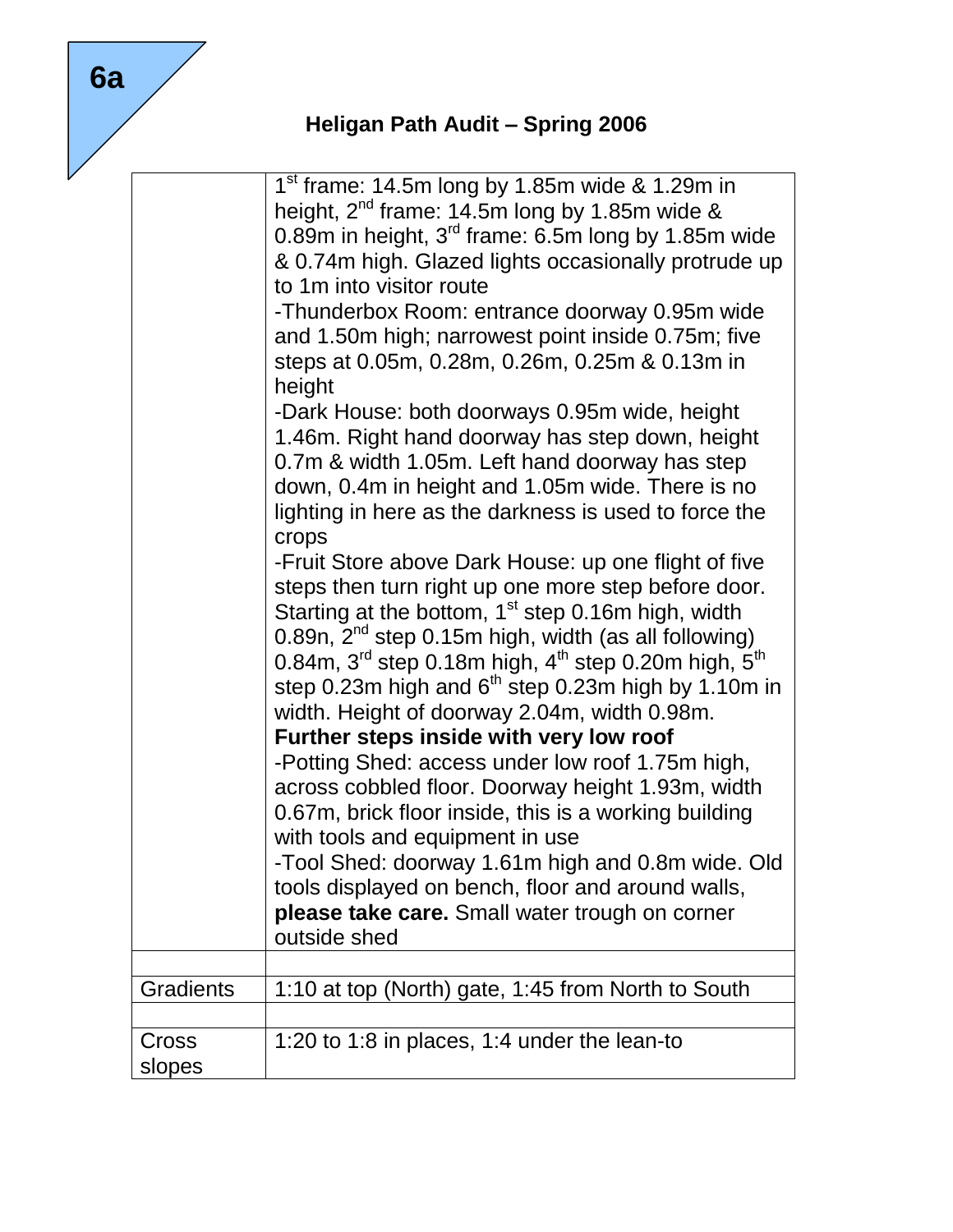| Rest Places   Perch on wall right and left of northern gateway at<br>0.75m height, sheltered bench under lean-to 29m from<br>gate |
|-----------------------------------------------------------------------------------------------------------------------------------|

| Area                                      | Southern gate of Melon Yard to Western Ride,<br>passing entrance to Italian Garden                                             |
|-------------------------------------------|--------------------------------------------------------------------------------------------------------------------------------|
| Ground<br>surface &<br>weather<br>effects | Compacted gravel-dust                                                                                                          |
| Width                                     | Narrowest point 2m, widest 2.3m                                                                                                |
| <b>Restrictions</b><br>& features         | Turning right out of gateway<br>After 22m path joins from right (entrance to Italian<br>Garden)<br>After 41m join Western Ride |
| <b>Gradients</b>                          | Level                                                                                                                          |
| Cross<br>slopes                           | Level                                                                                                                          |
| Rest places                               | 22m from gateway, seat on left-hand side                                                                                       |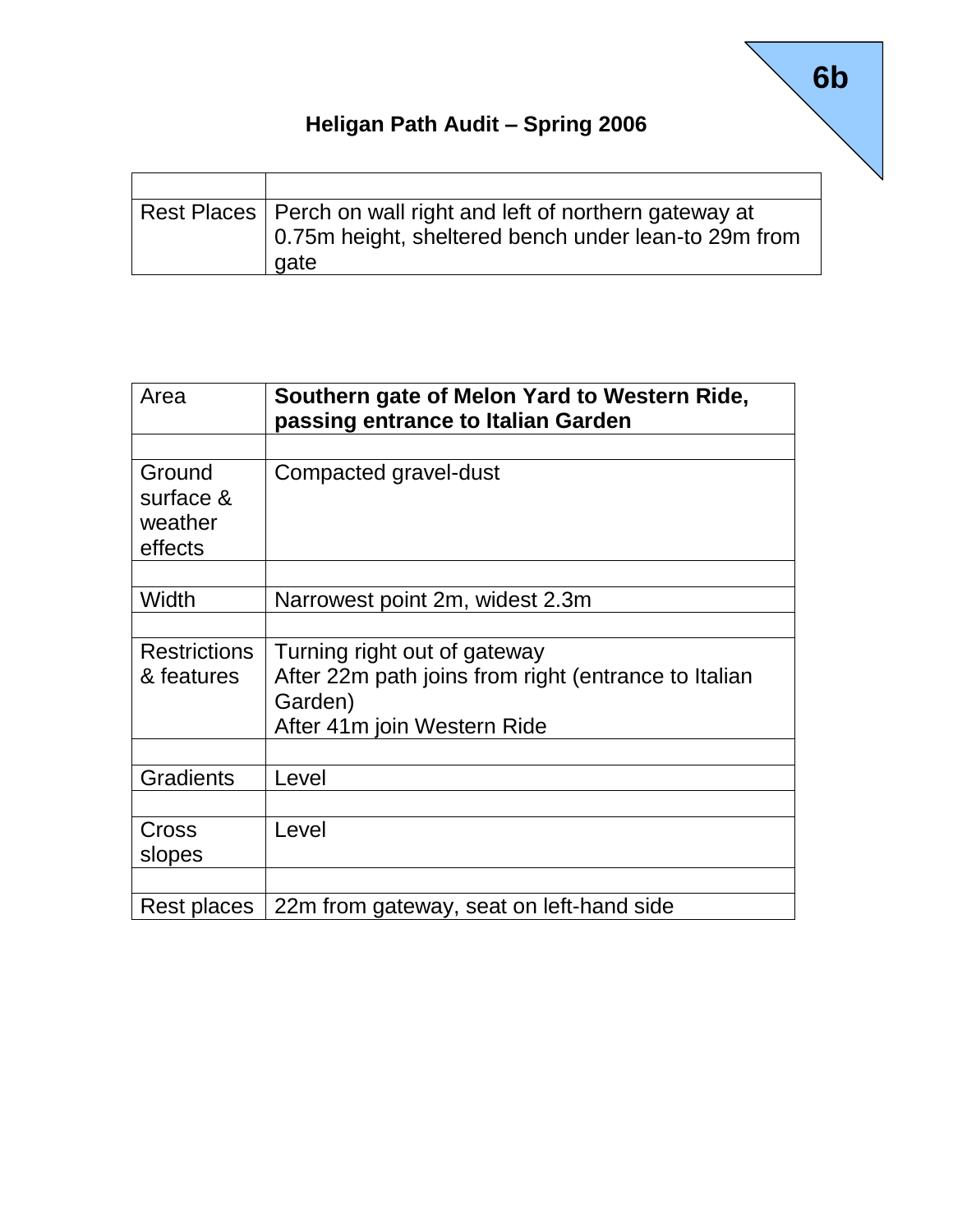| Area                              | Italian Garden (starting from the South, outside<br>gateway in hedge)                                                     |
|-----------------------------------|---------------------------------------------------------------------------------------------------------------------------|
|                                   |                                                                                                                           |
| <b>Note</b>                       | <b>Beware unprotected pool</b>                                                                                            |
|                                   | * Access for wheelchair users into the Italian<br>Garden is from the North only, via Western<br><b>Ride/lower Ravine.</b> |
|                                   |                                                                                                                           |
| Ground<br>surface &               | Compacted gravel-dust approach path, uneven<br>paving around pool                                                         |
| weather<br>effects                | Grassy area and slate floor in the summerhouse                                                                            |
|                                   |                                                                                                                           |
| Width                             | Narrowest point 1m, widest point 1.20m                                                                                    |
| <b>Restrictions</b><br>& features | After 7m 3 steps, 0.13m, 0.20m and 0.13m high<br>After 11m paving divides in around pool<br>After 23m step, 0.20m high    |
|                                   | After 26m step into Summerhouse, 0.15m high<br>* After 54m join Western Ride or lower Ravine                              |
|                                   |                                                                                                                           |
| <b>Gradients</b>                  | Between 1:60 to 1:20                                                                                                      |
| Cross<br>slopes                   | Level                                                                                                                     |
|                                   |                                                                                                                           |
| Rest places                       | After 27m outside and inside summerhouse                                                                                  |

 **7**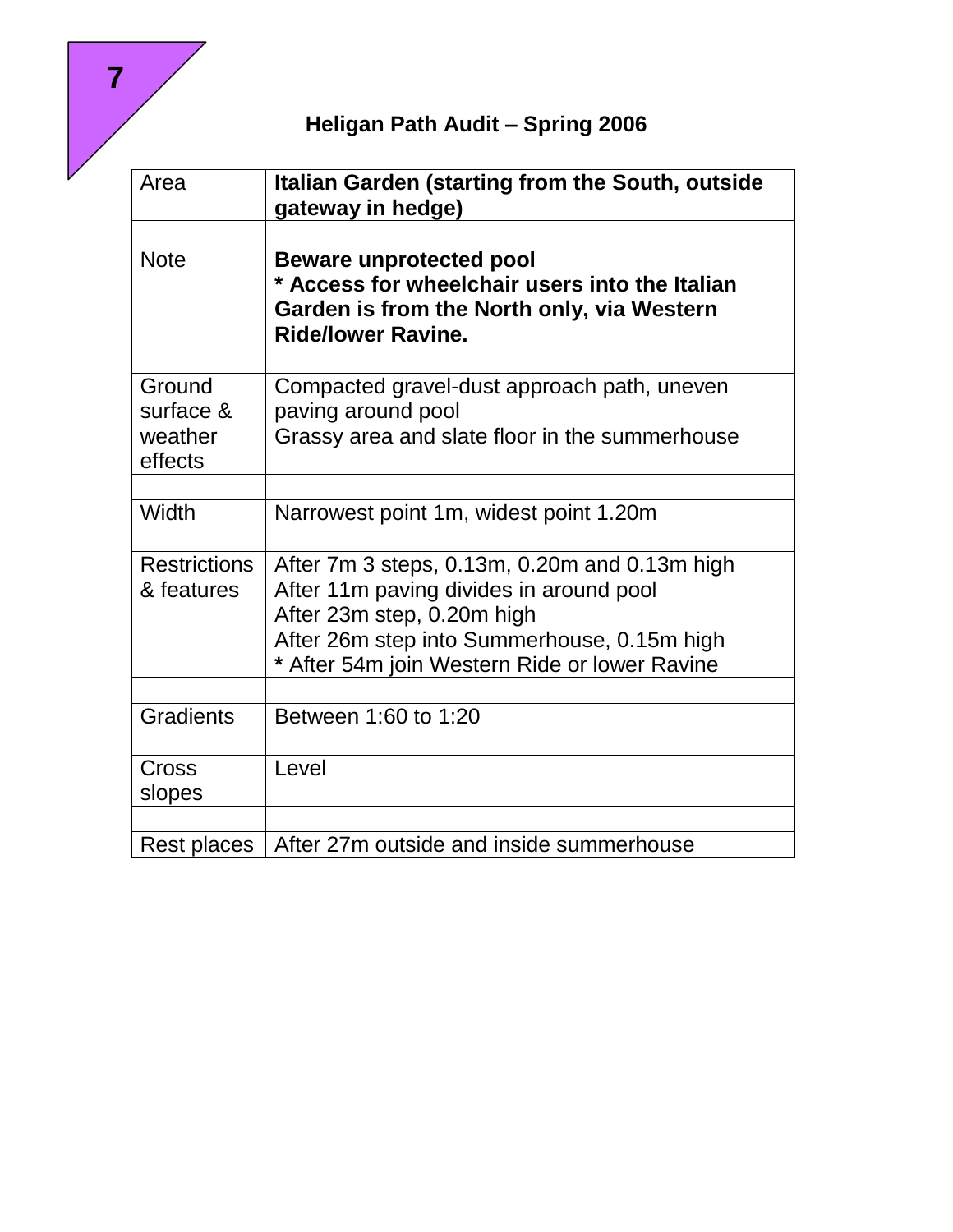| Area                                      | Ravine running from behind Italian Garden<br><b>Summerhouse to Western Ride (North)</b>                                                                                                                                                                                                                                                                                                            |
|-------------------------------------------|----------------------------------------------------------------------------------------------------------------------------------------------------------------------------------------------------------------------------------------------------------------------------------------------------------------------------------------------------------------------------------------------------|
| <b>Note</b>                               | Regret no access through original Ravine for<br>wheelchair users - see next section for viewing<br>point                                                                                                                                                                                                                                                                                           |
| Ground<br>surface &<br>weather<br>effects | Rough, uneven stone paving, lots of puddles!<br>Uneven edges                                                                                                                                                                                                                                                                                                                                       |
| Width                                     | Narrowest point 0.75m, widest point 1.20m                                                                                                                                                                                                                                                                                                                                                          |
| <b>Restrictions</b><br>& features         | After 5m camellia protruding from right<br>After 18m rhododendron protruding at 1.70m height<br>from left<br>After 21m short paved route to left links with Western<br>Ride (exit for wheelchair users)<br>After 32m vegetation protruding 0.42m into path from<br>left<br>After 42m small pool on right<br>After 97m Ravine joins main path, turn left<br>After 113m join Western Ride, turn left |
| <b>Gradients</b>                          | From level to 1:12                                                                                                                                                                                                                                                                                                                                                                                 |
| Cross<br>slopes                           | Very uneven throughout                                                                                                                                                                                                                                                                                                                                                                             |
| <b>Rest places</b>                        | <b>None</b>                                                                                                                                                                                                                                                                                                                                                                                        |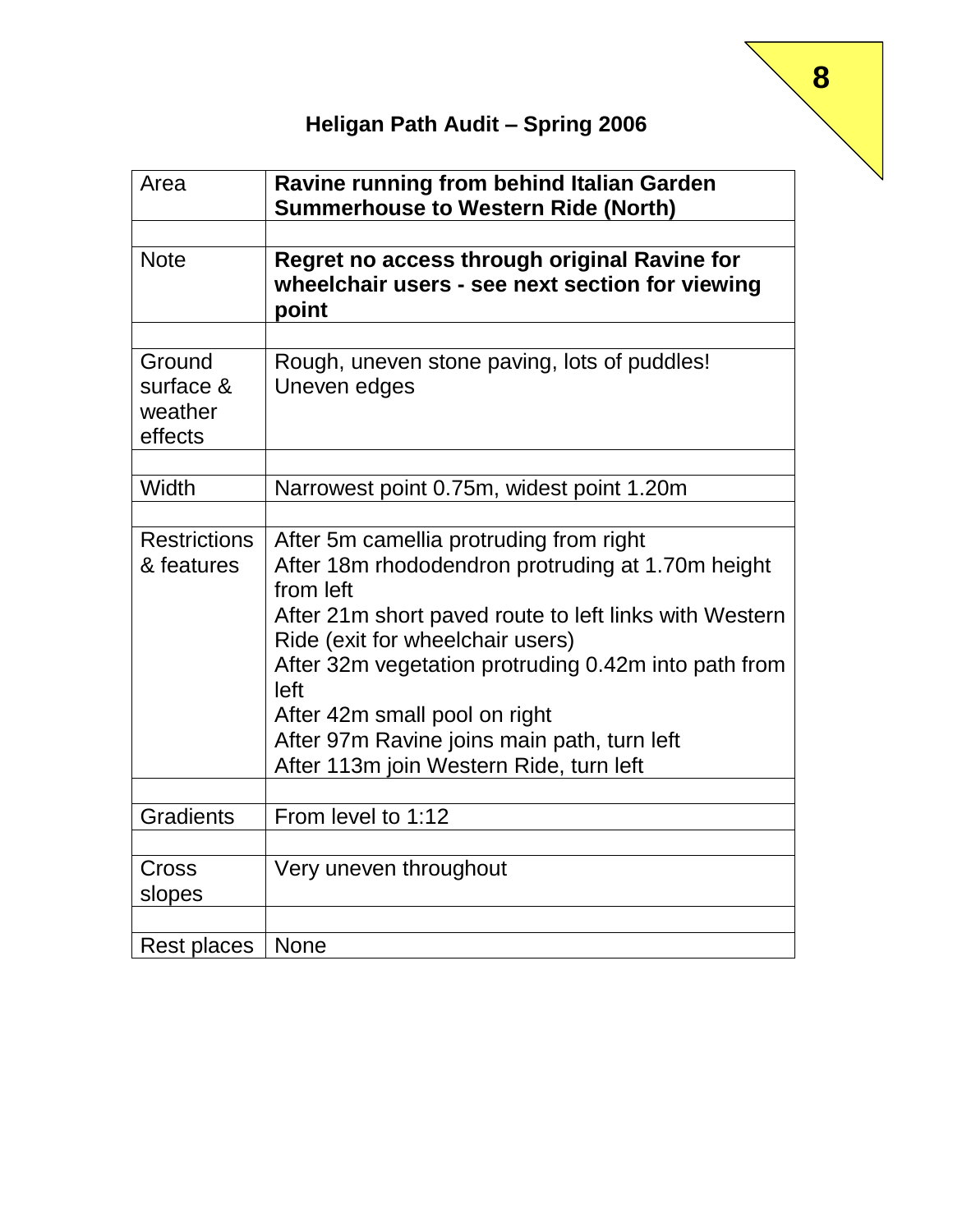| Area                              | Western Ride to Triangular Island in path,<br>marking start of Sikkim                                                       |
|-----------------------------------|-----------------------------------------------------------------------------------------------------------------------------|
|                                   |                                                                                                                             |
| Ground                            | Compacted gravel-dust, very few loose stones,                                                                               |
| surface &<br>weather<br>effects   | severe grooves can occur after heavy rain                                                                                   |
|                                   |                                                                                                                             |
| Width                             | 2.35m throughout                                                                                                            |
| <b>Restrictions</b><br>& features | From 8m onwards cobbled drain on right, 0.50m<br>wide                                                                       |
|                                   | After 8m rhododendron protruding from left at 1.50m<br>height                                                               |
|                                   | After 12m camellia protruding from right at 1.30m<br>height                                                                 |
|                                   | After 16m rhododendron protruding from left at<br>1.50m height                                                              |
|                                   | After 21m camellia arching over path at 1.80m height<br>After 23m detour on left to Ravine Look-out<br>(narrowest point 1m) |
|                                   | After 27m & 28m myrtle reaching 0.70m into path<br>from left                                                                |
|                                   | After 49m rhododendron trunk from right, at 1.50m<br>height                                                                 |
|                                   | After 58m to 60m rhododendron from left, at 1.40m<br>height                                                                 |
|                                   | After 70m rhododendron reaching over path, at<br>1.95m height                                                               |
|                                   | After 85m solid rhododendron branch from right, at<br>2m height                                                             |
|                                   | After 151m Triangular Island in middle of path                                                                              |
| Gradient                          | 1:20                                                                                                                        |
|                                   |                                                                                                                             |
| Cross<br>slopes                   | 1:30 to 1:12 in most places, 1:8 in one area.                                                                               |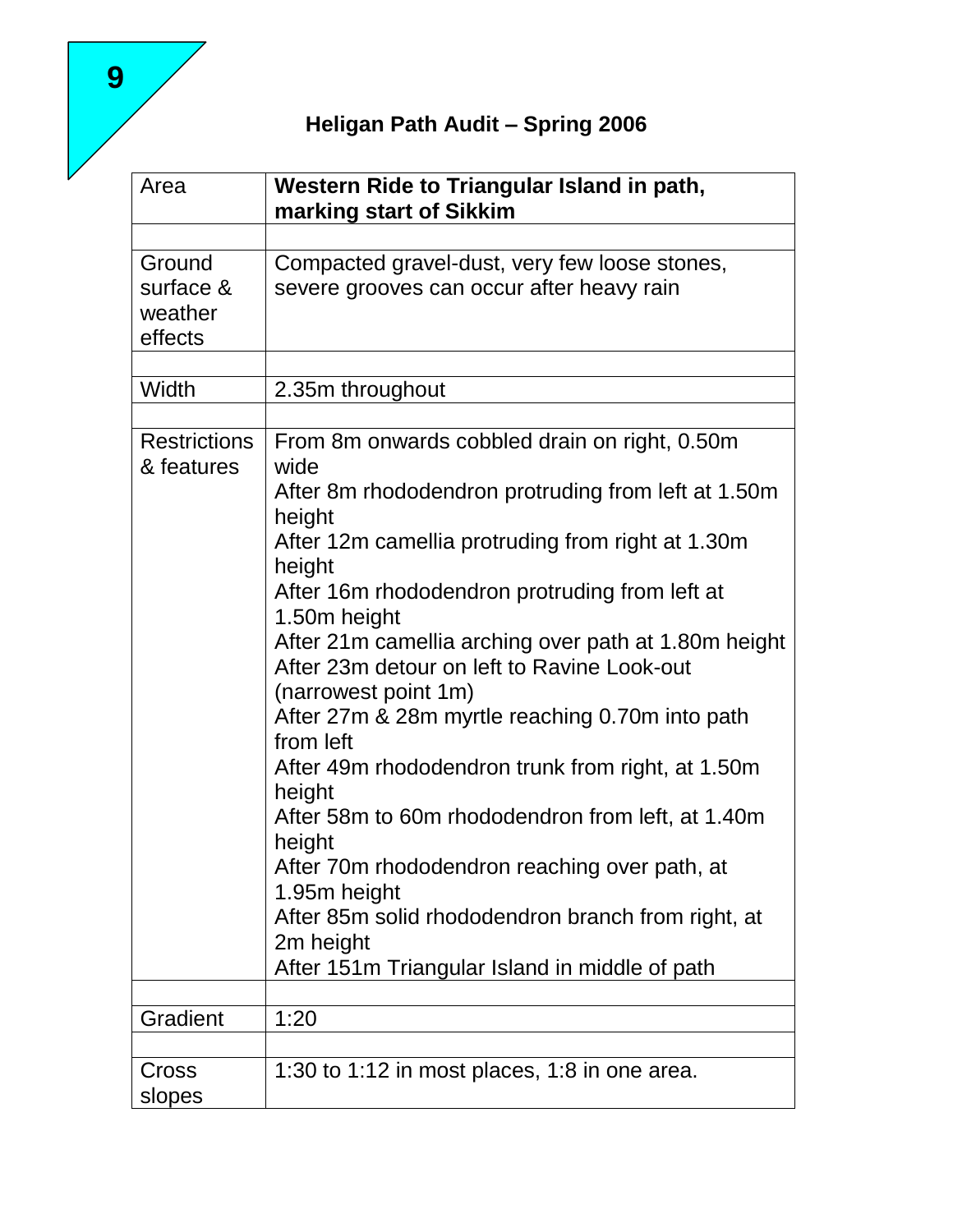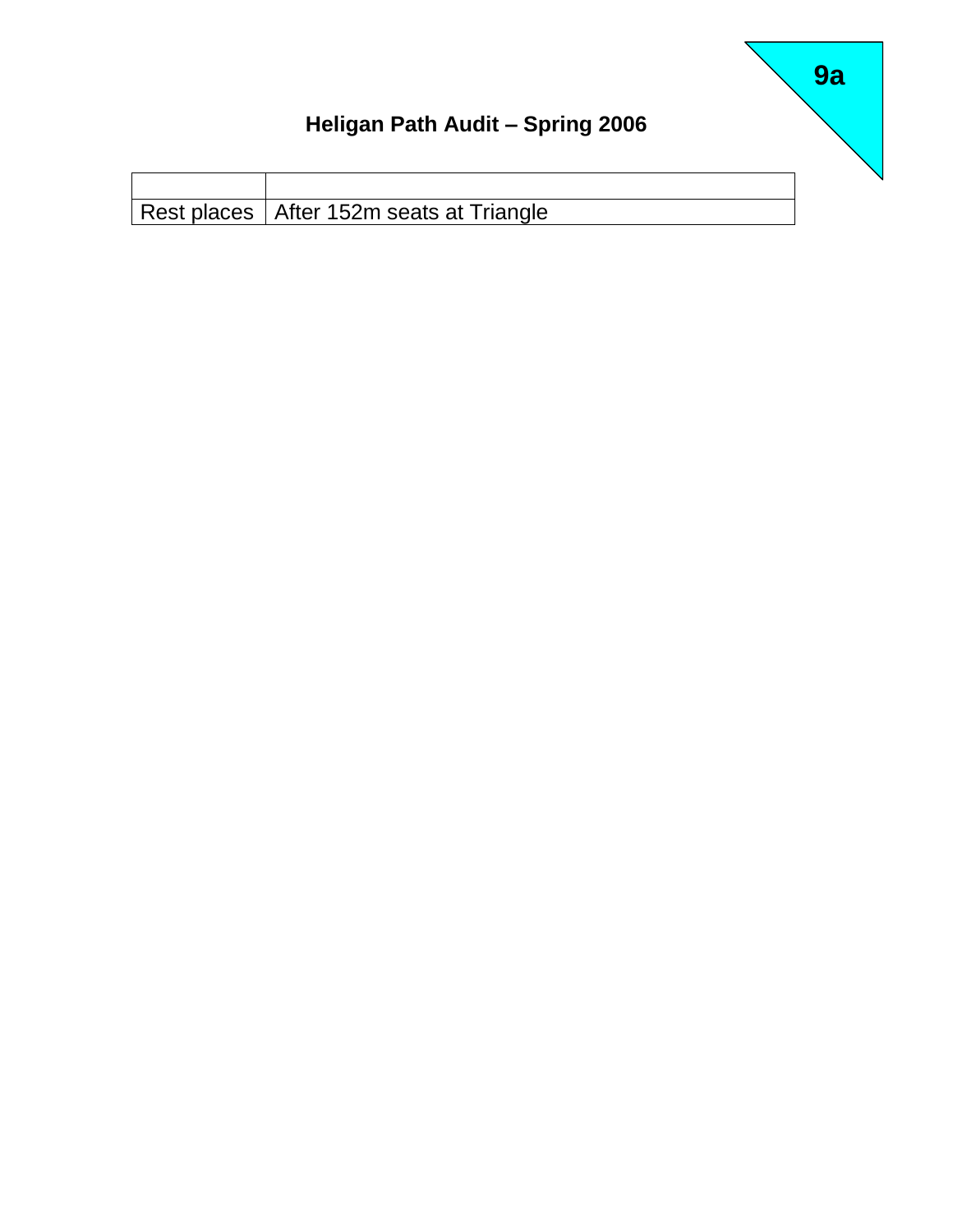| Area                                      | <b>Sikkim, starting from Triangle heading South</b><br>(straight on) and West (turn right)                                                                                                                                                                                                                                                                            |
|-------------------------------------------|-----------------------------------------------------------------------------------------------------------------------------------------------------------------------------------------------------------------------------------------------------------------------------------------------------------------------------------------------------------------------|
|                                           |                                                                                                                                                                                                                                                                                                                                                                       |
| Ground<br>surface &<br>weather<br>effects | Compacted gravel-dust, uneven or slightly loose in<br>places                                                                                                                                                                                                                                                                                                          |
| Layout                                    | Network of paths through untamed historic shrubs in<br>condition as discovered                                                                                                                                                                                                                                                                                        |
| Width                                     |                                                                                                                                                                                                                                                                                                                                                                       |
|                                           | Narrowest point 1m, widest point 1.80m                                                                                                                                                                                                                                                                                                                                |
| <b>Restrictions</b><br>& features         | Rhododendron branches reaching over paths in<br>many places, the lowest at 1.10m<br>Cobbled drain alongside entire main path, 0.40m<br>wide crossing path at 47m from Triangle<br>After 20m from Triangle turn off right, side path<br>looping back onto Western Ride after further 64m<br>Main path around Sikkim 127m, returning alongside<br>wall of Flower Garden |
| <b>Gradients</b>                          | Varying from 1:30 to 1:12                                                                                                                                                                                                                                                                                                                                             |
|                                           |                                                                                                                                                                                                                                                                                                                                                                       |
| Cross<br>slopes                           | 1:12 to 1:7                                                                                                                                                                                                                                                                                                                                                           |
| <b>Rest places</b>                        | Seating at the Triangle                                                                                                                                                                                                                                                                                                                                               |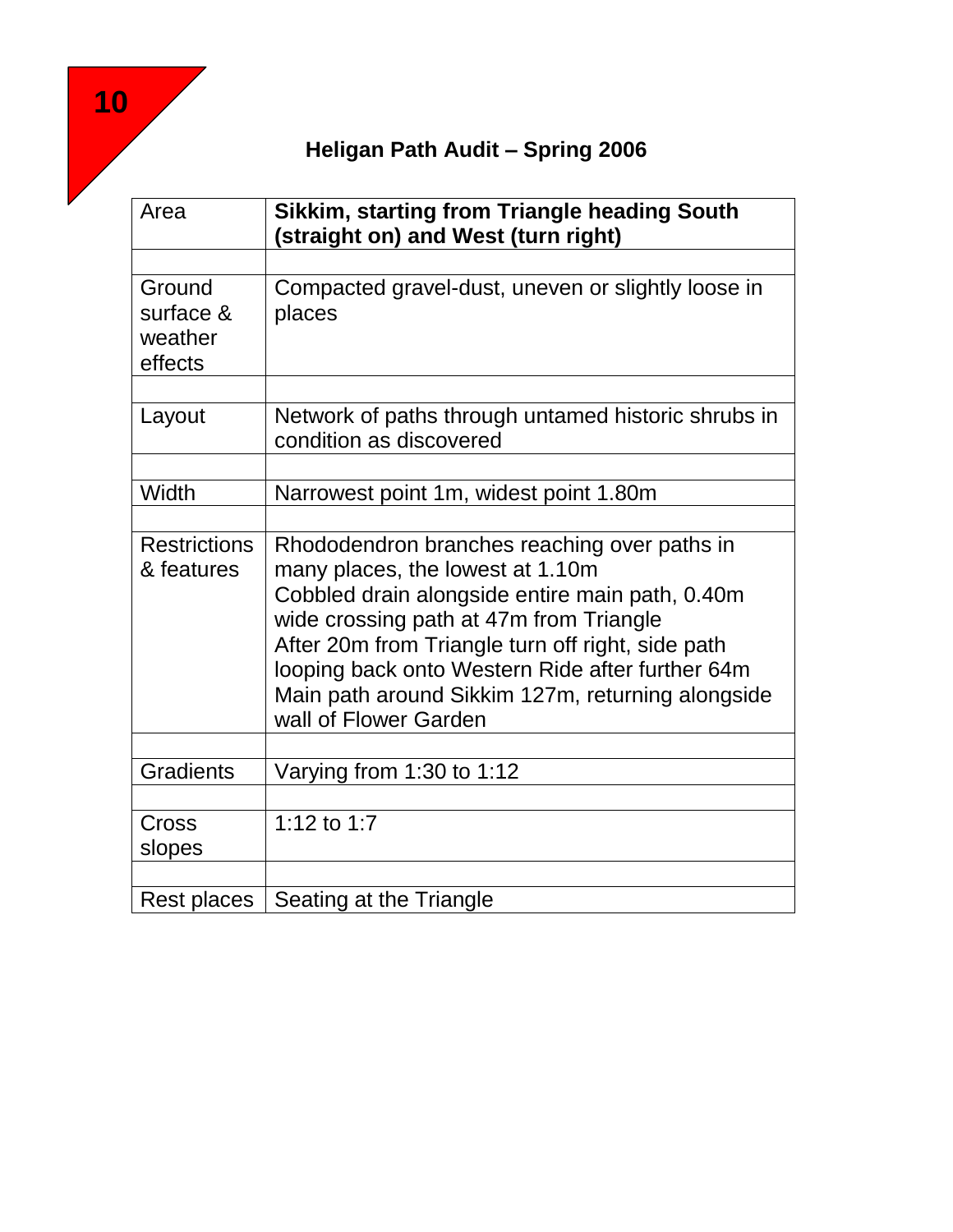| Area                                      | From Triangle, past Pencalenick Greenhouse to<br><b>Northern entrance into Flower Garden</b>                                                                                                                                                                                                                                                                                                                                                                                                                                                      |
|-------------------------------------------|---------------------------------------------------------------------------------------------------------------------------------------------------------------------------------------------------------------------------------------------------------------------------------------------------------------------------------------------------------------------------------------------------------------------------------------------------------------------------------------------------------------------------------------------------|
|                                           |                                                                                                                                                                                                                                                                                                                                                                                                                                                                                                                                                   |
| Ground<br>surface &<br>weather<br>effects | Compacted gravel-dust, loose in places                                                                                                                                                                                                                                                                                                                                                                                                                                                                                                            |
| Width                                     | 2.40m throughout                                                                                                                                                                                                                                                                                                                                                                                                                                                                                                                                  |
| <b>Restrictions</b><br>& features         | After 25m rhododendron crossing path from right to<br>left at 1.80m height at centre of path<br>After 26m rhododendron protruding from left, 1.70m<br>width remaining<br>After 49m right-hand turn off to Flower Garden,<br>rhododendron protruding from right at 1.45m height<br>After 60m doorway, 1.12m wide into Flower Garden<br>After 68m Head Gardener's Office, rhododendron<br>branch reaching over path at 1.40m height<br>Doorway to Head Gardener's Office 1m wide, 1.78m<br>high. Width inside building from 1.17m to 1.98m<br>wide. |
| <b>Gradients</b>                          | 1:15                                                                                                                                                                                                                                                                                                                                                                                                                                                                                                                                              |
|                                           |                                                                                                                                                                                                                                                                                                                                                                                                                                                                                                                                                   |
| Cross<br>slopes                           | Level to 1:10 in one place                                                                                                                                                                                                                                                                                                                                                                                                                                                                                                                        |
|                                           |                                                                                                                                                                                                                                                                                                                                                                                                                                                                                                                                                   |
| <b>Rest places</b>                        | Seating at Triangle and after 17m                                                                                                                                                                                                                                                                                                                                                                                                                                                                                                                 |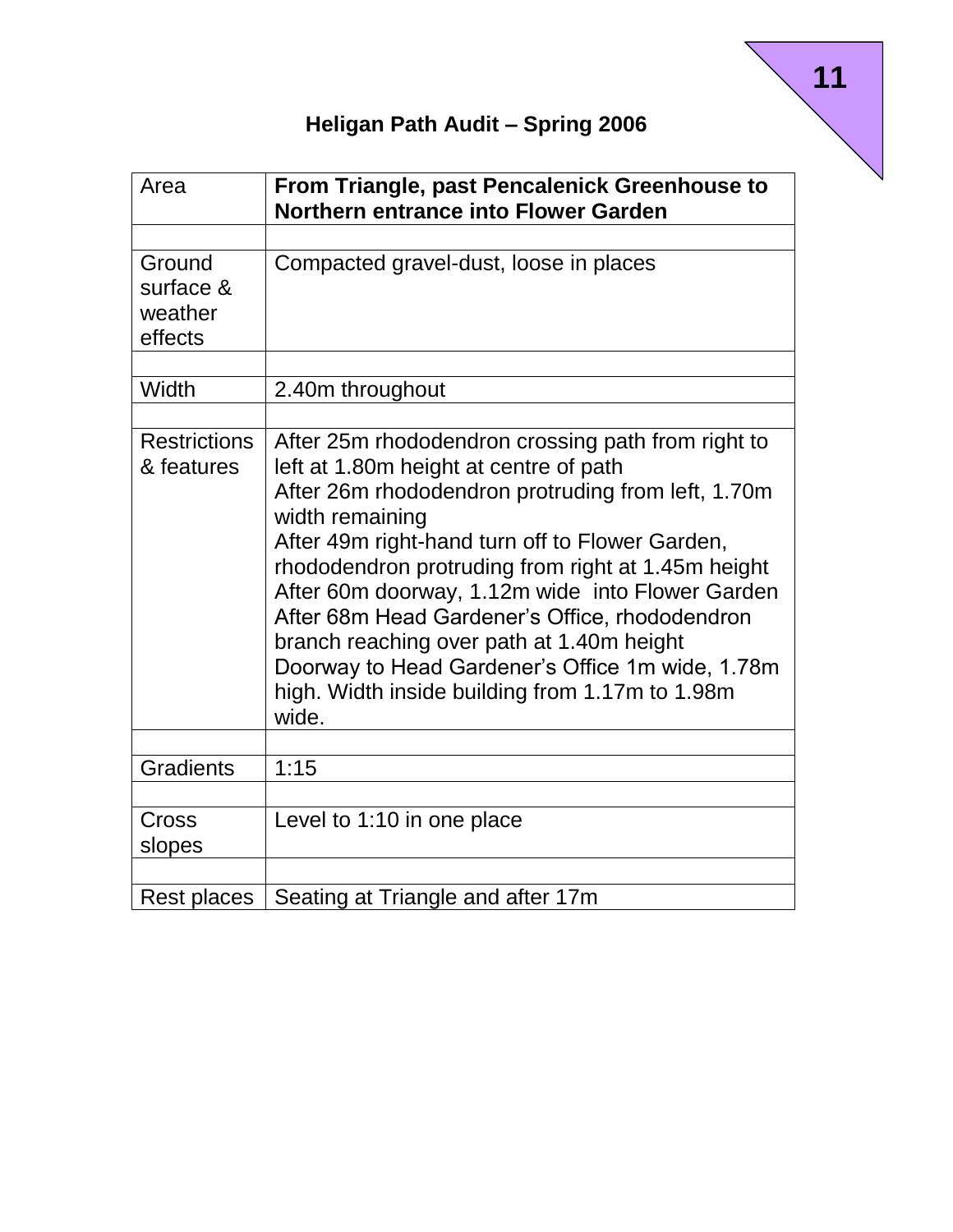| Area                                      | <b>Flower Garden</b>                                                                                                                                                                                                                                                                                                                                                                                                                                                                                                                                                                                                                                                                                                                                                                                                                                                                                                 |
|-------------------------------------------|----------------------------------------------------------------------------------------------------------------------------------------------------------------------------------------------------------------------------------------------------------------------------------------------------------------------------------------------------------------------------------------------------------------------------------------------------------------------------------------------------------------------------------------------------------------------------------------------------------------------------------------------------------------------------------------------------------------------------------------------------------------------------------------------------------------------------------------------------------------------------------------------------------------------|
| <b>Note</b>                               | The glasshouses are not accessible to the public<br>Unprotected pool at centre focus of path system                                                                                                                                                                                                                                                                                                                                                                                                                                                                                                                                                                                                                                                                                                                                                                                                                  |
| Ground<br>surface &<br>weather<br>effects | Brick path through centre and brick terrace in front of<br>glasshouses on right<br>Compact gravel-dust, few loose pebbles around<br>flower beds, puddles & grooves can form on paths                                                                                                                                                                                                                                                                                                                                                                                                                                                                                                                                                                                                                                                                                                                                 |
| Width                                     | Central path 2.35m, right hand terrace: 3m; left hand<br>route (East): 1.60m, 1.10m                                                                                                                                                                                                                                                                                                                                                                                                                                                                                                                                                                                                                                                                                                                                                                                                                                  |
| Layout                                    | Trapezoid shaped walled garden with perimeter path<br>all round & unprotected pool in middle of central path                                                                                                                                                                                                                                                                                                                                                                                                                                                                                                                                                                                                                                                                                                                                                                                                         |
| <b>Restrictions</b><br>& features         | Entrance doorway in north wall 1.10m wide<br>1) - Path through centre: after 2m Victorian style cast<br>iron drain cover reaching 1m across path<br>After 15m unprotected Dipping Pool ahead<br>(approximately 0.92m deep) with encircling path<br>After 39m southern gateway, 2.35m wide, into<br>Sundial Garden, Wisteria reaching over path 1.50m<br>height<br>2) – Right hand route: tubs of citrus trees along left<br>side of terrace (during main season)<br>After 18m 3 steps each 0.12m high<br>After 25m 1 step 0.12m high, then turn left<br>After 45m turn off left to walk between flower beds<br>(narrows to 1.10m and reaches pool after 26m)<br>After 90m southern gateway on right leads to Sundial<br>Garden<br>3) – Left hand path: after 26m turn off right in front of<br>Peach House (path narrows to 1.10m)<br>26m to 52m open vents of Peach House obstruct<br>path at 0.33m to 0.45m height |

**12**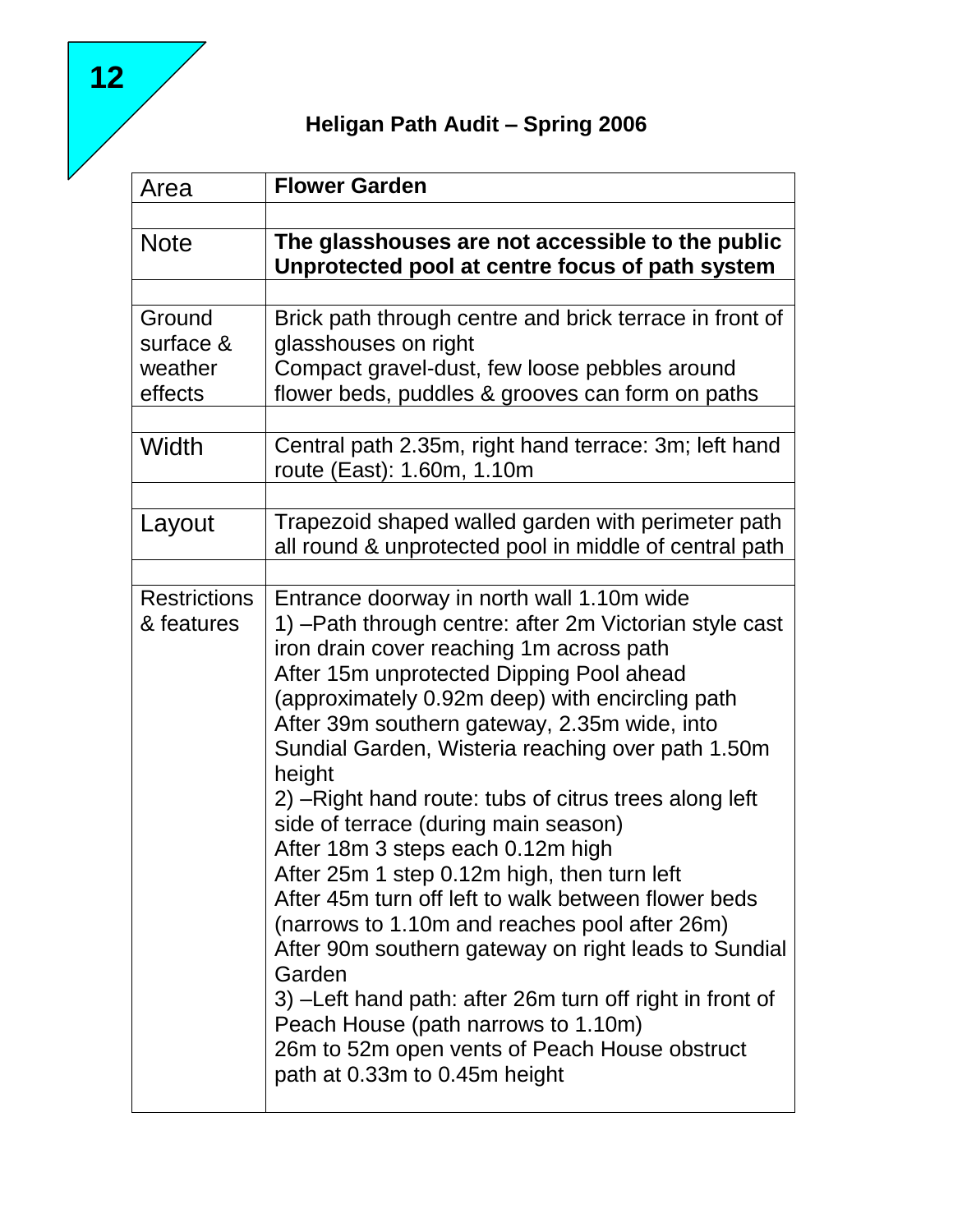|                  | After 52m turn right, hedge reaching into path by<br>0.35m<br>After 92m, southern gateway into Sundial Garden |
|------------------|---------------------------------------------------------------------------------------------------------------|
| <b>Gradients</b> | 1:15 from North to South                                                                                      |
|                  |                                                                                                               |
| Cross            | Mostly level, 1:30 in a few places                                                                            |
| slopes           | 1:7 outside the side gate (near Peach House)                                                                  |
|                  |                                                                                                               |
| Rest places      | Turning right from main doorway in north wall; after<br>6m to 24m and 45m                                     |

# **12a**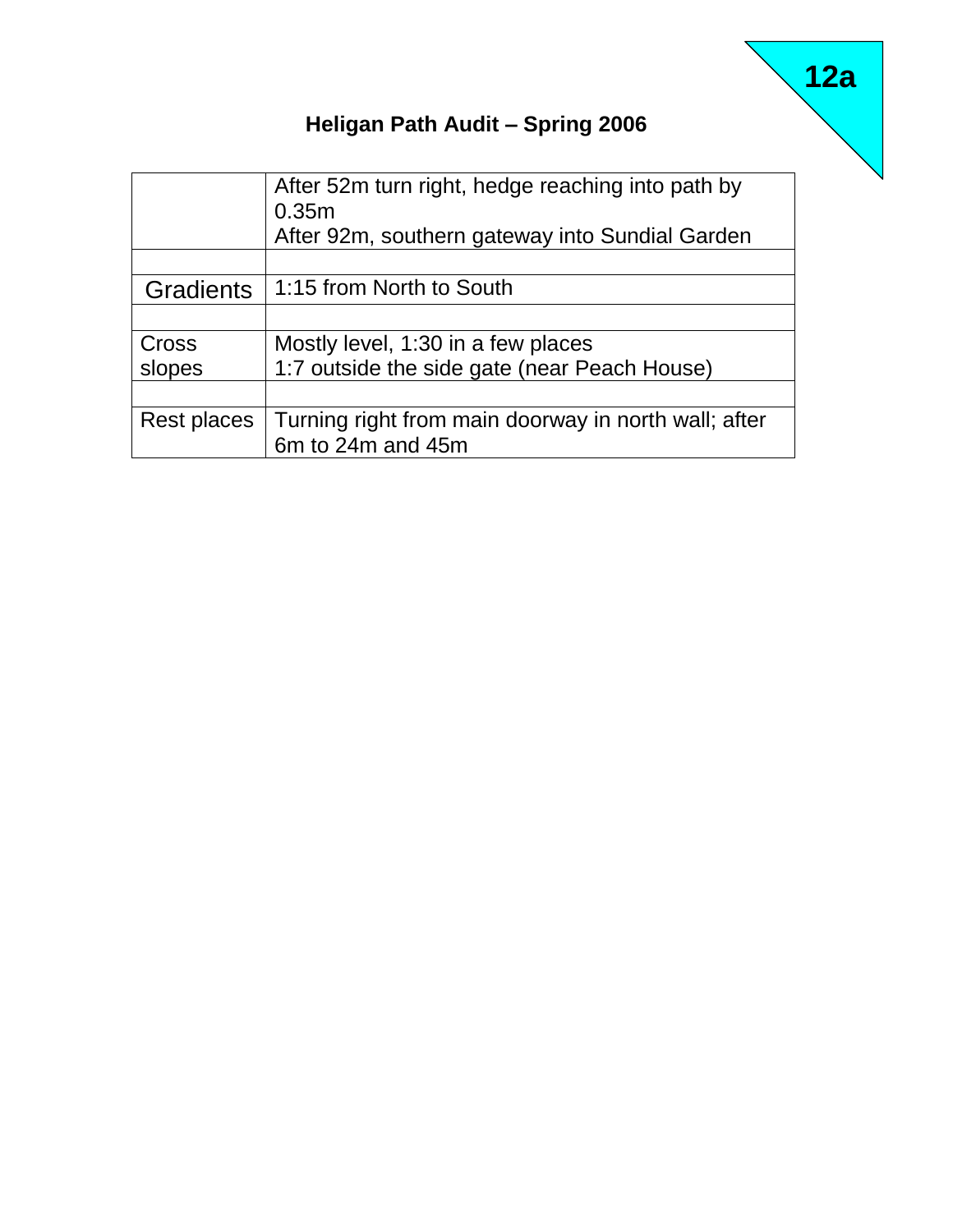| Area                                      | Temporary Gate from Sikkim through Pet's<br><b>Graveyard to Sundial Garden</b>  |
|-------------------------------------------|---------------------------------------------------------------------------------|
|                                           |                                                                                 |
| Ground<br>surface &<br>weather<br>effects | Compacted gravel-dust, grooves, puddles and loose<br>stones                     |
|                                           |                                                                                 |
| Width                                     | Narrowest point 1.40m, widest point 2.10m                                       |
|                                           |                                                                                 |
| <b>Restrictions</b><br>& features         | After 25m path narrows, hydrangeas overhanging<br>from both sides               |
|                                           | After 44m opening in Yew hedge at junction with<br>brick path in Sundial Garden |
|                                           |                                                                                 |
| <b>Gradients</b>                          | Mostly 1:30, 1:10 in one section                                                |
|                                           |                                                                                 |
| Cross                                     | Level to $1:12$                                                                 |
| slopes                                    |                                                                                 |
|                                           |                                                                                 |
| Rest places                               | <b>None</b>                                                                     |

**13**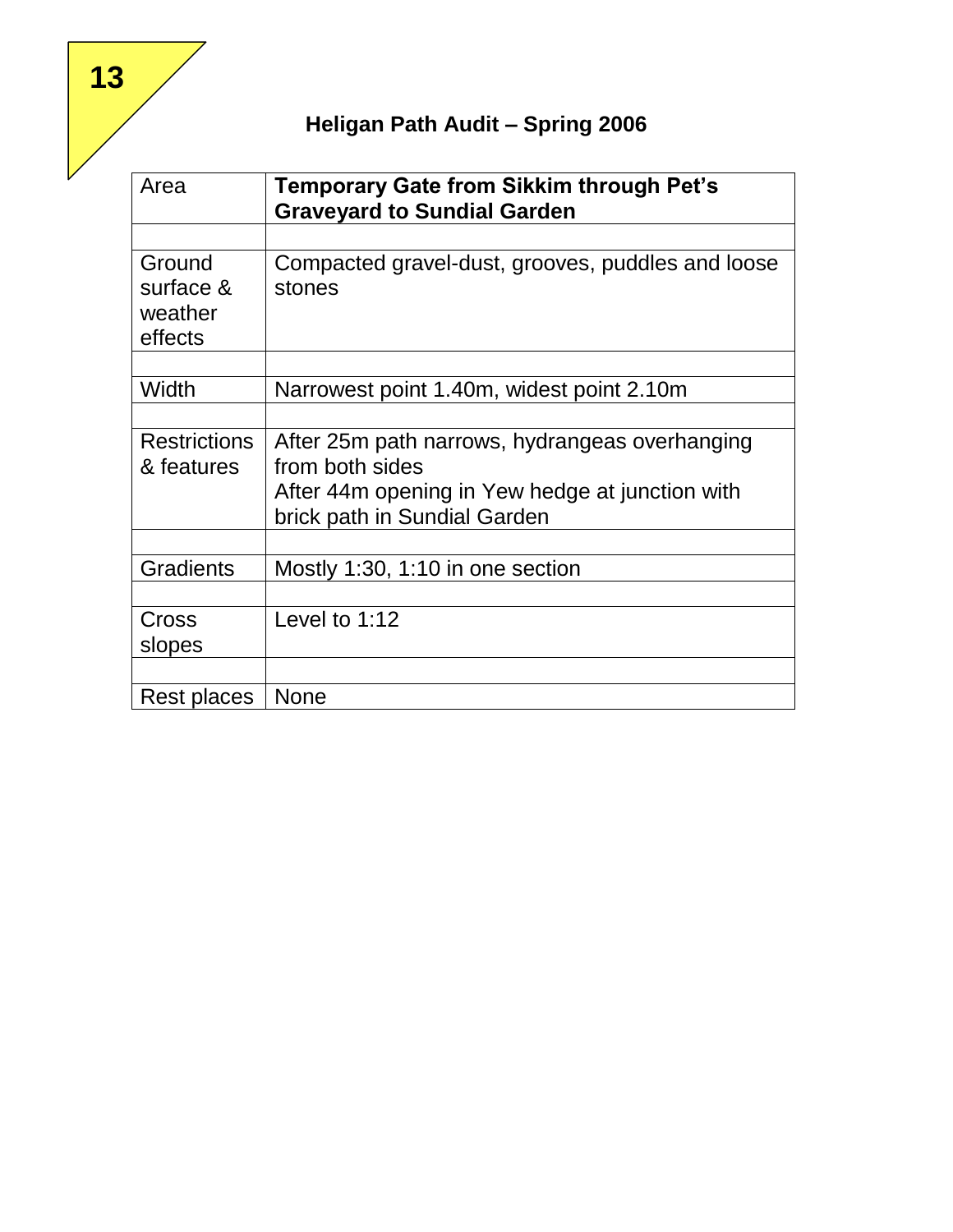| Area                                      | <b>Sundial Garden</b>                                                                                                                                                                                                                                                                                                                                                                                                                                                                                            |
|-------------------------------------------|------------------------------------------------------------------------------------------------------------------------------------------------------------------------------------------------------------------------------------------------------------------------------------------------------------------------------------------------------------------------------------------------------------------------------------------------------------------------------------------------------------------|
|                                           |                                                                                                                                                                                                                                                                                                                                                                                                                                                                                                                  |
| Ground<br>surface &<br>weather<br>effects | All paths brick, lawn in centre with raised circular<br>cobbled approach                                                                                                                                                                                                                                                                                                                                                                                                                                         |
| Width                                     | Entrance path 2.35m, raised border path 0.6m                                                                                                                                                                                                                                                                                                                                                                                                                                                                     |
| <b>Restrictions</b><br>& features         | After 13m main brick entrance path terminates (the<br>whole garden can be viewed from this point)<br>After 7m one step up on left across cobbles leading<br>onto narrow circular path beside borders,<br>herbaceous plants reaching over path all along<br>After 54m turn off left towards Poultry Yard under<br>Davidia involucrata, branches protruding over path at<br>1.65m height<br>After 67m Davidia branches reaching over path at<br>1.80m height<br>After 68m gate to Poultry Yard, gate is 1.10m wide |
| <b>Gradients</b>                          | 1:9                                                                                                                                                                                                                                                                                                                                                                                                                                                                                                              |
| Cross<br>slopes                           | Level                                                                                                                                                                                                                                                                                                                                                                                                                                                                                                            |
| Rest places                               | After 21m from gate, 37m and 48m                                                                                                                                                                                                                                                                                                                                                                                                                                                                                 |

e<br>Notes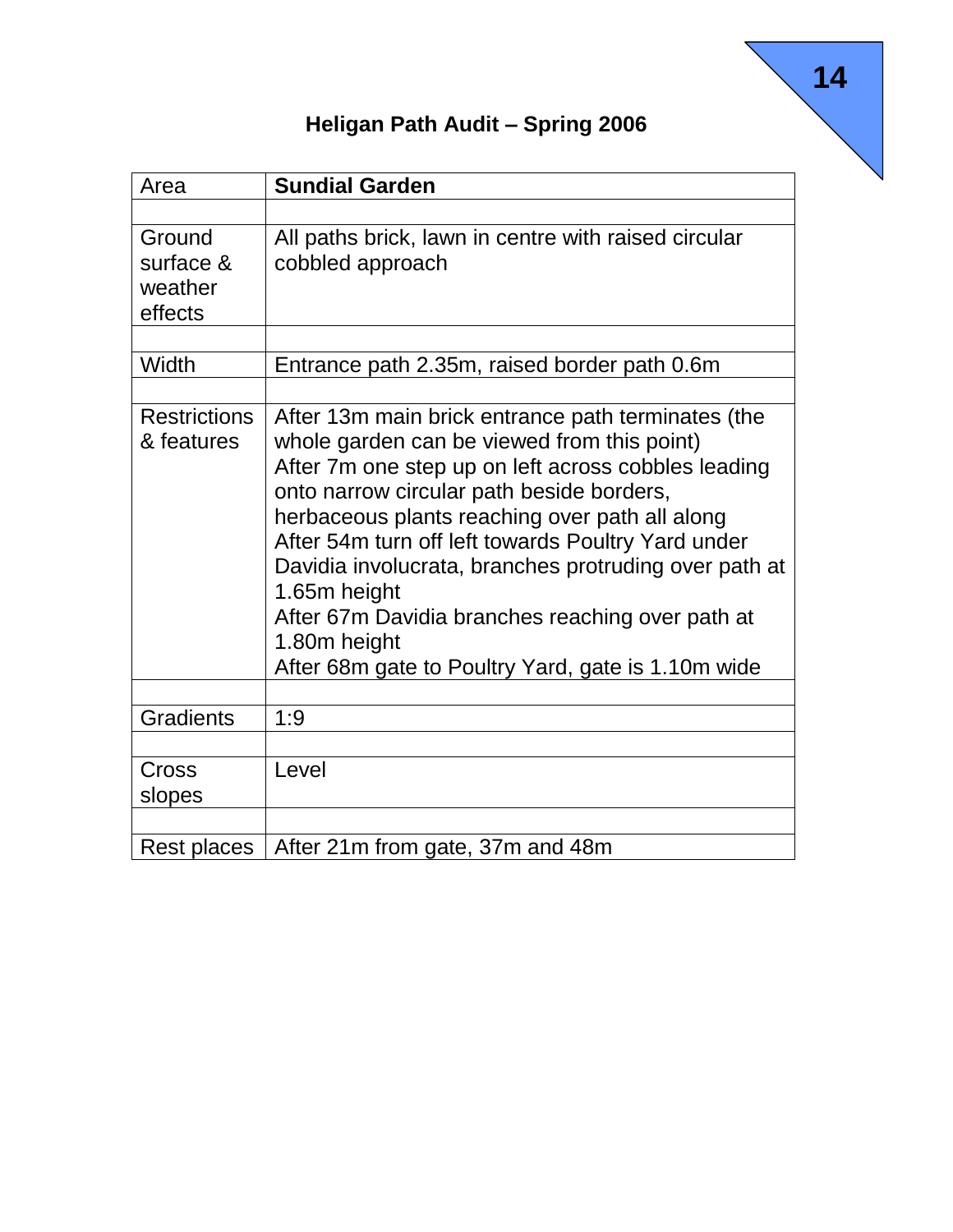| Area                | <b>Poultry Yard and Reserve Garden</b>            |
|---------------------|---------------------------------------------------|
|                     |                                                   |
| Ground              | Compacted gravel-dust, very wet at times          |
| surface &           |                                                   |
| weather             |                                                   |
| effects             |                                                   |
|                     |                                                   |
| Width               | Narrowest point 0.70m, widest point 2.80m         |
|                     |                                                   |
| <b>Restrictions</b> | After gate from Sundial Garden, 2 steps down; one |
| & features          | 0.20m high, the other 0.10m high                  |
|                     | After 18m gate into Reserve Garden, 0.70m wide    |
|                     | After 19m 2 steps up, each 0.18m high             |
| <b>Gradients</b>    | Level                                             |
|                     |                                                   |
| Cross               | Level                                             |
| slopes              |                                                   |
|                     |                                                   |
| Rest places         | <b>None</b>                                       |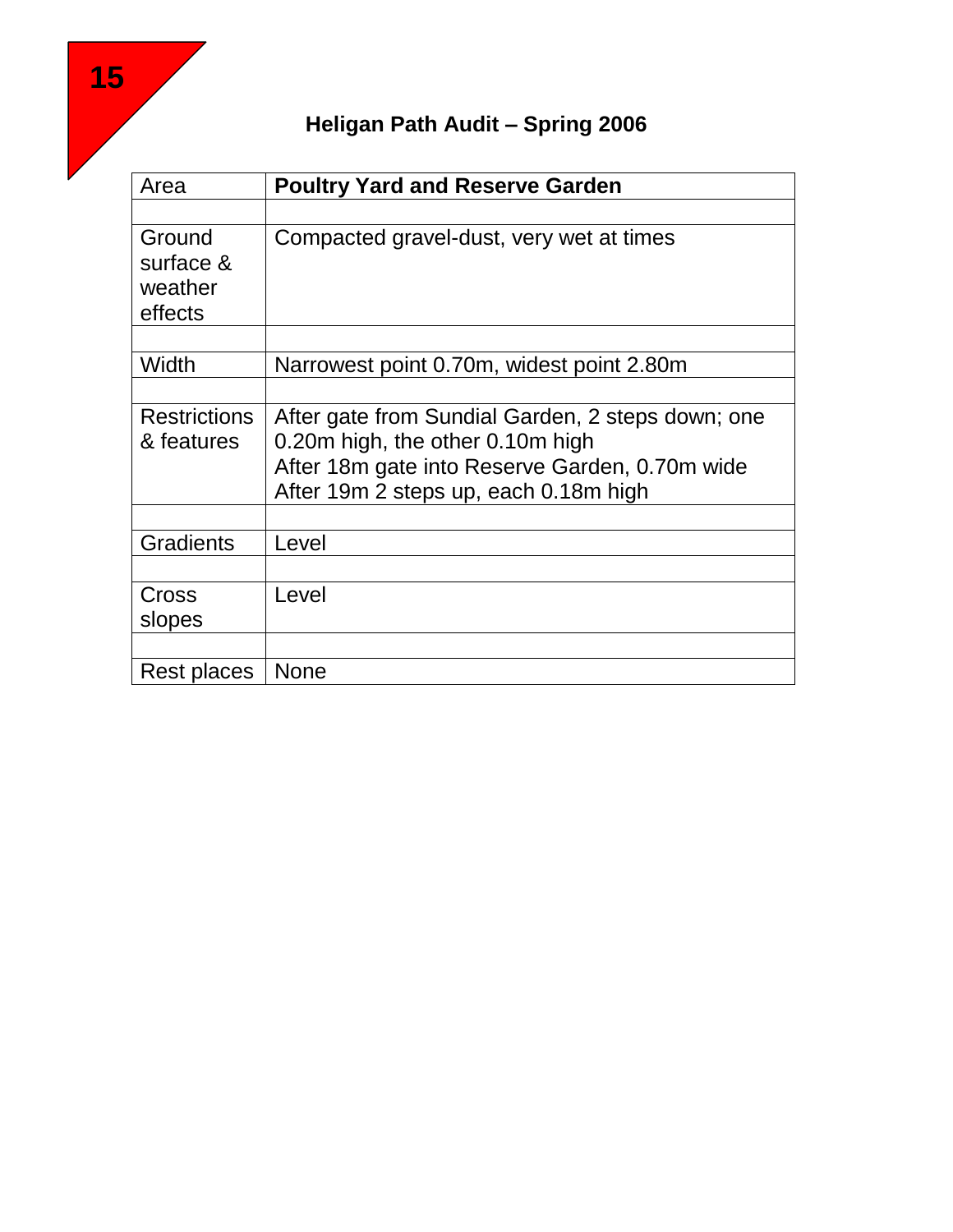| Area                                      | Beebole Path to south-eastern exit from Northern<br>Gardens (turning left out of lower Melon Yard)                                                                                          |
|-------------------------------------------|---------------------------------------------------------------------------------------------------------------------------------------------------------------------------------------------|
| Ground<br>surface &<br>weather<br>effects | Compacted gravel-dust, a few loose stones, grooves<br>Cobbled drain on right side all along path                                                                                            |
| Width                                     | 2.15m throughout                                                                                                                                                                            |
| <b>Restrictions</b><br>& features         | After 0.30m from Melon Yard gate, small round<br>decorative cast iron manhole cover<br>After 34m at crossroads manhole cover 0.60 x<br>0.60m, turn left<br>After 64m leave Northern Gardens |
| <b>Gradients</b>                          | 1:9                                                                                                                                                                                         |
| Cross<br>slopes                           | 1:12 in one place                                                                                                                                                                           |
| Rest places                               | <b>None</b>                                                                                                                                                                                 |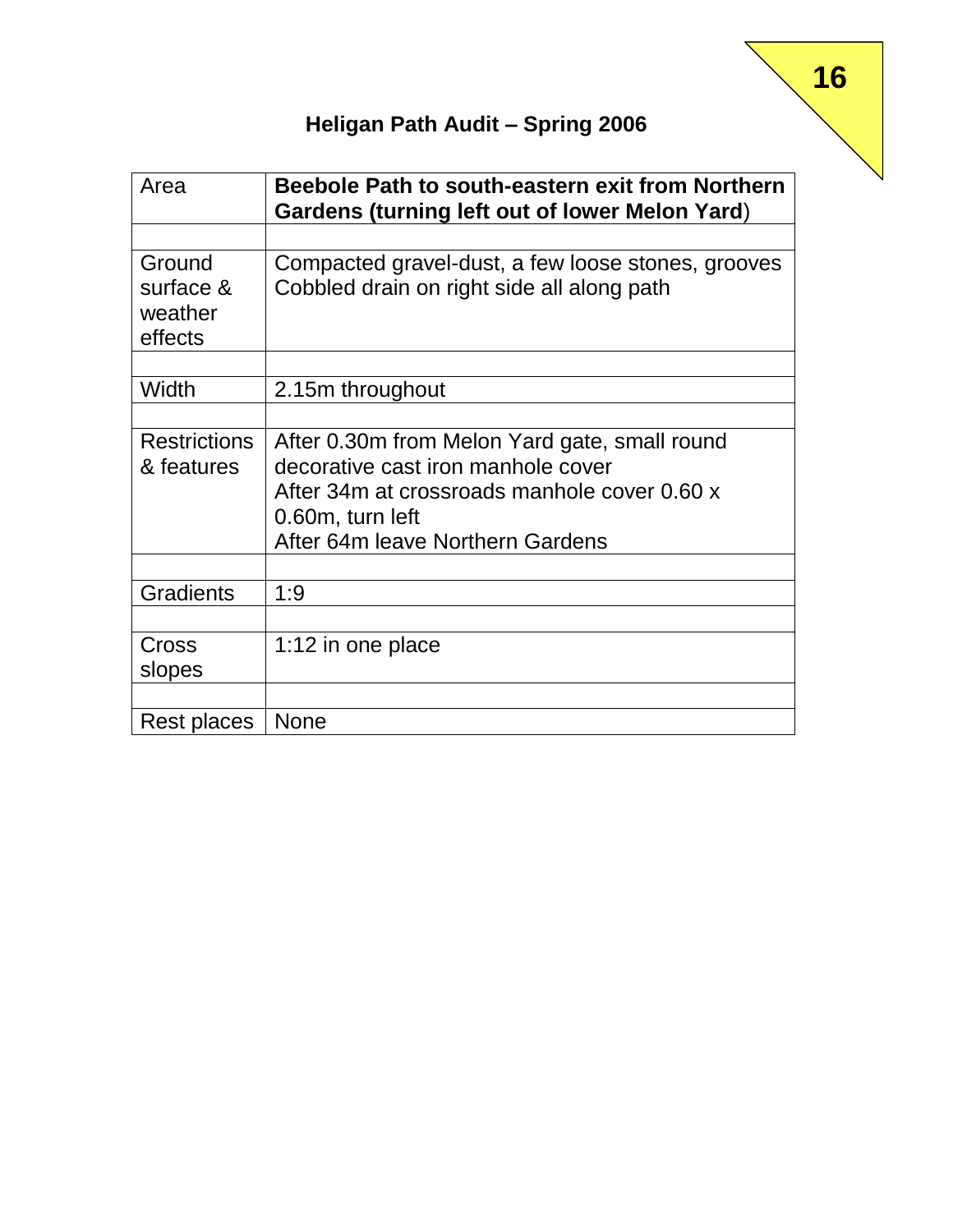| Area                                      | Eastern Ride starting from the bottom (South),<br>including Crystal Grotto, Wishing Well and New<br><b>Zealand Garden</b>                                                                                                                                                                                                                                                                                                                                                                          |
|-------------------------------------------|----------------------------------------------------------------------------------------------------------------------------------------------------------------------------------------------------------------------------------------------------------------------------------------------------------------------------------------------------------------------------------------------------------------------------------------------------------------------------------------------------|
| <b>Note</b>                               | We regret no through route for wheelchair users<br>in New Zealand, although the new path at<br>northern end is 1.2m wide with a turning space.<br>No access for wheelchair users to the original<br>Victorian Wishing Well and Crystal Grotto.                                                                                                                                                                                                                                                     |
| Ground<br>surface &<br>weather<br>effects | Compact gravel-dust, cobbled drain along right-hand<br>edge of main path. Narrow meandering side paths;<br>to the left, New Zealand Garden surfaced throughout<br>with woodchippings, to the right Wishing Well and<br>Crystal Grotto with stones and uneven ground, path<br>prone to flooding                                                                                                                                                                                                     |
| Width                                     | Centre path: narrowest point 1.70m, widest point<br>2.50m<br>Left side path: Narrowest point 0.80m, widest point<br>1.2 <sub>m</sub><br>Right side path: Narrowest point 0.30m, widest point<br>$0.80m$ .                                                                                                                                                                                                                                                                                          |
| <b>Restrictions</b><br>& features         | -Centre path: after 2m tree ferns and rhododendrons<br>hanging over path at various heights<br>After 4m drain cover on left<br>After 13m to 15m rhododendrons and tree ferns<br>overhanging path<br>After 54m to 67m azaleas encroaching path from left<br>After 87m camellias from left<br>After 100m path from Northern Summerhouse links<br>on right<br>-Left side path (New Zealand Garden): path edged<br>with rough stone & encroached by grasses and ferns<br>throughout at various heights |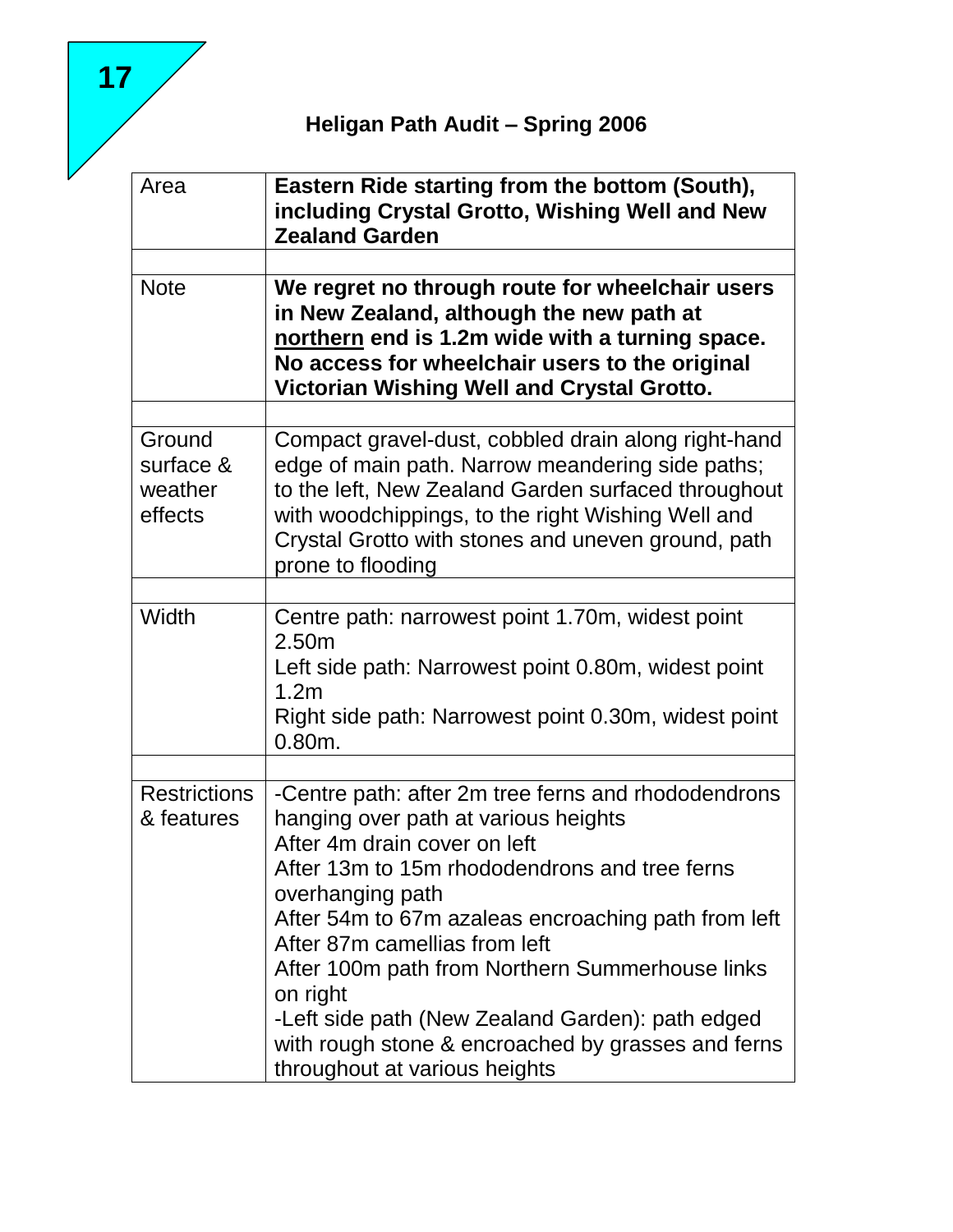|                  | -Right side path: after 6m from turn off there is an<br>unprotected pool at ground level, the Wishing Well,<br>leaving 0.50m width of damp path<br>After 20m 3 uneven steps up on left returning to<br>Eastern Ride<br>After 24m entrance on right into Grotto 0.30m wide,<br>1 uneven step to go in, headroom of 1.85m<br>After 24m 10 uneven steps beyond the Grotto |
|------------------|------------------------------------------------------------------------------------------------------------------------------------------------------------------------------------------------------------------------------------------------------------------------------------------------------------------------------------------------------------------------|
|                  | After 42m junction with Eastern Ride                                                                                                                                                                                                                                                                                                                                   |
| <b>Gradients</b> | 1:30 & 1:12 in places                                                                                                                                                                                                                                                                                                                                                  |
| Cross<br>slopes  | Main path mostly level, 1:12 in one place<br>Side paths 1:12 to 1:7 in one place                                                                                                                                                                                                                                                                                       |
| Rest places      | Seating on left side of path 32m from start, sheltered<br>seating in New Zealand Hut (0.38m high) 55m from<br>start                                                                                                                                                                                                                                                    |

# **17a**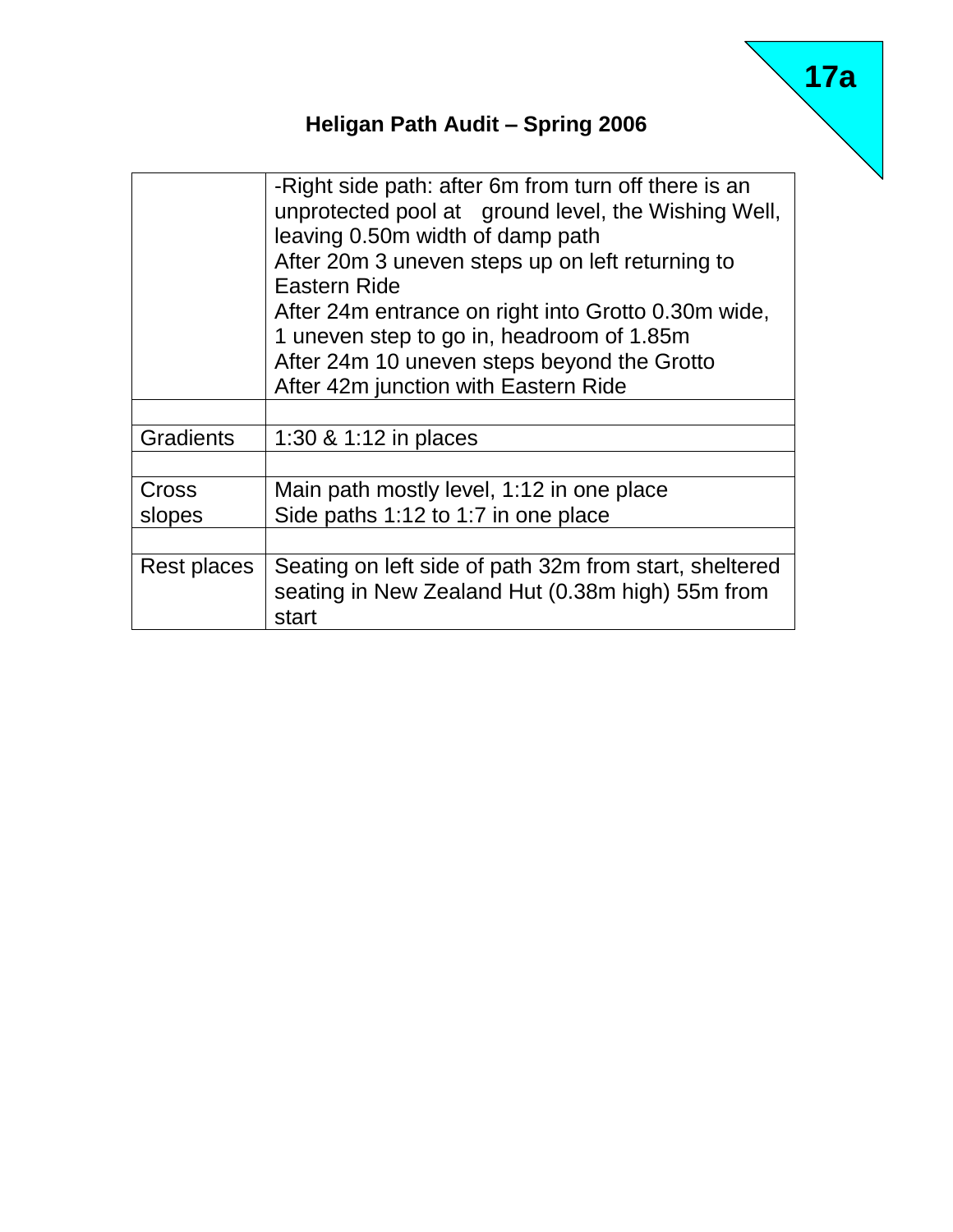| Area                | <b>Exit Northern Gardens to Hide Park Corner</b>   |
|---------------------|----------------------------------------------------|
|                     |                                                    |
| Ground              | Compacted gravel-dust, loose stones, deep grooves  |
| surface &           |                                                    |
| weather             |                                                    |
| effects             |                                                    |
| O                   |                                                    |
| Width               | Narrowest point 3.10m, widest point 4m             |
|                     |                                                    |
| <b>Restrictions</b> | After 30m gate onto Orchard Walk, 3.10m wide       |
| & features          | After 160m before reaching Hide Park Corner, deep  |
|                     | wide groove running into roundabout on left side   |
|                     |                                                    |
| <b>Gradients</b>    | Between 1:20 and 1:15                              |
|                     |                                                    |
| Cross               | Mostly level, 1:6 around base of nearby beech tree |
| slopes              | at start                                           |
|                     |                                                    |
| Rest places         | After 160m at Hide Park Corner                     |

**18**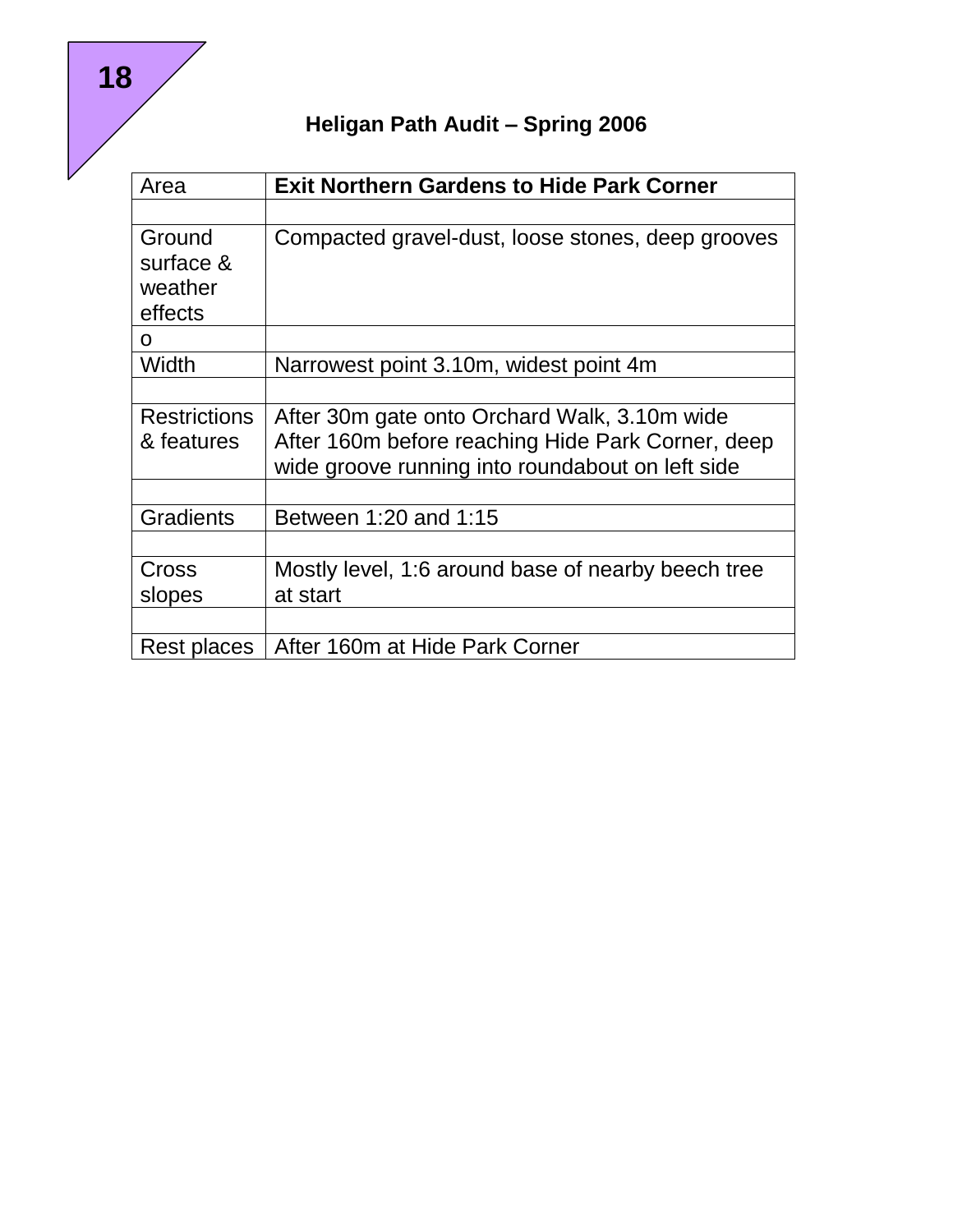| Area                                      | <b>Steward's House Garden (including disabled</b><br>toilet), starting from Hide Park Corner                                                                                                                               |
|-------------------------------------------|----------------------------------------------------------------------------------------------------------------------------------------------------------------------------------------------------------------------------|
|                                           |                                                                                                                                                                                                                            |
| Ground<br>surface &<br>weather<br>effects | Compacted gravel-dust, solid surface, concrete<br>around toilet entrance                                                                                                                                                   |
| Width                                     | 2.35m throughout                                                                                                                                                                                                           |
|                                           |                                                                                                                                                                                                                            |
| <b>Restrictions</b><br>& features         | -After 56m path to toilet facilities<br>After 69m entrance to disabled toilet (door 1m wide)<br>-After 61m entrance to Steward's House, concrete<br>ramp or two steps, each at 0.2m height<br>After 150m join Orchard Walk |
| Gradient                                  | Ramp into Steward's House 1:25,<br>Varies from 1:12 to 1:8; path to toilets 1:7 for 2m                                                                                                                                     |
| Cross<br>slopes                           | Level                                                                                                                                                                                                                      |
| Rest places                               | After 50m-60m & 95m<br>In the summer the tea garden has numerous picnic<br>tables                                                                                                                                          |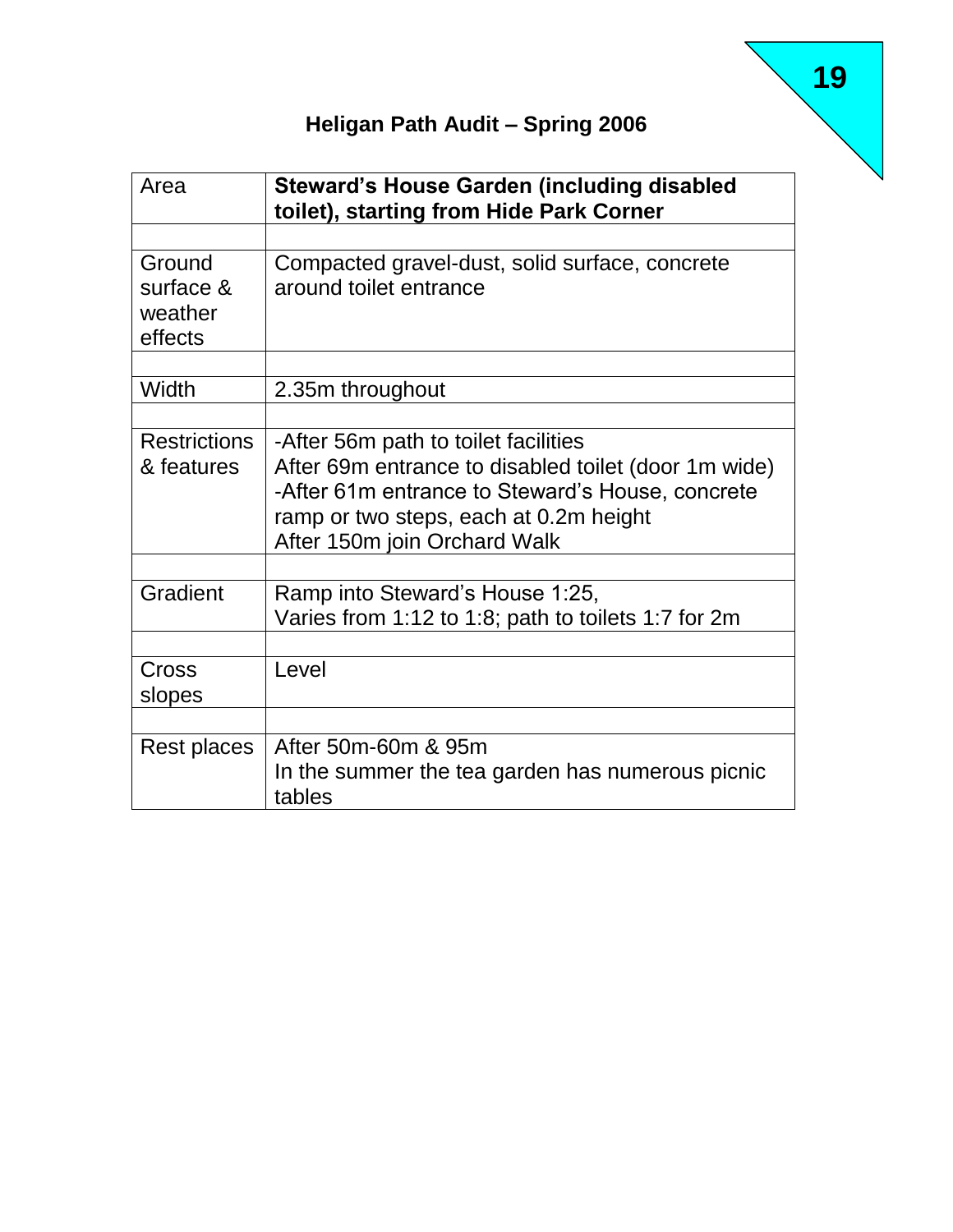| Area                                      | <b>Hide Park Corner to Horsemoor Hide</b>                                                                                                      |
|-------------------------------------------|------------------------------------------------------------------------------------------------------------------------------------------------|
|                                           |                                                                                                                                                |
| Ground<br>surface &<br>weather<br>effects | Compact soil, loose stones, gravel after turn off to<br>Hide, wooden ramp into Hide covered with wire<br>mesh, carpet floor in Hide            |
| Width                                     | Narrowest point 2.50m, widest point 3.70m                                                                                                      |
|                                           |                                                                                                                                                |
| <b>Restrictions</b><br>& features         | After 48m turn off to Hide<br>After 106m entrance to Hide, 1.60m wide<br>Ramp into Hide 7m long<br>Displays in Hide between 0.7m and 0.9m high |
| <b>Gradients</b>                          | Until right turning to Hide 1:30, after turning 1:10 and<br>1:15 in places<br>Ramp at Hide entrance 1:10                                       |
| Cross<br>slopes                           | 1:15 in places                                                                                                                                 |
| Rest places                               | At Hide Park Corner, after 37m & at Hide.                                                                                                      |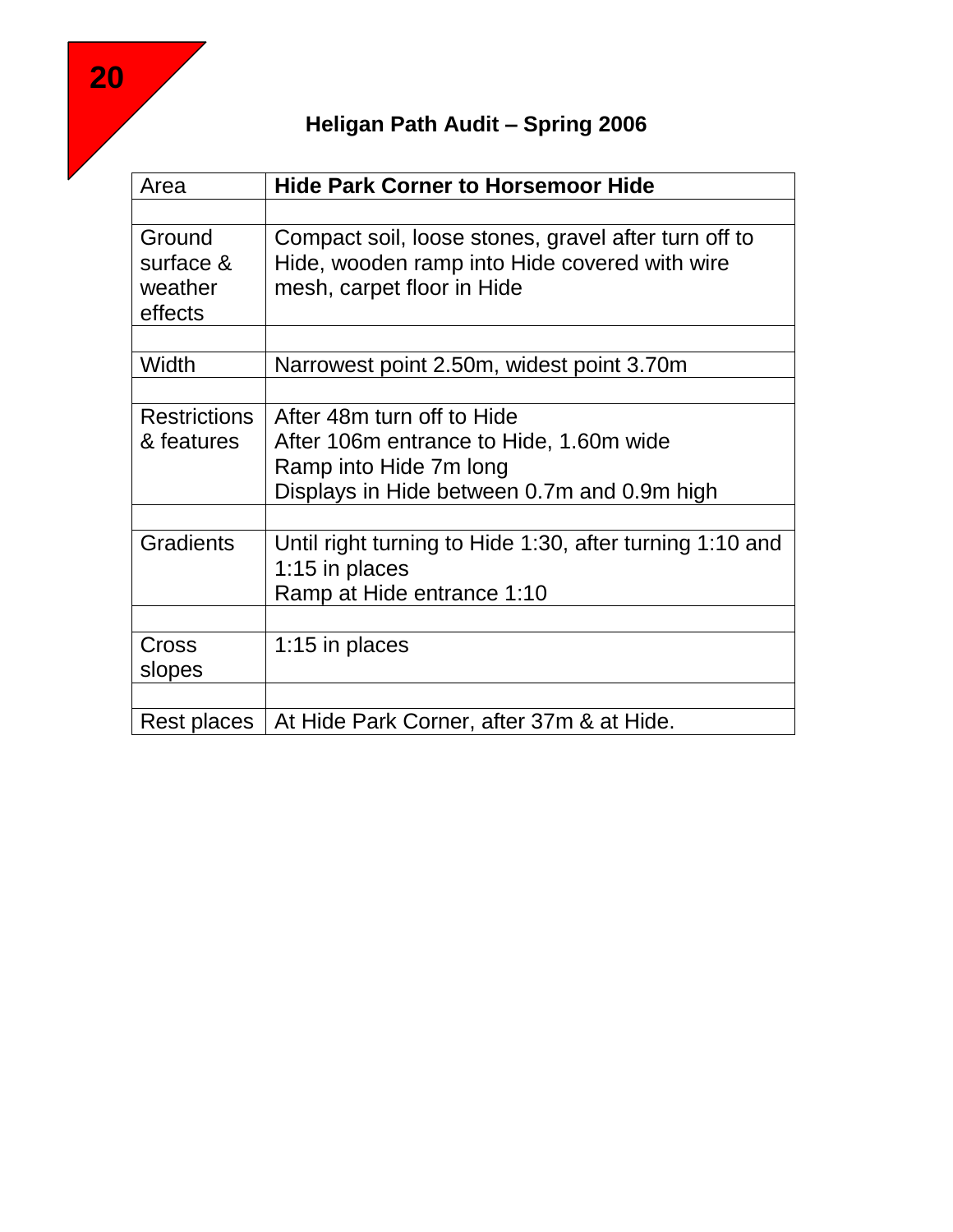| Area                                      | <b>Hide Park Corner to Jungle</b>                                                                                                                                                                                                                 |
|-------------------------------------------|---------------------------------------------------------------------------------------------------------------------------------------------------------------------------------------------------------------------------------------------------|
|                                           |                                                                                                                                                                                                                                                   |
| <b>Note</b>                               | Not recommended for wheelchair users                                                                                                                                                                                                              |
| Ground<br>surface &<br>weather<br>effects | Compact and loose soil, loose stones, deep grooves<br>in places, puddles, gravel                                                                                                                                                                  |
| Width                                     | Narrowest point 2m, widest point 2.35m                                                                                                                                                                                                            |
| <b>Restrictions</b><br>& features         | After 14m kissing gate 0.9m wide, in use when field<br>is grazed<br>After 138m kissing gate 0.9m wide<br>After 281m path forks, one leading to Eastern Flank<br>(left side of Jungle) & one straight on to Top Lake<br>and western side of Jungle |
| <b>Gradients</b>                          | Level to 1:6 (very steep)                                                                                                                                                                                                                         |
| Cross<br>slopes                           | Gravel paths mostly level, up to 1:6 in places                                                                                                                                                                                                    |
| Rest places                               | After 84m, 107m, 125m, 176m & 191m                                                                                                                                                                                                                |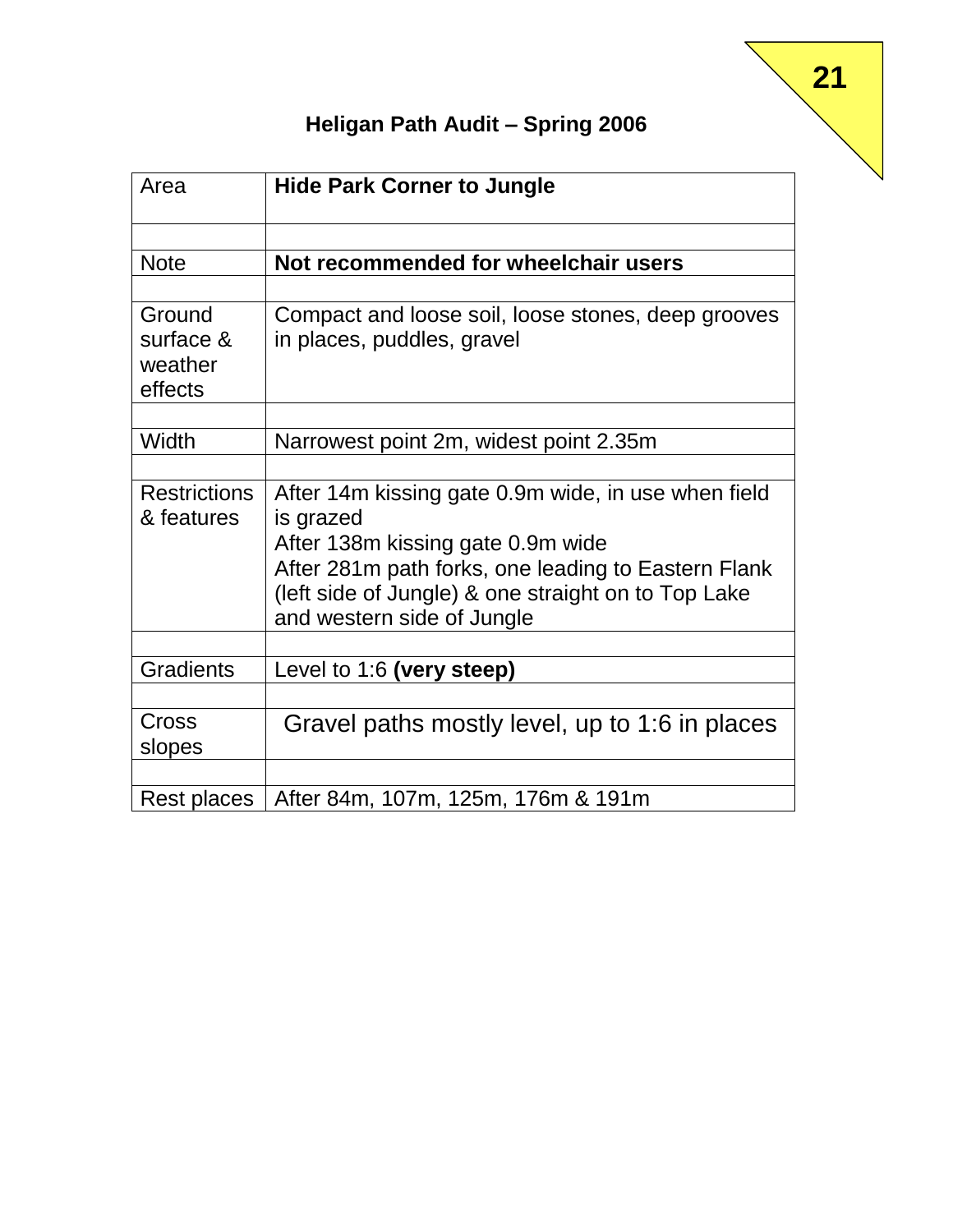| Area                                      | Woodland Walk, West Lawn to top of Jungle,<br>starting at ticket office                                                                    |
|-------------------------------------------|--------------------------------------------------------------------------------------------------------------------------------------------|
|                                           |                                                                                                                                            |
| <b>Note</b>                               | <b>Access for wheelchair users along Woodland</b><br>Walk to top of West Lawn only                                                         |
|                                           |                                                                                                                                            |
| Ground<br>surface &<br>weather<br>effects | Compacted gravel-dust, wood chippings, West Lawn<br>- small area of compact soil at start then gravel<br>chippings, uneven ground, grooves |
|                                           |                                                                                                                                            |
| Width                                     | 1.70 <sub>m</sub>                                                                                                                          |
|                                           |                                                                                                                                            |
| <b>Restrictions</b><br>& features         | After 114m rhododendron branch at 1.75m height<br>After 460m gravel-dust path merges with soil path,<br>can be muddy!                      |
|                                           | After 628m join Jungle                                                                                                                     |
| <b>Gradients</b>                          | Between 1:60 to 1:10<br>Last 20m of West Lawn 1:7                                                                                          |
| Cross                                     | 1:6 behind ticket office                                                                                                                   |
| slopes                                    | Between 1:12 to 1:6                                                                                                                        |
|                                           |                                                                                                                                            |
| Rest places                               | After 33m, 239m, 357m, 365m, 460m, 505m &<br>628m.                                                                                         |

**22**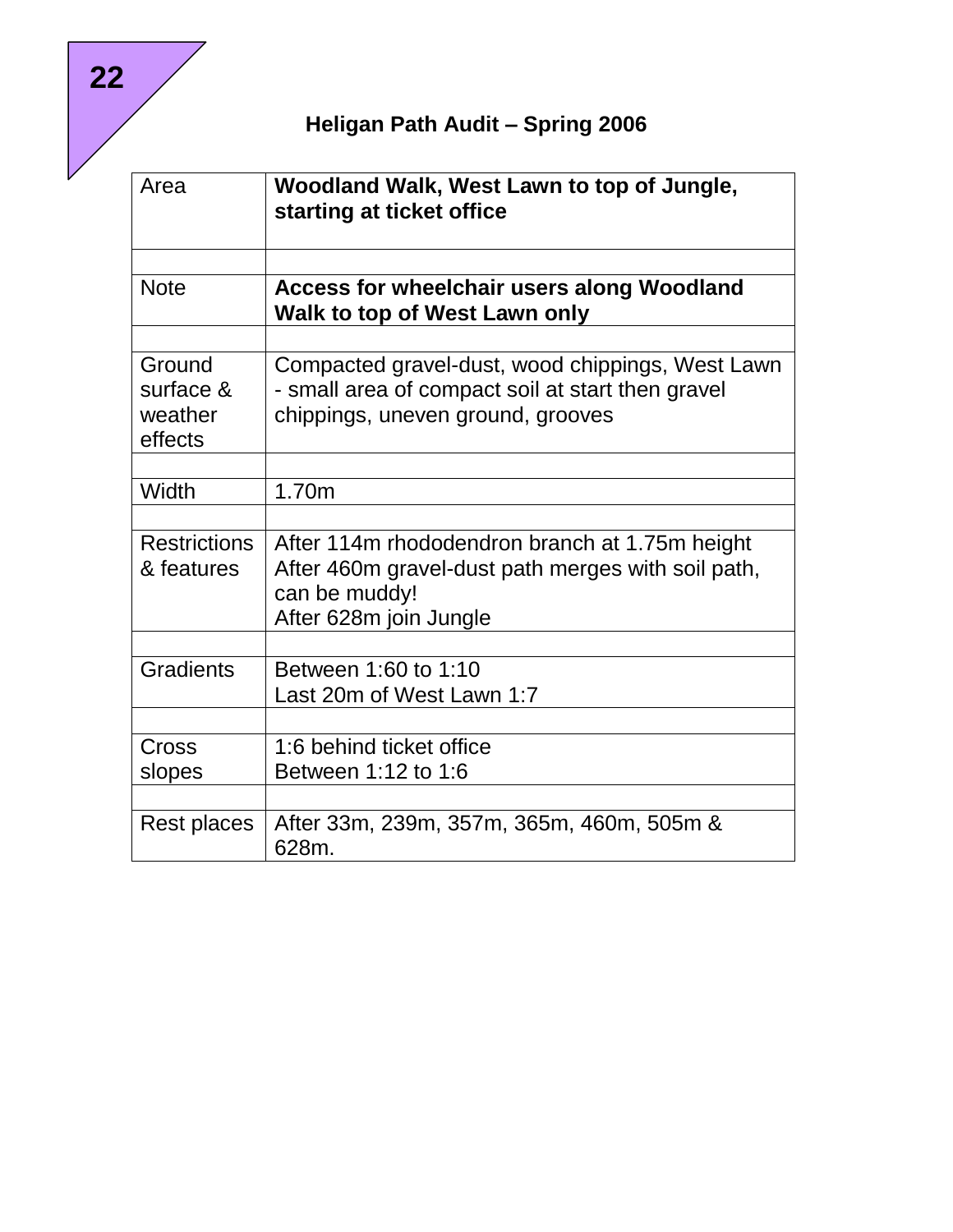| Area                                      | Jungle                                                                                                                                                                                                                                                                                                                            |
|-------------------------------------------|-----------------------------------------------------------------------------------------------------------------------------------------------------------------------------------------------------------------------------------------------------------------------------------------------------------------------------------|
| <b>Note</b>                               | Not recommended for wheelchair users                                                                                                                                                                                                                                                                                              |
|                                           |                                                                                                                                                                                                                                                                                                                                   |
| Ground<br>surface &<br>weather<br>effects | The Jungle lies in a valley with lakes at the bottom<br>and a network of paths on either flank<br>Wooden boardwalk covered with wire mesh all over,<br>handrails in many places<br>Compact soil and gravel, roots protruding<br>No pushchairs, there is a parking area for them at<br>the top of the West flank                   |
| Width                                     | Boardwalk 1.20m and soil path 1.60m                                                                                                                                                                                                                                                                                               |
| <b>Restrictions</b><br>& features         | Walking distance from upper to lower end 322m on<br>Western side and 284m on Eastern side<br>16 steps to get to boardwalk on Western side and 19<br>steps on Eastern side (it is possible to access the<br>path network without using steps)<br>Throughout whole path network, branches and<br>plants protruding from either side |
| Gradient                                  | From 1:12 to 1:4.5                                                                                                                                                                                                                                                                                                                |
| Cross<br>slopes                           | Level on boardwalk<br>Level on soil paths, 1:12 to 1:7 in some places                                                                                                                                                                                                                                                             |
| Rest places                               | On Western side, after 11m, 19m, 193m, 257m &<br>287m<br>On Eastern side, after 38m, 162m, 181m, 207m &<br>250m                                                                                                                                                                                                                   |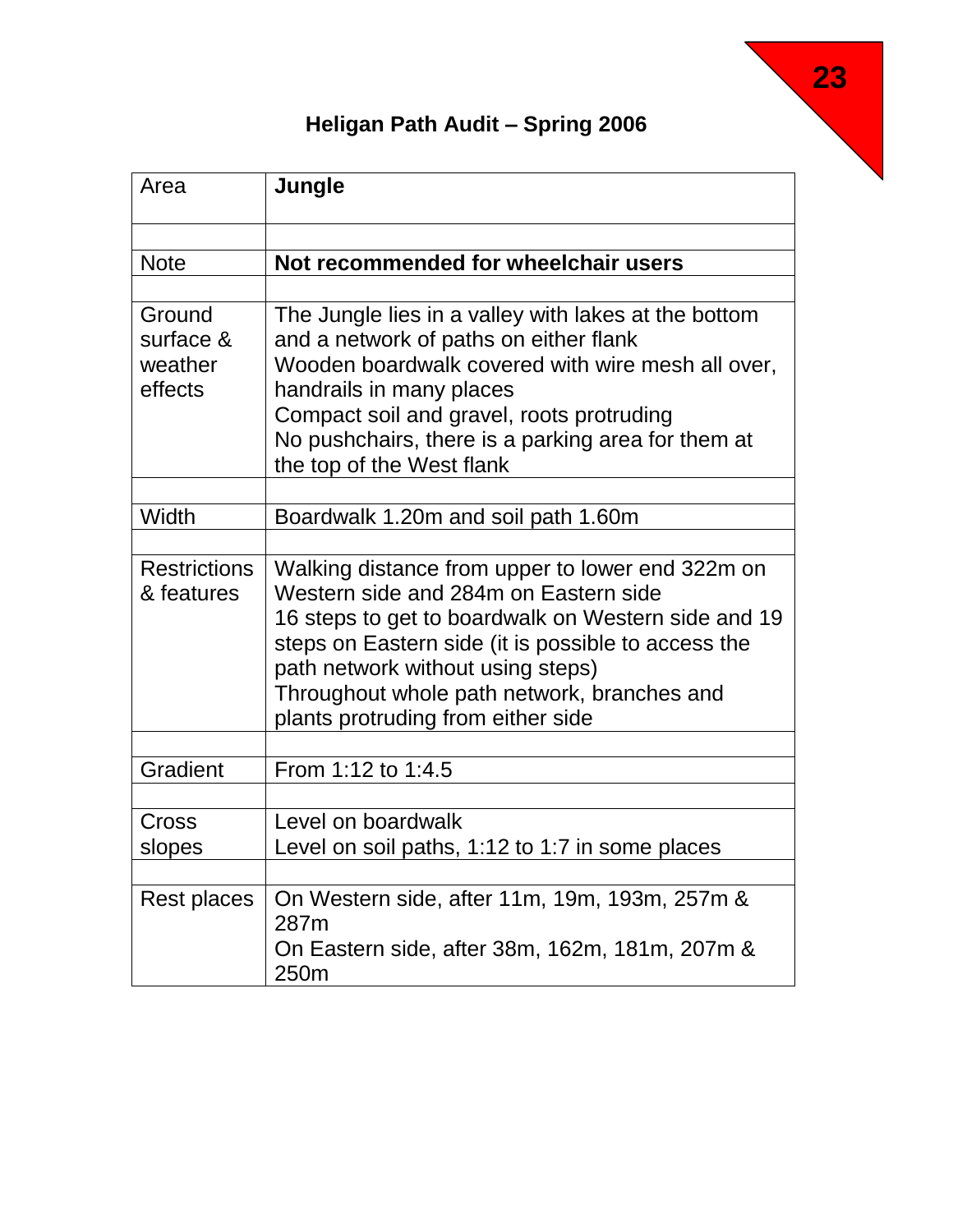| Area                                      | <b>Horsemoor Hide to bottom of Horsemoor Field</b> |
|-------------------------------------------|----------------------------------------------------|
| <b>Note</b>                               | Not recommended for wheelchair users               |
|                                           |                                                    |
| Ground<br>surface &<br>weather<br>effects | Grass, very muddy                                  |
| Width                                     | N/A                                                |
|                                           |                                                    |
| <b>Restrictions</b>                       | Kissing gate at start, 1 m wide                    |
| & features                                | After 55m kissing gate, 1.25m wide                 |
|                                           | After 226m kissing gate, 0.90m wide                |
|                                           | After 248m join Georgian Ride                      |
| <b>Gradients</b>                          | Between 1:12 and 1:7 (quite steep)                 |
| Cross<br>slopes                           | Mostly level, in places 1:12 to 1:8                |
|                                           |                                                    |
| Rest places                               | After 82m, 113m & 157m                             |

**24**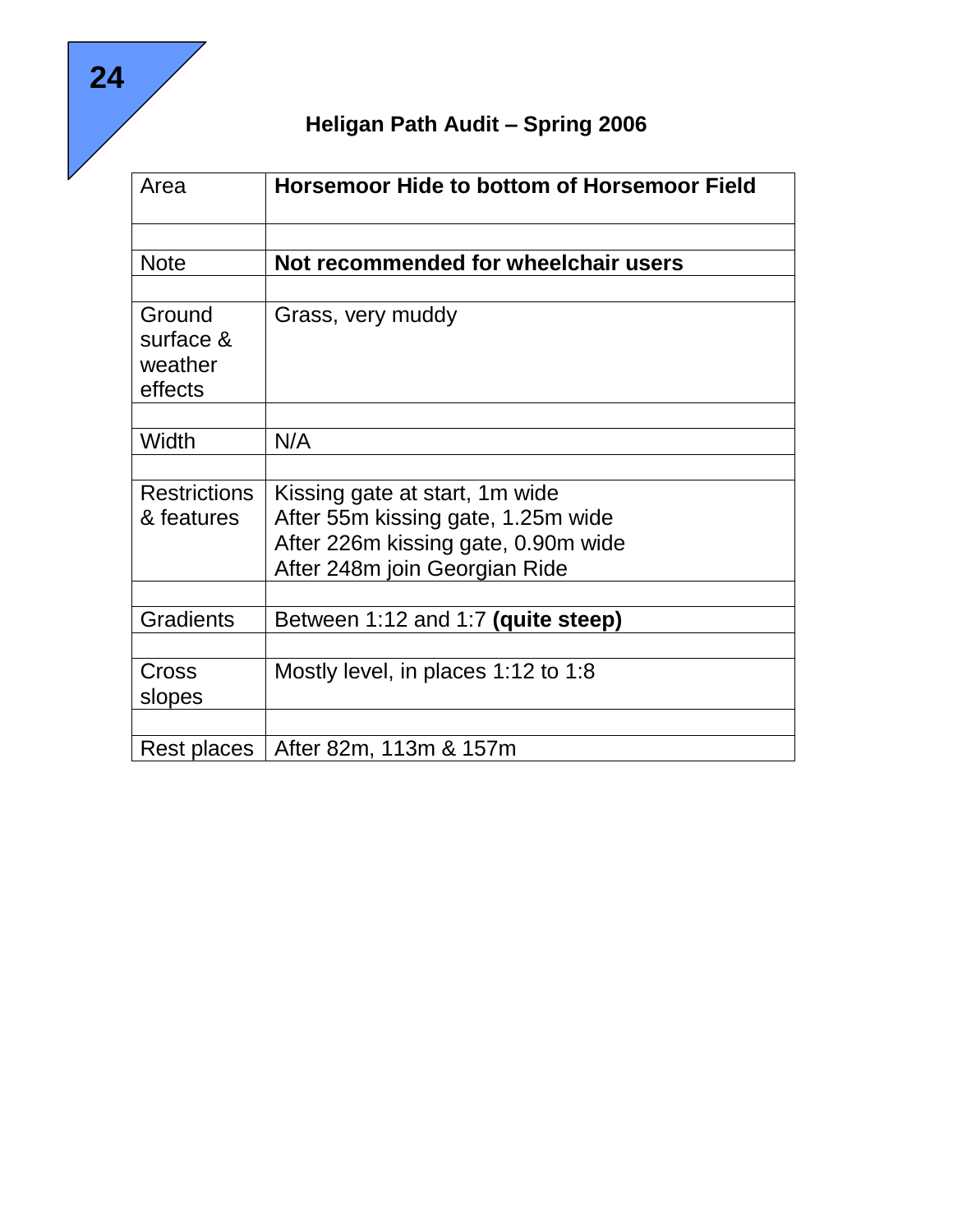| Area                                      | Georgian Ride starting at bottom of Horsemoor<br>and running South                  |
|-------------------------------------------|-------------------------------------------------------------------------------------|
| <b>Note</b>                               | Not recommended for wheelchair users                                                |
| Ground<br>surface &<br>weather<br>effects | Compacted gravel-dust, compact soil, loose stones,<br>mud, clay, water, wood debris |
| Width                                     | Narrowest point 1.90m, widest point 2.90m                                           |
| <b>Restrictions</b><br>& features         | After 696m stream crossing path, stepping stones<br>After 865m join Butler's Path   |
| <b>Gradients</b>                          | Between 1:30 along bottom of valley, and 1:10                                       |
| Cross<br>slopes                           | 1:12 to 1:8                                                                         |
| Rest places                               | After 171m, 289m, 381m, 655m, 763m & 864m,                                          |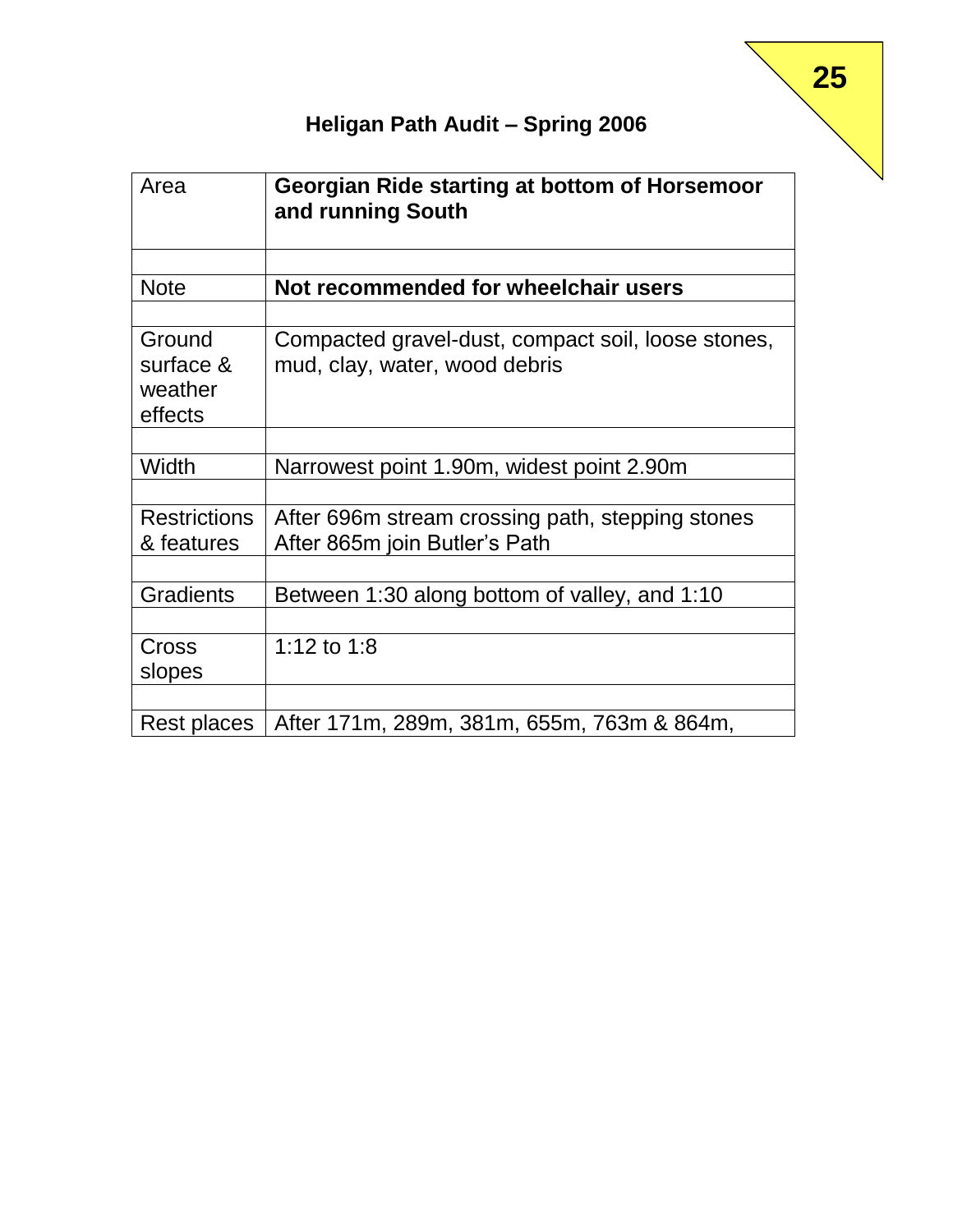| Area                                      | <b>Sunken Lane, starting at bottom</b>                                                                                                                                                                                   |
|-------------------------------------------|--------------------------------------------------------------------------------------------------------------------------------------------------------------------------------------------------------------------------|
|                                           |                                                                                                                                                                                                                          |
| <b>Note</b>                               | Not recommended for wheelchair users                                                                                                                                                                                     |
| Ground<br>surface &<br>weather<br>effects | Compact sand/soil, deep grooves, loose stones,<br>wood debris                                                                                                                                                            |
| Width                                     | 3m                                                                                                                                                                                                                       |
| <b>Restrictions</b><br>& features         | After 242m pass right-hand turning into Steward's<br>Meadow<br>After 270m junction with Bottle Dump Hill<br>After 330m junction with Diagonal Path<br>After 416m reach Orchard Walk and Steward's<br><b>House Garden</b> |
| <b>Gradients</b>                          | Between 1:20 and 1:5 (very steep)                                                                                                                                                                                        |
| Cross<br>slopes                           | Mostly level, 1:8 in places                                                                                                                                                                                              |
| Rest places                               | After 149m from bottom end                                                                                                                                                                                               |

**26**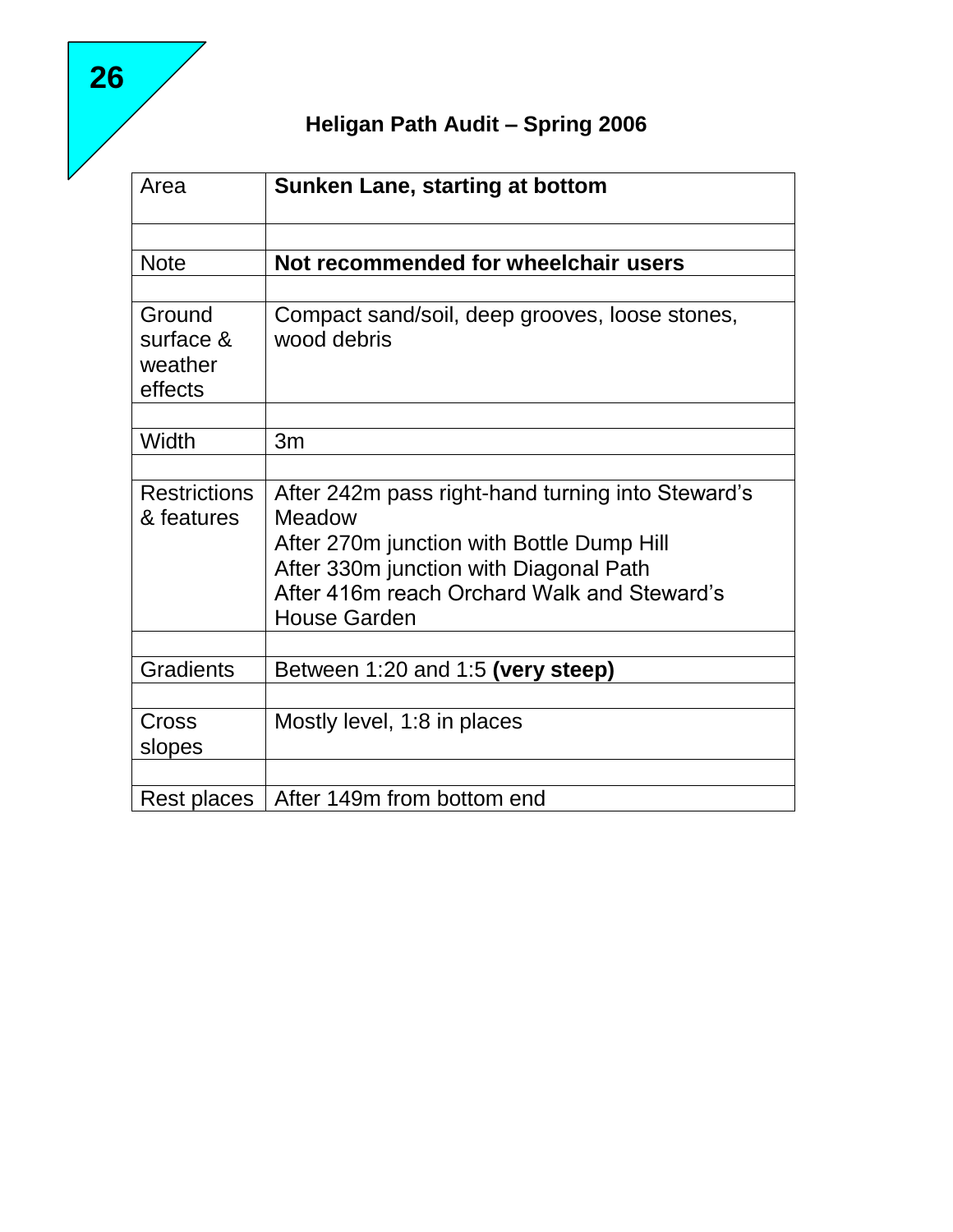| Area                                      | <b>Bottle Dump Hill starting at bottom</b>         |
|-------------------------------------------|----------------------------------------------------|
|                                           |                                                    |
| <b>Note</b>                               | Not recommended for wheelchair users               |
|                                           |                                                    |
| Ground<br>surface &<br>weather<br>effects | Compact soil, loose stones, wood debris, mud, clay |
|                                           |                                                    |
| Width                                     | 3m                                                 |
|                                           |                                                    |
| <b>Restrictions</b><br>& features         | No restrictions, the length of the path is 166m    |
|                                           |                                                    |
| <b>Gradients</b>                          | 1:7, 1:6                                           |
|                                           |                                                    |
| Cross                                     | Level, 1:12, 1:4 (very steep)                      |
| slopes                                    |                                                    |
|                                           |                                                    |
| Rest places                               | From bottom end after 34m, 98m, 114m & 151m        |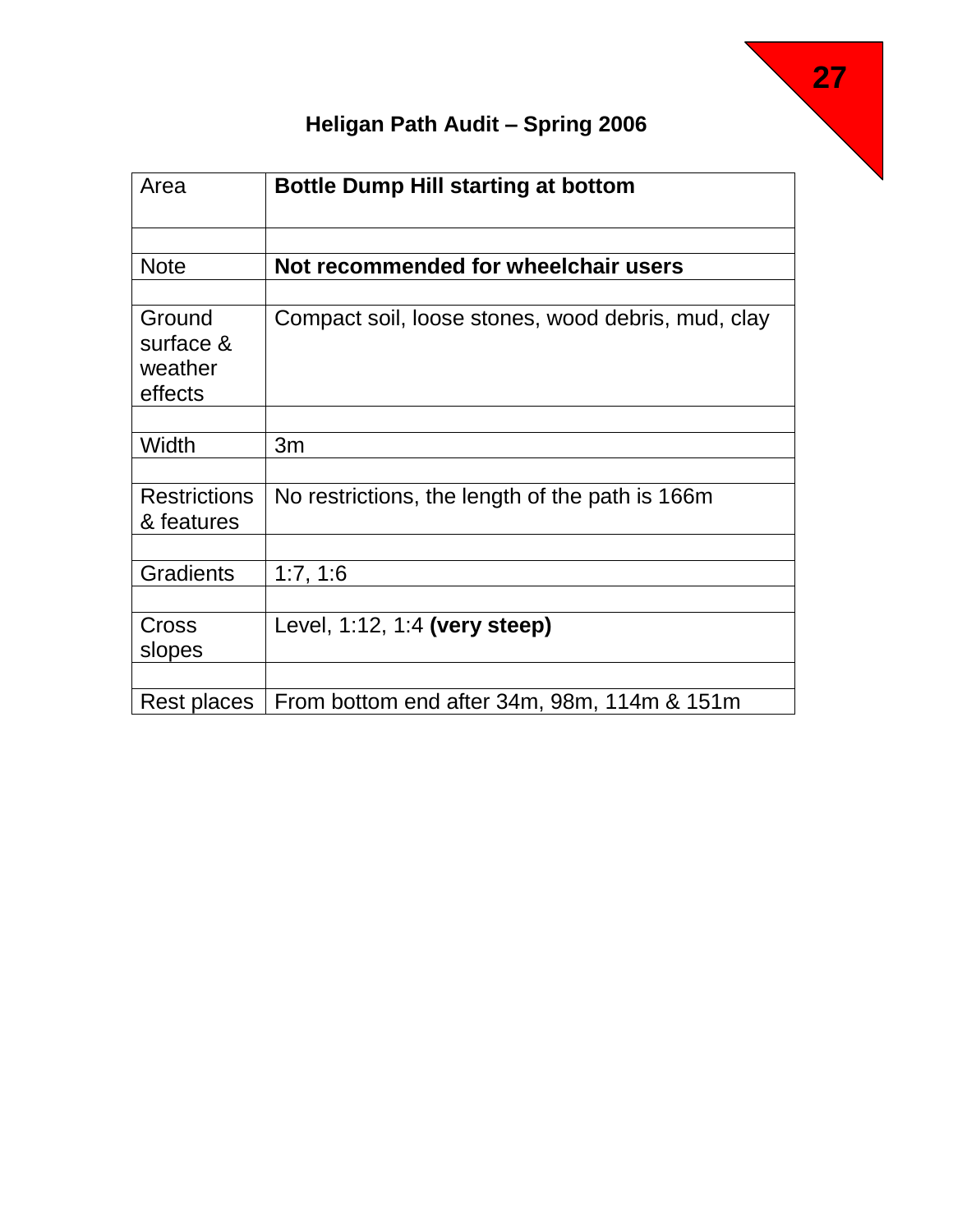| Area                | Diagonal Path, starting from bottom                                 |
|---------------------|---------------------------------------------------------------------|
| <b>Note</b>         | Not recommended for wheelchair users                                |
|                     |                                                                     |
| Ground              | Compact soil, lots of roots, stones, wood debris,                   |
| surface &           | deep grooves                                                        |
| weather             |                                                                     |
| effects             |                                                                     |
|                     |                                                                     |
| Width               | 2m at the top, 0.90m at lower end                                   |
|                     |                                                                     |
| <b>Restrictions</b> | Whole length 260m                                                   |
| & features          |                                                                     |
|                     |                                                                     |
| <b>Gradients</b>    | Between 1:12 to 1:5 (very steep)                                    |
|                     |                                                                     |
| Cross               | Between 1:7 to $1:3$                                                |
| slopes              |                                                                     |
|                     |                                                                     |
| Rest places         | From the bottom of path, after 53m, 91m, 137m,<br>184m, 219m & 251m |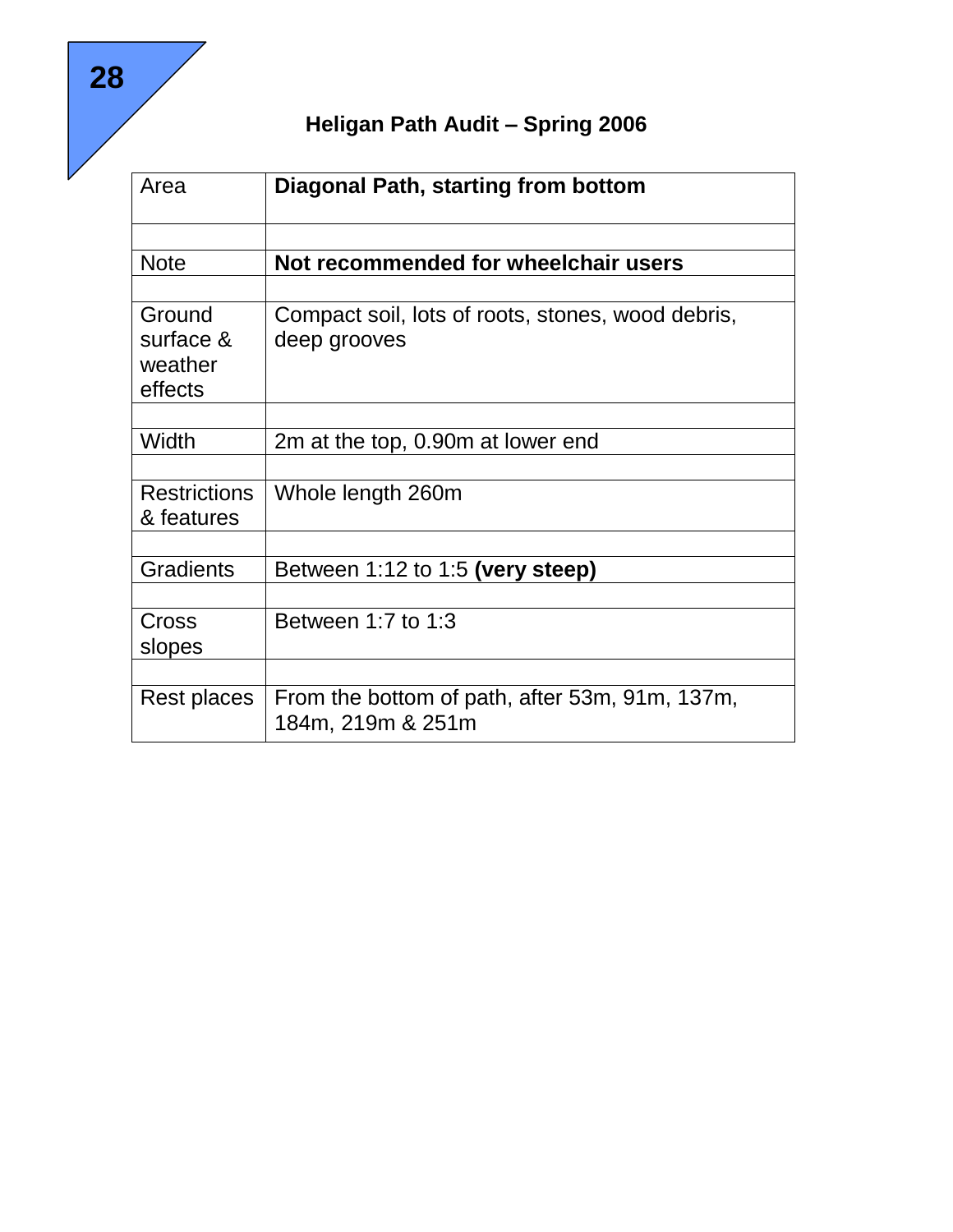| Area                                      | <b>Steward's Meadow</b>                                                                                                                                                                                                                              |
|-------------------------------------------|------------------------------------------------------------------------------------------------------------------------------------------------------------------------------------------------------------------------------------------------------|
| <b>Note</b>                               | Not recommended for wheelchair users                                                                                                                                                                                                                 |
| Ground<br>surface &<br>weather<br>effects | Grass, mud, sheep poo!                                                                                                                                                                                                                               |
| Width                                     | N/A                                                                                                                                                                                                                                                  |
| <b>Restrictions</b><br>& features         | Whole area approximately 1.95 hectares<br>Access into this meadow is via a number of kissing<br>gates from all directions, each 0.90m wide. Every<br>kissing gate has an associated field gate except for<br>the kissing gate next to Horsemoor Hide |
| <b>Gradients</b>                          | 1:9 to 1:7                                                                                                                                                                                                                                           |
| Cross<br>slopes                           | Uneven grass                                                                                                                                                                                                                                         |
| Rest places                               | No rest places                                                                                                                                                                                                                                       |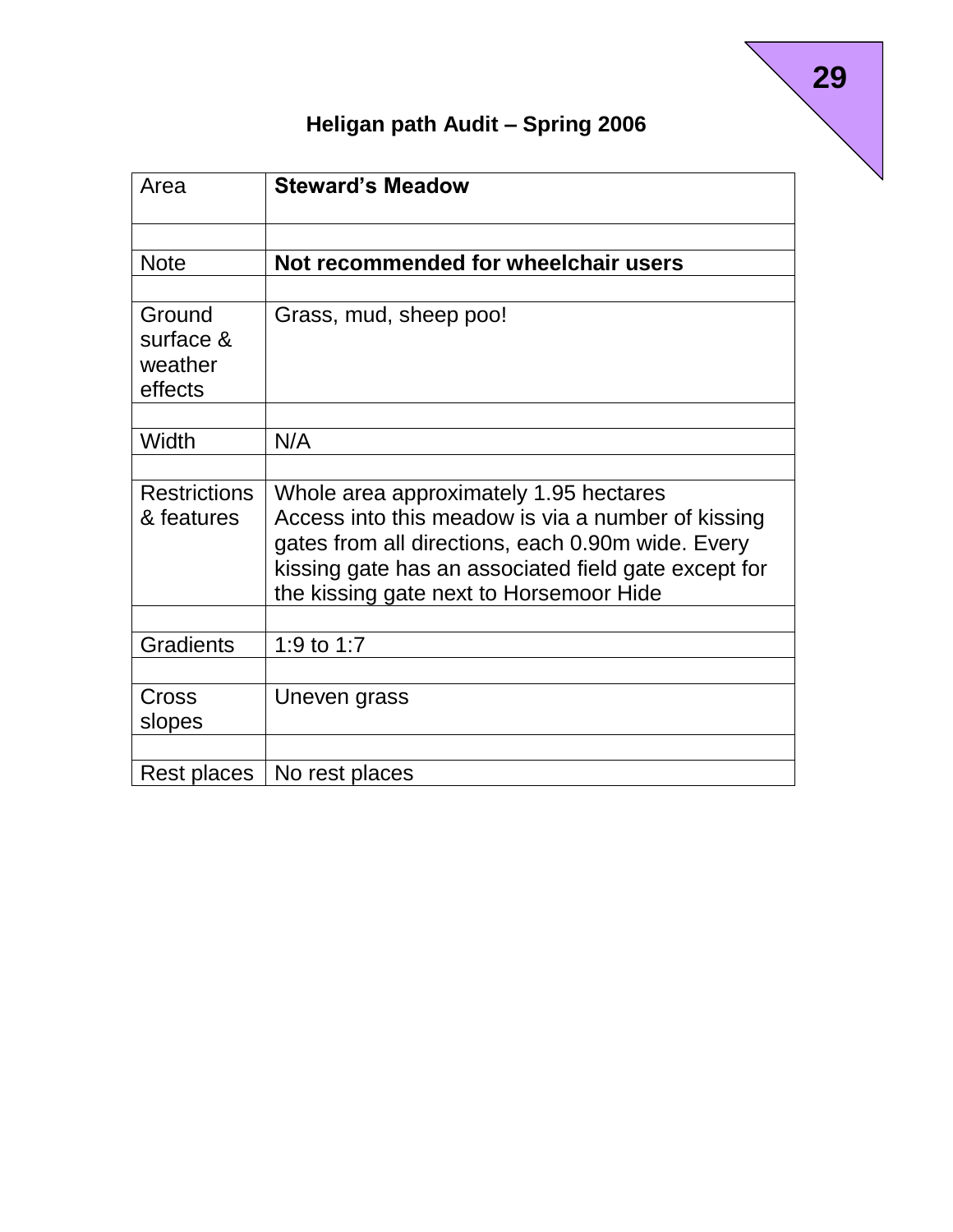| Area                                      | <b>Butler's Path, starting from bottom</b>          |
|-------------------------------------------|-----------------------------------------------------|
|                                           |                                                     |
| <b>Note</b>                               | Not recommended for wheelchair users                |
|                                           |                                                     |
| Ground<br>surface &<br>weather<br>effects | Compact soil, stones, roots, mud and wood debris    |
| Width                                     | Narrowest point 1m, widest point 1.40m              |
|                                           |                                                     |
| <b>Restrictions</b>                       | After 187m turn off onto 6 timber steps on right to |
| & features                                | join Jungle boardwalk                               |
|                                           | After 269m narrow path on right to boardwalk        |
|                                           | After 296m turn off to right onto boardwalk         |
|                                           | After 449m reach top of Jungle                      |
|                                           |                                                     |
| <b>Gradients</b>                          | Level, 1:20 to 1:12                                 |
| Cross                                     | Level, 1:12, 1:11                                   |
| slopes                                    |                                                     |
|                                           |                                                     |
| Rest places                               | After 45m, 55m, 129m, 293m, 313m, 430m & 438m       |

**30**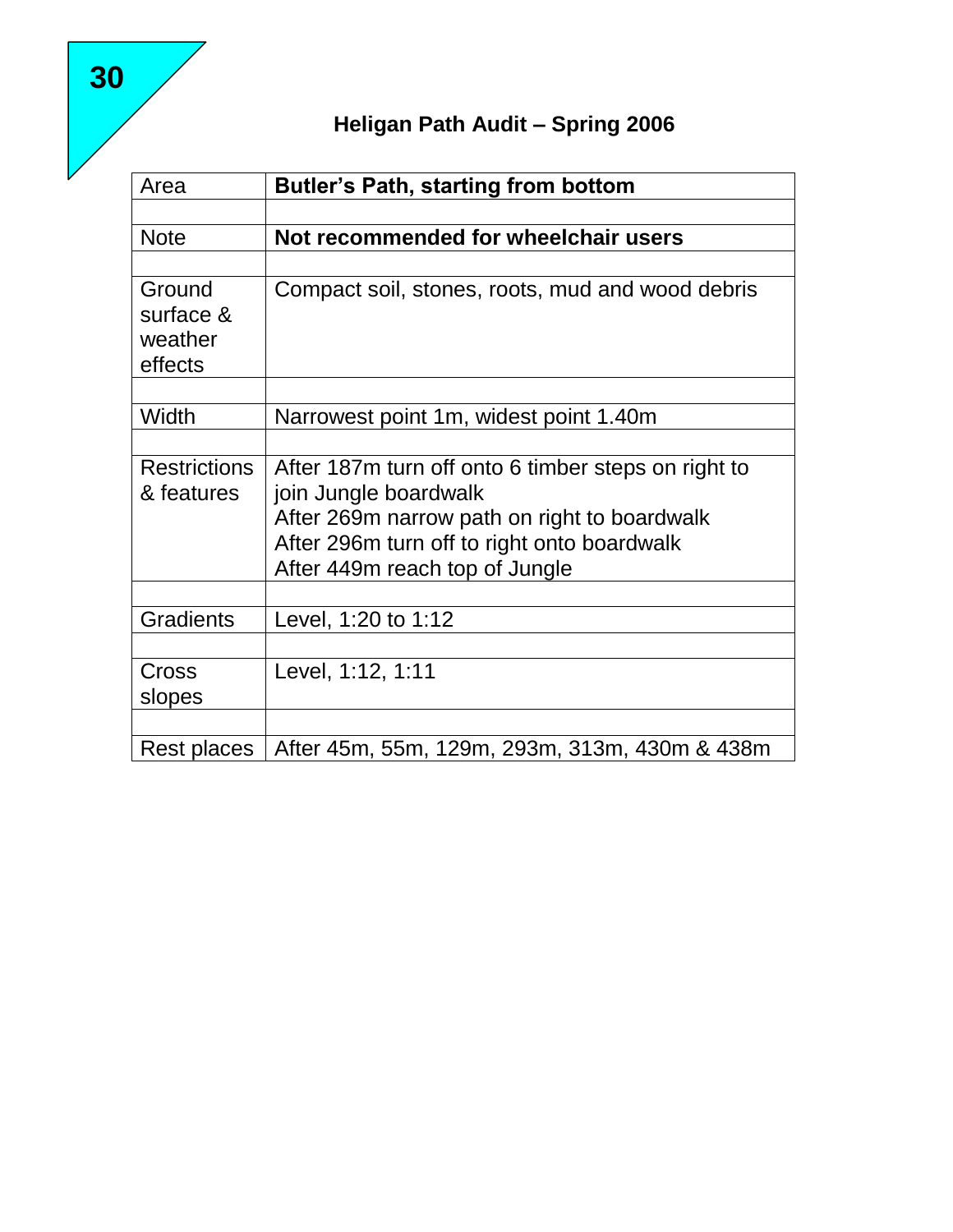| Area                                      | Farm Walk, starting at bottom of Horsemoor and<br>across stream towards the fields                                                                                                                                                                                                                                                                                                                                                                                                                                                                                                                |
|-------------------------------------------|---------------------------------------------------------------------------------------------------------------------------------------------------------------------------------------------------------------------------------------------------------------------------------------------------------------------------------------------------------------------------------------------------------------------------------------------------------------------------------------------------------------------------------------------------------------------------------------------------|
|                                           |                                                                                                                                                                                                                                                                                                                                                                                                                                                                                                                                                                                                   |
| <b>Note</b>                               | Not recommended for wheelchair users                                                                                                                                                                                                                                                                                                                                                                                                                                                                                                                                                              |
|                                           |                                                                                                                                                                                                                                                                                                                                                                                                                                                                                                                                                                                                   |
| Ground<br>surface &<br>weather<br>effects | These paths run along the perimeter of pastureland<br>Compact soil, protruding roots, loose stones, mud!!!<br>large puddles, ruts and grooves, grass                                                                                                                                                                                                                                                                                                                                                                                                                                              |
| Width                                     | Narrowest point 1.20m, widest point 1.30m                                                                                                                                                                                                                                                                                                                                                                                                                                                                                                                                                         |
| <b>Restrictions</b><br>& features         | After 370m gate at junction with Eastern Drive (turn<br>right then straight again and then almost immediately<br>left)<br>After 569m bridge on right, linking to Georgian Ride,<br>5 steps onto bridge between 0.15cm and 0.25cm<br>high; bridge 1.05m wide<br>After 672m dam on right between lakes, linking up<br>with Georgian Ride (short stretch of 1:6 gradient)<br>After 772m, 84 steps up Tregassick, each 0.10m<br>high<br>After 828m kissing gate at top of steps, 0.83m wide<br>After 908m top of field, turn left<br>After 1248m kissing gate linking to Eastern Drive,<br>0.75m wide |
| Gradients                                 | Between 1:20 and 1:6 (some parts very steep)                                                                                                                                                                                                                                                                                                                                                                                                                                                                                                                                                      |
| Cross<br>slopes                           | Very muddy and uneven all over                                                                                                                                                                                                                                                                                                                                                                                                                                                                                                                                                                    |
| Rest places                               | After 26m, 153m, 194m, 261m, 357m, 404m, 518m,<br>525m, 667m, 851m, 943m, 973m, 1067m, 1174m &<br>1211m                                                                                                                                                                                                                                                                                                                                                                                                                                                                                           |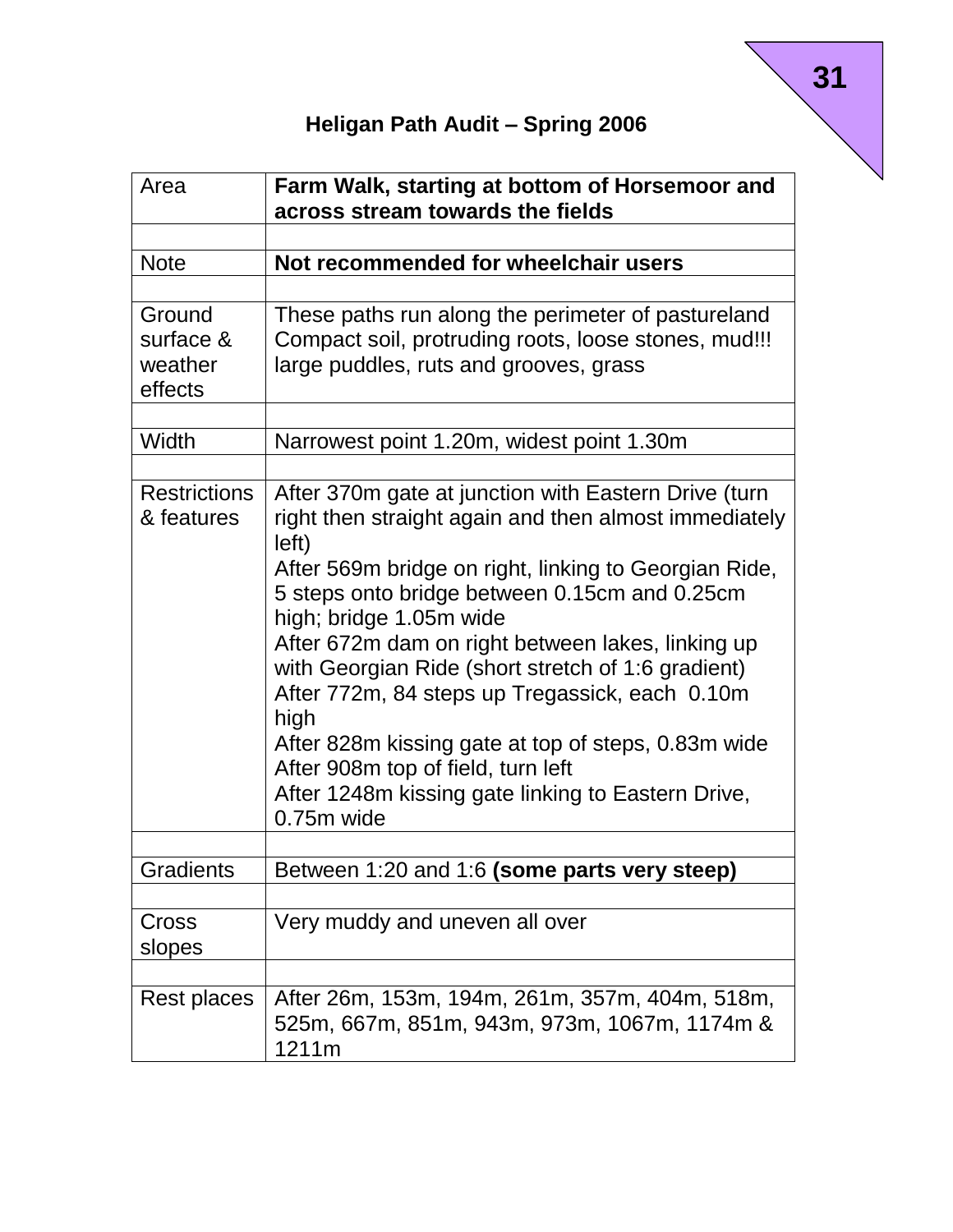| Area                                      | <b>Eastern Drive, starting from bottom</b>                                    |
|-------------------------------------------|-------------------------------------------------------------------------------|
|                                           |                                                                               |
| <b>Note</b>                               | Not recommended for wheelchair users                                          |
|                                           |                                                                               |
| Ground<br>surface &<br>weather<br>effects | Compact soil, grooves and ruts, mud, stones, wood<br>debris and running water |
|                                           |                                                                               |
| Width                                     | 1.70m throughout                                                              |
| <b>Restrictions</b><br>& features         | After 165m reach top of Eastern Drive                                         |
| <b>Gradients</b>                          | 1:4 throughout (very steep)                                                   |
|                                           |                                                                               |
| Cross<br>slopes                           | Very uneven all over                                                          |
|                                           |                                                                               |
| Rest places                               | After 102m, 134m & 165m                                                       |

**32**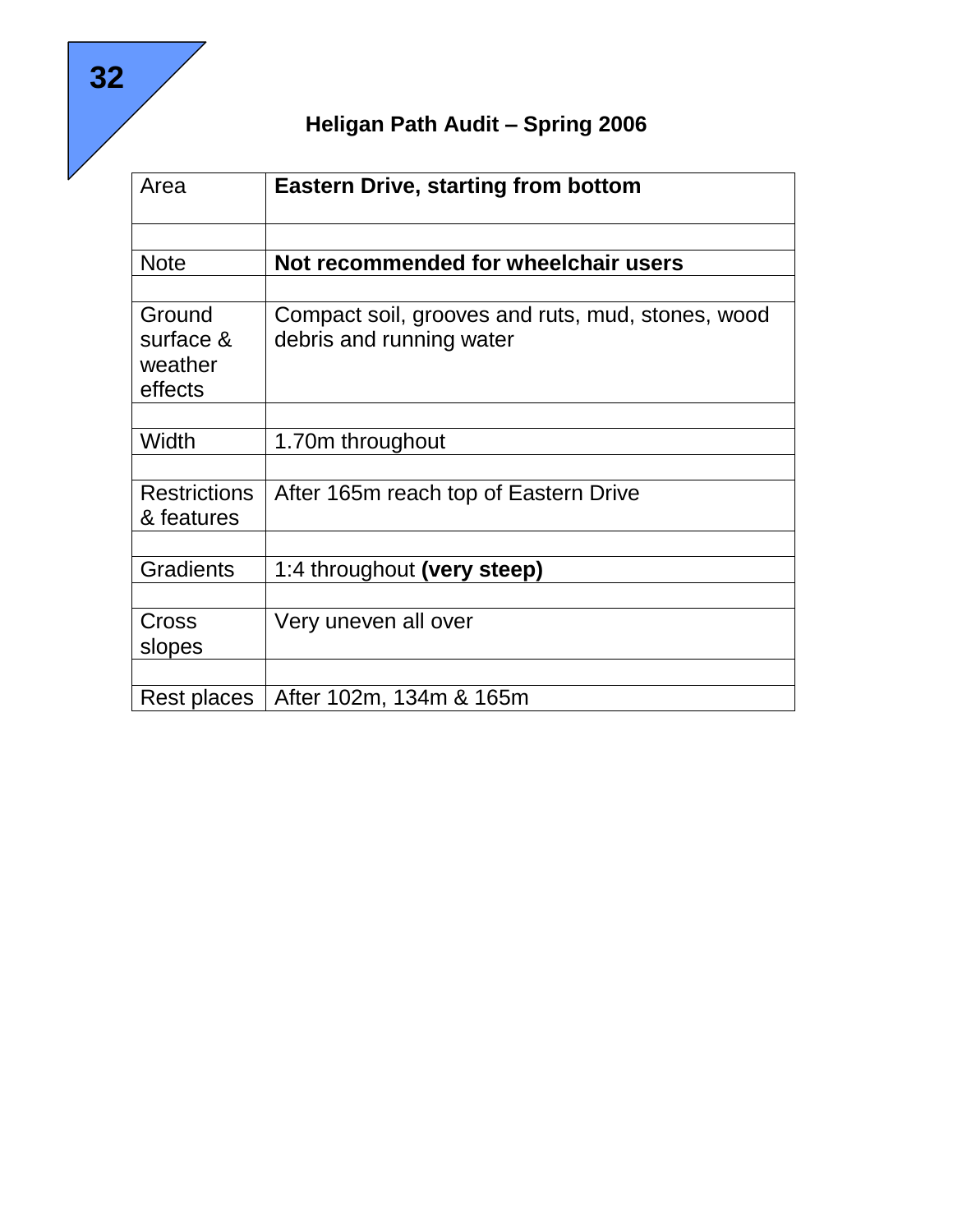# **The Lost Gardens of Heligan**

#### **Guide Notes For Visually Impaired Visitors**

- **A.** As you entered through the covered area, you may well have enjoyed the smell of freshly baked bread and other such aromas, promising a delicious lunch later when you have enjoyed a walk around the gardens! You may also have heard the birds, Chaffinches and Robins, chirping as they search for titbits among the picnic tables, or the Rooks cawing to one another high up in the treetops near the entrance.
- **B.** Beyond the ticket office, you will notice the sandy path change to a tarmac surface, that of the Long Drive to Heligan House. This drive was constructed in the early 19<sup>th</sup> century and lined with the delicate trees, *Cornus capitata* – then recently introduced to this country. A number were replanted soon after the restoration began and are doing well. They have small, simple cream flowers in June, and later, inedible fruits not dissimilar to strawberries. You can feel the fine stems and narrow leaves of a decorative bamboo that also grows here. Please beware of traffic as you cross the private road.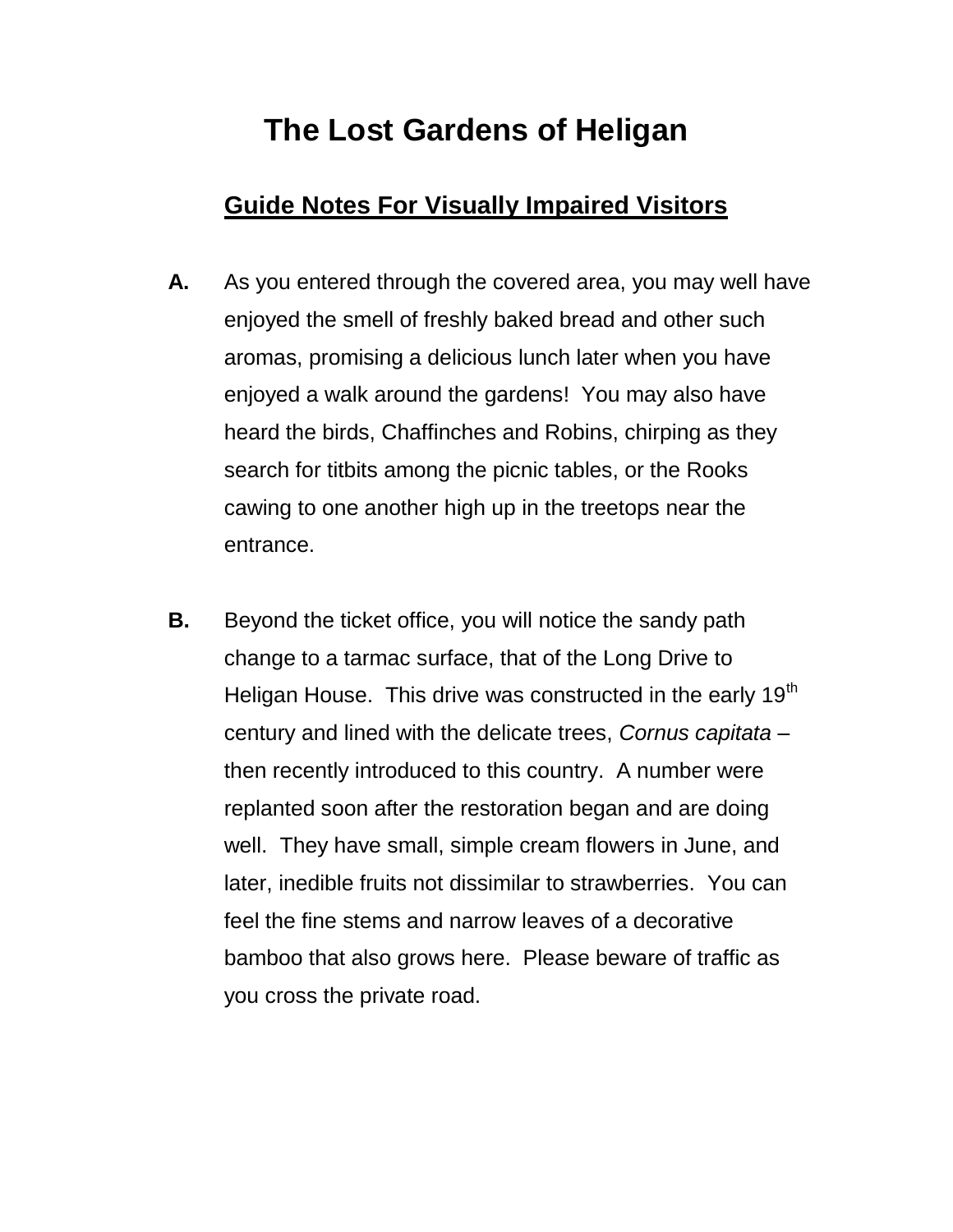- **C.** On entering the garden take the sandy path to the left. Feel the tough leaves of the evergreen fern *Blechnum magellanicum* that enjoys the semi-shade here. Carefully follow the path between some ancient camellia and rhododendron bushes, which overhang the route. Some of the original plants are around 150 years old! Feel the glossy dark green rounded leaves of the camellias and compare them with the longer smoother leaves of the rhododendrons. Cherry laurel also grows here; it was originally planted as a hedge, to help protect the Northern Gardens from our salt laden winds. During the 70 years of gradual decline following the First World War, the hedge grew wild to approximately 30 feet in height; and also, by layering, grew out into the garden for 20 to 30 feet in places! Near the big green gate grows a *Rhododendron grande* with huge, tough, silver backed leaves, in a drooping habit.
- **D.** Follow the path round to the right, past the trunks of large rhododendrons, possibly 100 years old, and on your right you will find a *Sequoia sempervirens*, or Coastal redwood, with its strange fibrous spongy bark, a very vigorous conifer. One specimen – the tallest tree in the world – has reached 112 metres (375 ft).
- **E.** Leaving the gardens for a moment, turn left, crossing the Works Road carefully, you will find the brick built Reservoir, used to serve most of the water needs of the garden and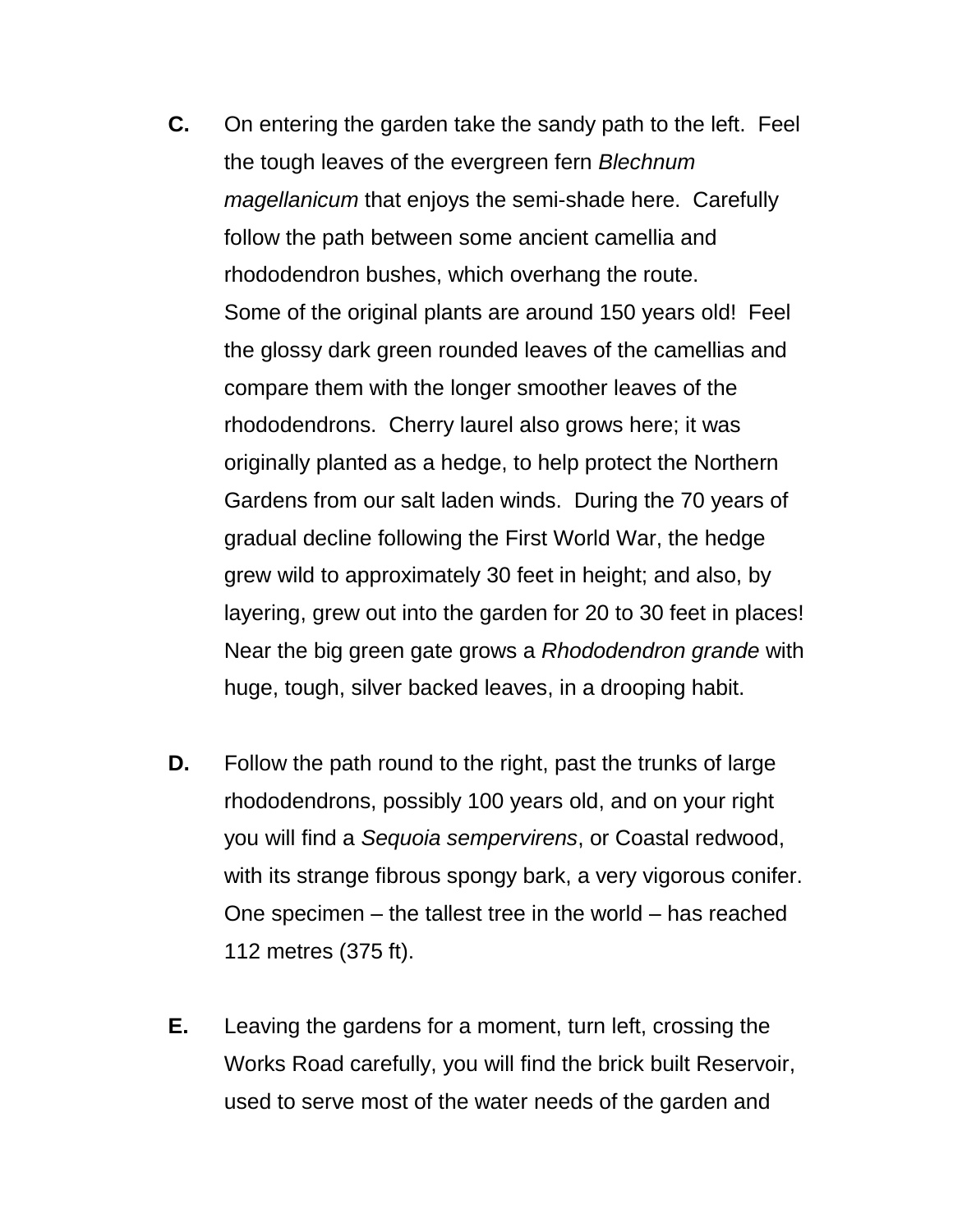house in the early  $20<sup>th</sup>$  century. Restored and roofed over, it is now once again in use, filled by Ram pumps that drive water from neighbouring farmland and supplying water to original water features in the garden, most noticeably in the Ravine. An exhibition of various Ram pumps, loaned to us from Green and Carter, is on display here, and you may be able to feel some of their shapes and designs.

- **F.** Rejoining the path, follow it as it meanders between the rhododendrons within the old overgrown laurel hedge that borders the most northerly part of the garden. You will be able to hear any traffic on the road to the north of us. It is a very shady, often cold, area here and you may hear the wind in the treetops above us. Lying next to the path is a length of old tree trunk, one of the Holm oaks, *Quercus ilex*, that once formed part the shelter-belt of the Northern Gardens. Many of these ancient trees were lost in the hurricane of 1990. This trunk has been left, not only as extra seating for the weary, but also as the perfect habitat for wildlife, insects and toads etc. Further on you will find another of these giants that fell across the path during the storm. By feeling the cut section of it, you can gauge its original size. Opposite grows a stand of fine stemmed, narrow leafed bamboo *Arundinaria nitida* from China.
- **G.** Just before you reach the Northern Summerhouse you will come upon a left hand fork in the path, leading to a small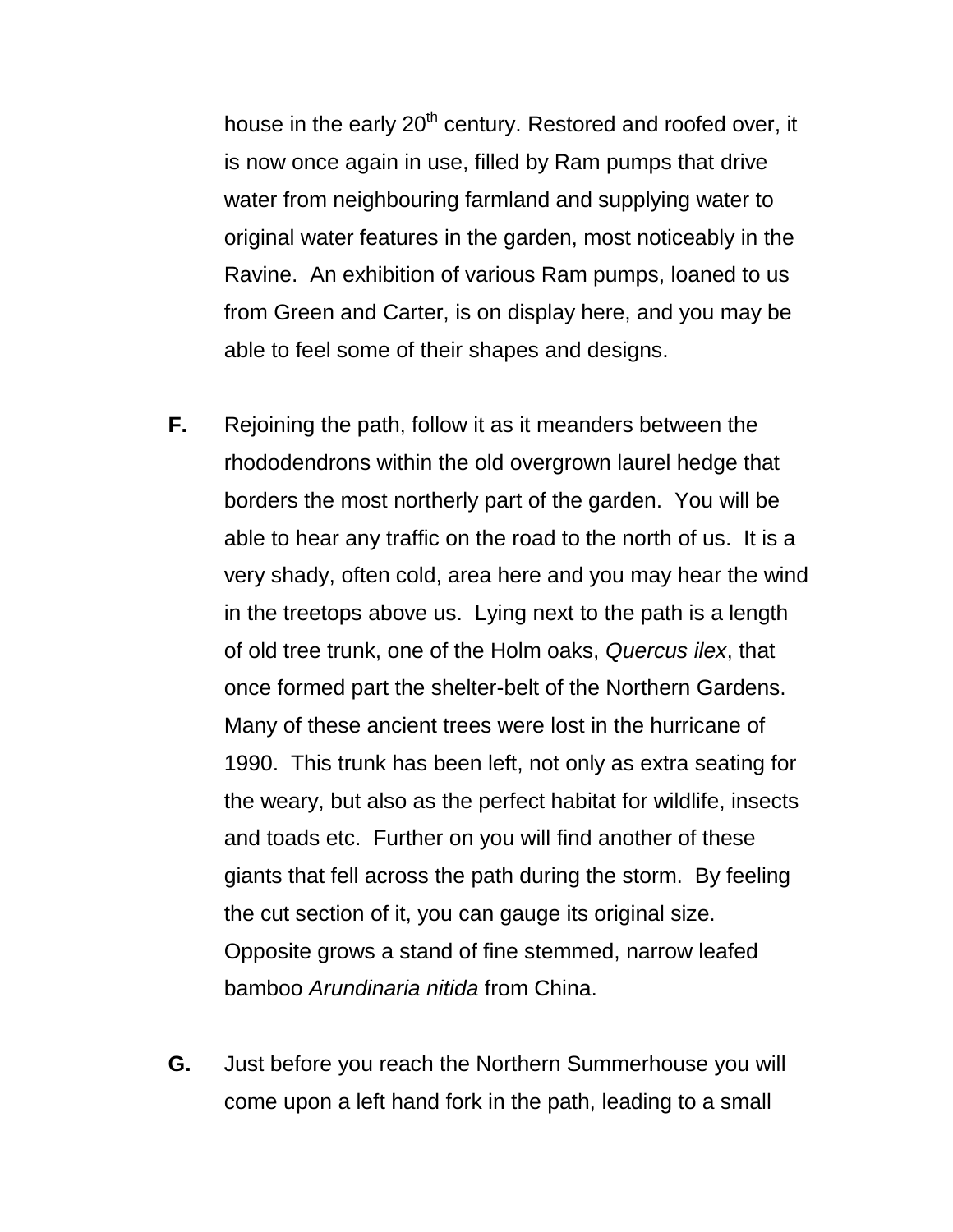gateway that used to open to the field beyond. You can feel the old stone and the original worn granite gate posts, though the old gate has gone. A stately oak (possibly over 200 years old) is growing here, and you can run your hands over the thick layer of moss that covers the trunk, and gauge its size and age.

**H.** As you enter the small, enclosed garden of the Northern Summerhouse you will feel the path surface change from sand to cobbles, and then again to smooth stone as you step up onto the slate slabs that surround the pool on the left. You may hear the splash of water from the fountain. The hedge here is of *Griselinia littoralis* and you can feel the tough smooth rounded leaves, well built to withstand the salt laden gales that we get here. Ideal for shelter hedging. Indeed if there is an east wind blowing, this is where you will feel it! The land outside the hedge slopes away from here to the sea, just over a mile away at Pentewan, and there is nothing to stop the easterlies roaring in from across St Austell Bay! You may well hear the wind in the tops of the ancient oaks around here. The Northern Summerhouse itself was built here to enjoy the view across the bay. Rebuilt the brick pillars support plants – beware the rose thorns! The bench seat inside has been rebuilt, and again gives welcome shelter, or shade on a hot summer's day. A delightful place to sit and dream. Lean down and you can feel the design of brick and cobbles that make up the original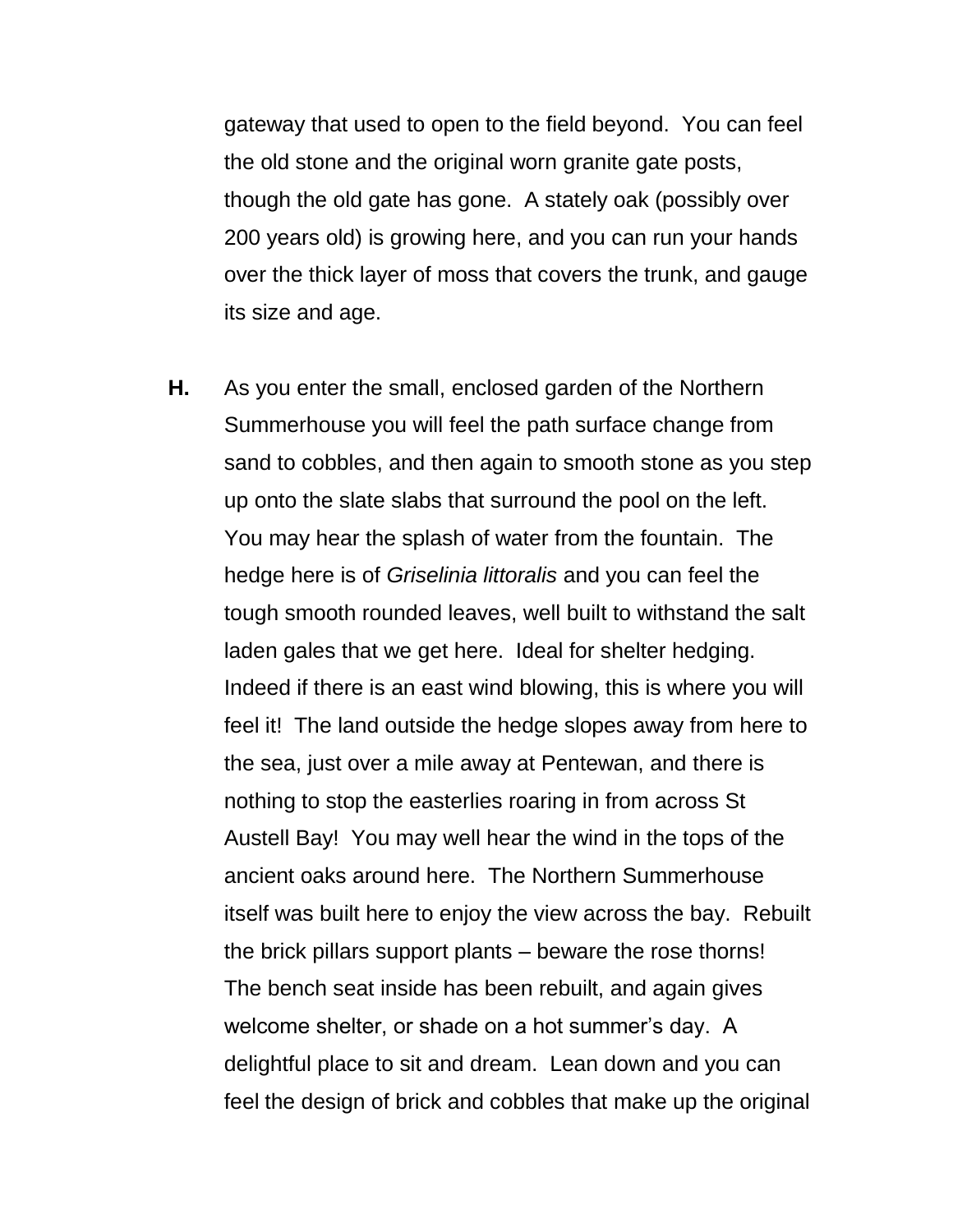floor. On leaving this garden you can feel the new stone pillars that support the second set of wrought iron gates that enclose it. These are not original to the garden, but are in keeping with the Victorian era.

- **I.** Once again you are now on a coarse sandy path, and you will note a cobbled gully running across it. This is part of a drainage system that collects rainwater from the whole of the Northern Gardens to feed the pool in the Flower Garden for watering the crops there. There is a beautiful *Podocarpus salignus*, a tree with long linear dark green leaves, on the far side of the path. Follow the Eastern Ride down to "New Zealand", so called as the plants here come from that part of the world. Just beyond the second little path to the left is another interesting plant, *Cordyline indivisa*, and again you can feel the size of the leaves as it is putting out a shoot at its base. Original tree ferns, *Dicksonia antartica*, in this area grow very near to the path, and so one can easily feel their unusual shape and the texture of their leaves and "trunks".
- **J.** The Bee Boles are a fascinating structure, built to protect the skeps in which the bees were kept up until the mid-19<sup>th</sup> century, when modern beehives were invented. Feel how the skeps were made by winding barley straw round and round, held in place with twine or split cane. Bees die if they get too wet and cold, so the wooden shutters could be closed down in foul weather for extra protection; the bees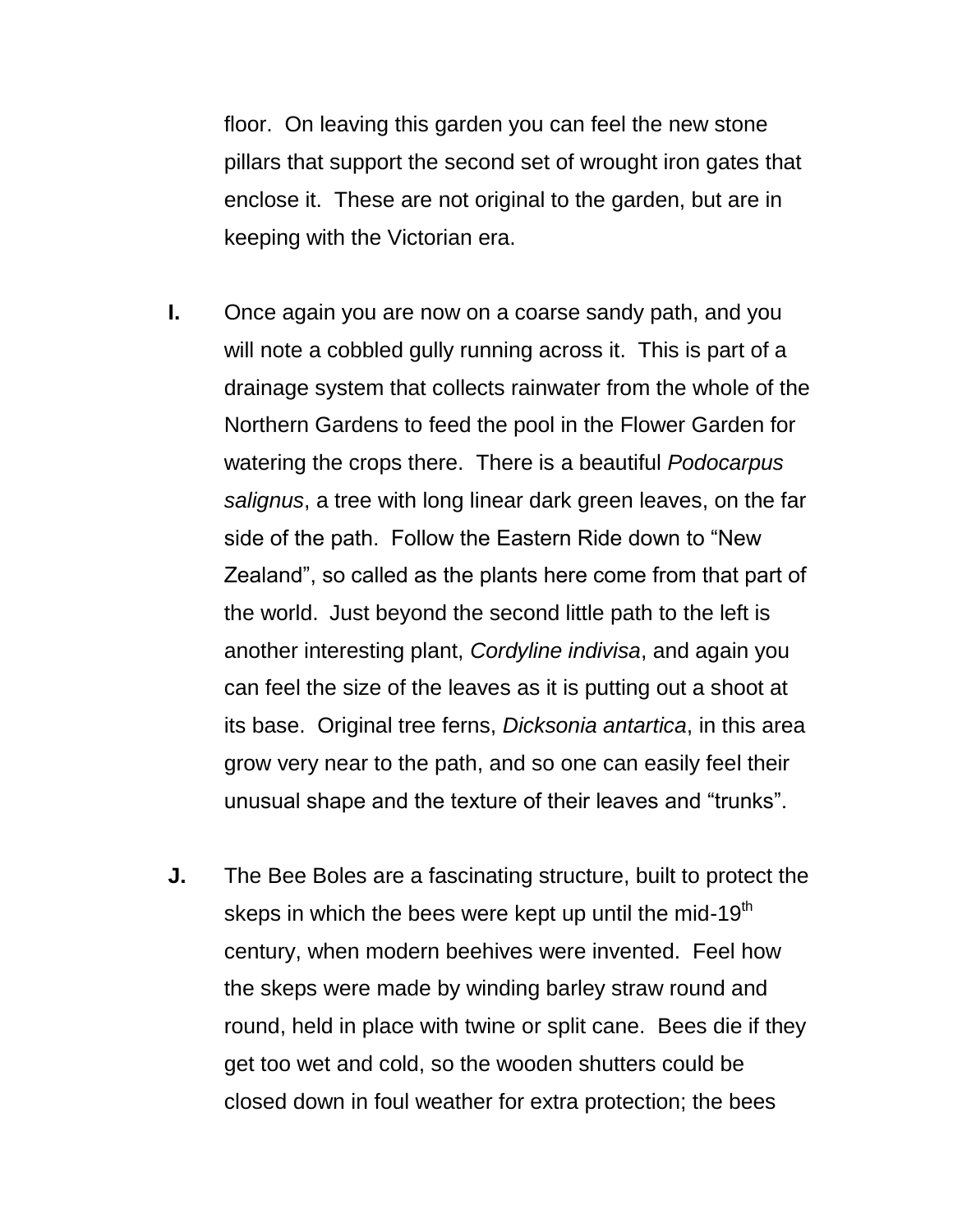still being able to come and go through the slit at the bottom that you can also feel.

**K.** Through an old gateway you will find the Melon Yard, a walled garden, housing a number of working buildings and glasshouses. The heart of the Northern Gardens, a focus of activity, and plenty for you to explore. Please do mind your head when entering the Tool Shed: all the buildings have the original low door lintels. The smooth brick floor was re-laid, and there are some interesting Victorian tools here to inspect; some found under the debris during the restoration, and others have been added to the collection since. The old stone trough round the corner even had a tree growing in it. Now it is back in use, the granite worn with age. Try the scent of the varying types of mint that grow here. You will notice the cobbled floor of the Equipment Store (again mind your head!). John Nelson used cobbles from the beach of our neighbouring estate, Caerhays, to completely re-lay this floor. Feel the size of the large granite posts that support the roof. You will find large items stored here, such as the wheelbarrow and a long ladder. The Equipment Store leads into the Potting Shed. A delightful spot, musty, smelling of compost and evocative of ages past. You will notice the smooth brick floor (as in the Tool Shed). Feel the terracotta pots sorted into sizes and shapes, each for a specific purpose, such as growing orchids. Tools hang in orderly fashion on the wall, long handled types as used in Victorian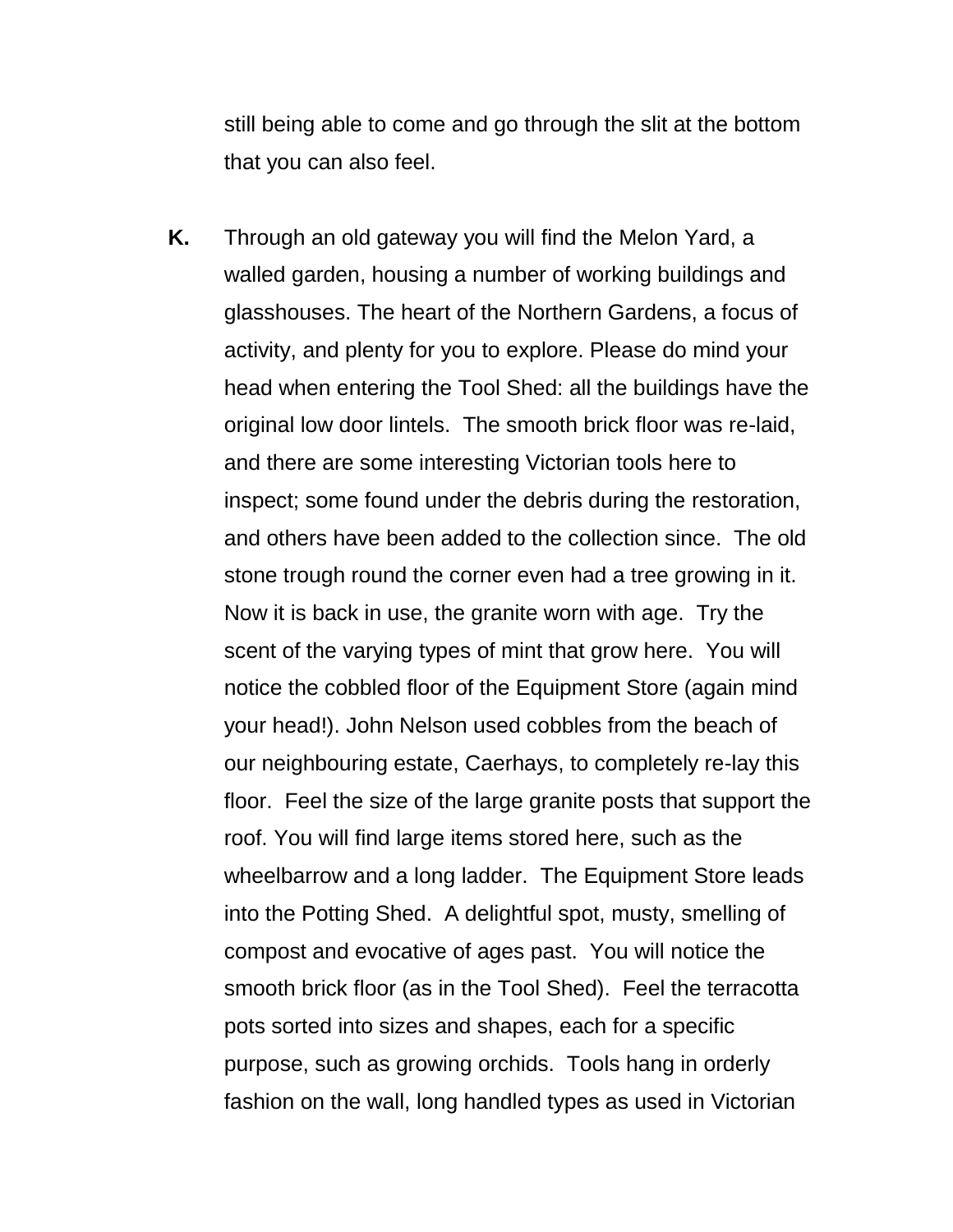times, and still used here today. Back out into the sunshine, explore further. If the door to the Dark Room is ajar, you might be able to breathe the appetizing smell of fresh mushrooms growing there. Round behind the Melon House, a variety of herbs can be found (marjoram, fennel, feverfew, sage and rosemary…) Rub the leaves to enjoy their distinctive scents! You can make out the shape of the old square Victorian cloches that are used in this area. The Pineapple Pit, restored by John Nelson in 1993, is an interesting structure. You can feel the wooden covers of the two long trenches that run the entire length, both front and back of the central glass-covered growing chamber. You may catch the smell of the fresh horse manure with which they are filled, fifteen tons of it! As it rots down, enough heat is created to significantly raise the temperature of the central chamber, enabling pineapples to be grown here.

**L.** Wander up into the Vegetable Garden, where you will hear the sound of hard work! Gardeners digging and raking, or leaning on their shovels, enjoying a good chat with the visitors! You may also hear the noisy rooks again, in the surrounding treetops. The scents vary with the time of year – maybe the brassicas are well grown, or maybe Mike has just fetched another trailer load of seaweed from the nearby beach to be spread as mulch – excellent fertiliser! Or the wallflowers and sweet-Williams that border the central path each spring may be in bloom. Proceed slowly down this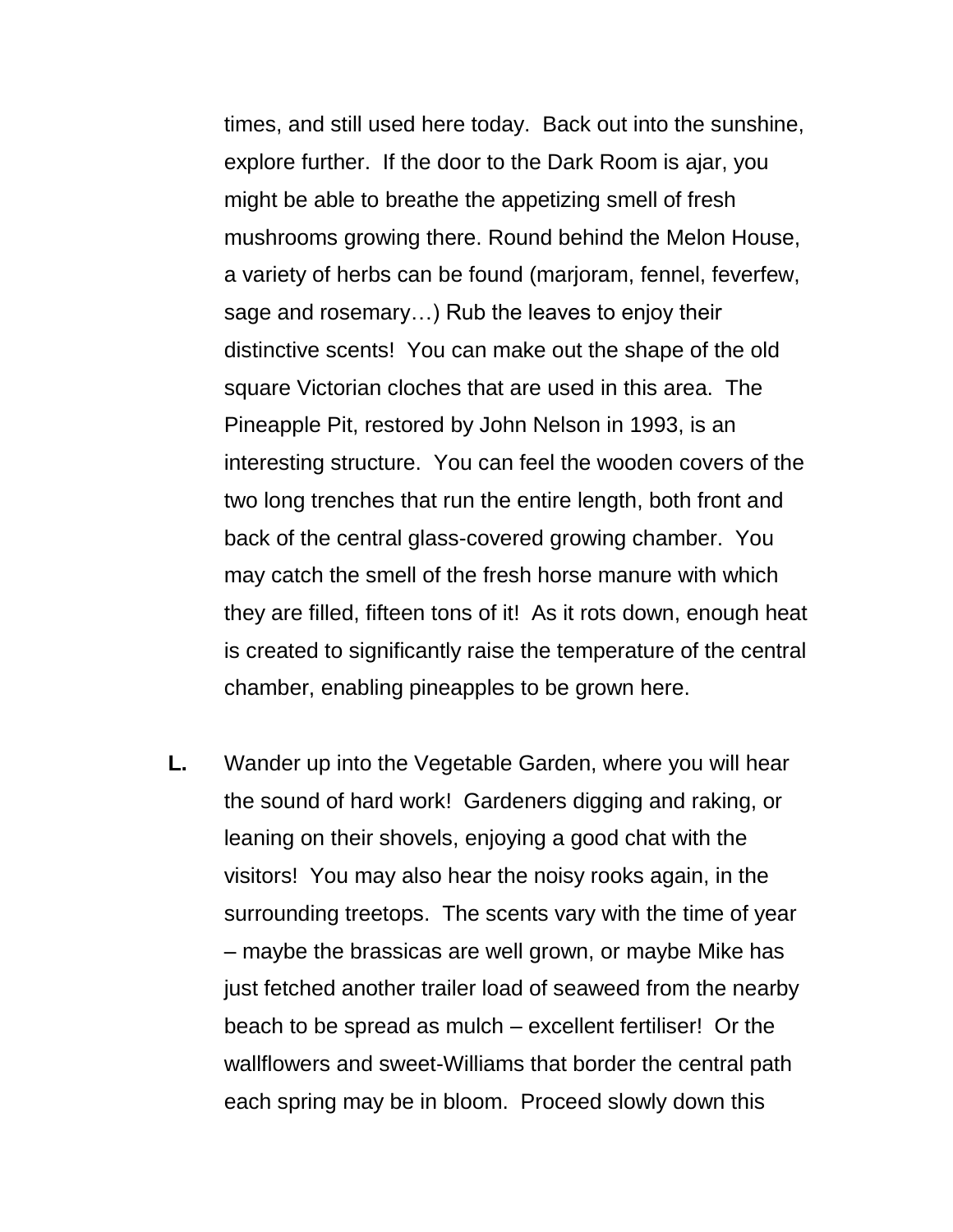path and reach out for the metal arches, which run over its entire length, supporting a collection of new apple trees, which have already grown to create a tunnel effect from top to bottom. Other evocative shapes are the lovely old terracotta sea kale and rhubarb pots, both used for forcing an early crop. The sea-kale pots are slightly shorter, more rounded in body, than the straight-sided rhubarb pots (which are more like chimney pots with lids).

- **M.** Leaving the Vegetable Garden through the green gates in the thick hedge of *Thuja plicata*, you may catch the scent of freshly mown grass as you arrive on Flora's Green. This large lawn is bordered by magnificent rhododendrons, mainly "Cornish Red", with their smooth green leaves, a perfect spot to rest and soak up the summer sun, and listen to the birds.
- **N.** From Flora's Green, make your way down the Western Ride, between the tall overhanging rhododendrons and large camellias. The big storm of 1990 destroyed almost all Heligan's western shelter-belt, leaving this area very susceptible to the fierce westerly gales. For this reason many of the ancient rhododendrons here have fallen over, their branches propped and their shallow roots exposed, yet they still survive and bloom for us. A detour to the left runs through the Ravine, a rocky and very uneven stone path, (originally designed to be reminiscent of the Alps). Here you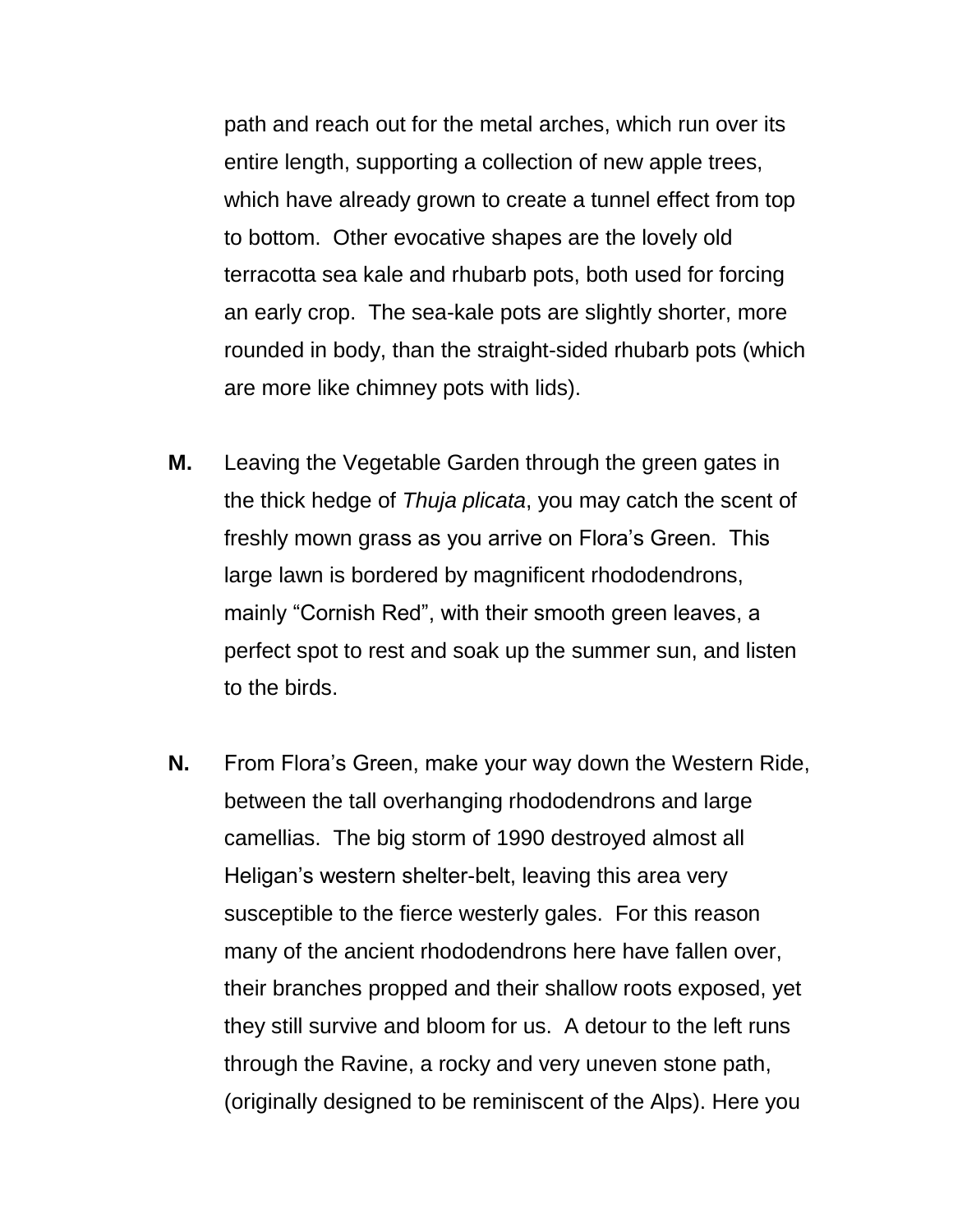can hear water, fed from the Reservoir, trickling down the rocks into a small pool below.

- **O.** At the bottom of the Ravine you can continue on a stone paved route, which will bring you to the Italian Garden, designed by John Claude Tremayne in 1900. Sit for a while in the cool of the summerhouse, with its floor of large smooth slates, and brick pillars that support the roof. Listen to the fountain splashing in the pond, and those rooks once more. In the spring you may catch the scent of the flowering bulbs, or in the summer the geraniums. In the winter the old camellias to the side and back of the summerhouse are also scented. You may feel the furry leaves of the original Kiwi plant, *Actinidia chinensis*, or the spiky leaves of various other plants in pots. Then you can either make your way carefully round the pond, down the steps through the old laurel hedge, and turn right to rejoin the Western Ride, or you can retrace your steps back to the coarse sandy path of the Western Ride and turn left towards Sikkim.
- **P.** Pass an island in the path, and head right, you will come to the area called Sikkim, so called as its tree and shrub collection originates mainly from the Himalayan kingdom of that name. On your right is an interesting example of the vast diversity within the genus Rhododendron. A large old specimen of *Rhododendron sinogrande*, the branches of which lean right over the path, is growing next to an aged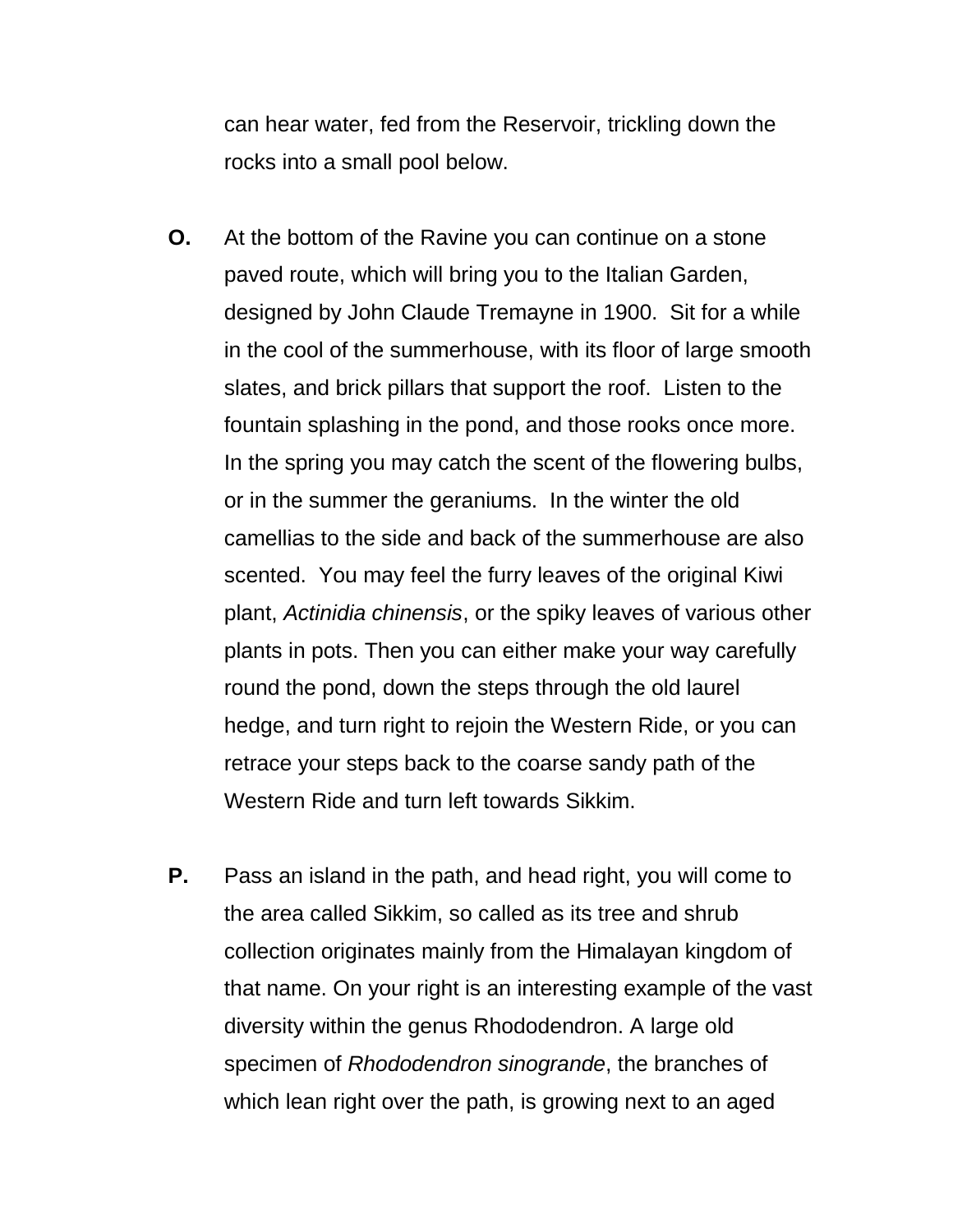plant of a tiny leafed, evergreen rhododendron. More commonly known as "Azaleas", these small shrubs are in fact from the rhododendron family. Compare the size and texture of these leaves; the *R. sinogrande* grows to the size of a small tree, has enormous, shining oblong dark green leaves, silvery grey underneath; and it bears big loose creamy white blooms in April, almost the size of dinner plates! It was discovered by George Forrest in China, Northeast Burma, and South-east Tibet in 1913. The evergreen hybrid next to it has tiny rounded dark green leaves and small delicate purple flowers later in the summer. This area of the gardens has become a tranquil grove over the years; it always seems cool under here, the arboreal rhododendrons having grown very tall (30 to 40 feet). So tall that this is where the rooks you have been hearing on your way round have been known to build their nests, high up above you in the canopy.

**Q.** Following the winding path down, you will come to the Sundial Garden. (This was the first part of the garden the family would have entered from the big house, which, along with all the original farm buildings, is now in private hands.) The herbaceous border against the south-facing wall of the Flower Garden was described in the *Gardeners' Chronicle* in 1896 as "the finest herbaceous border in Cornwall". Now restored, one can enjoy the scents of the various flowers, hear the bees busily working their way amongst them, and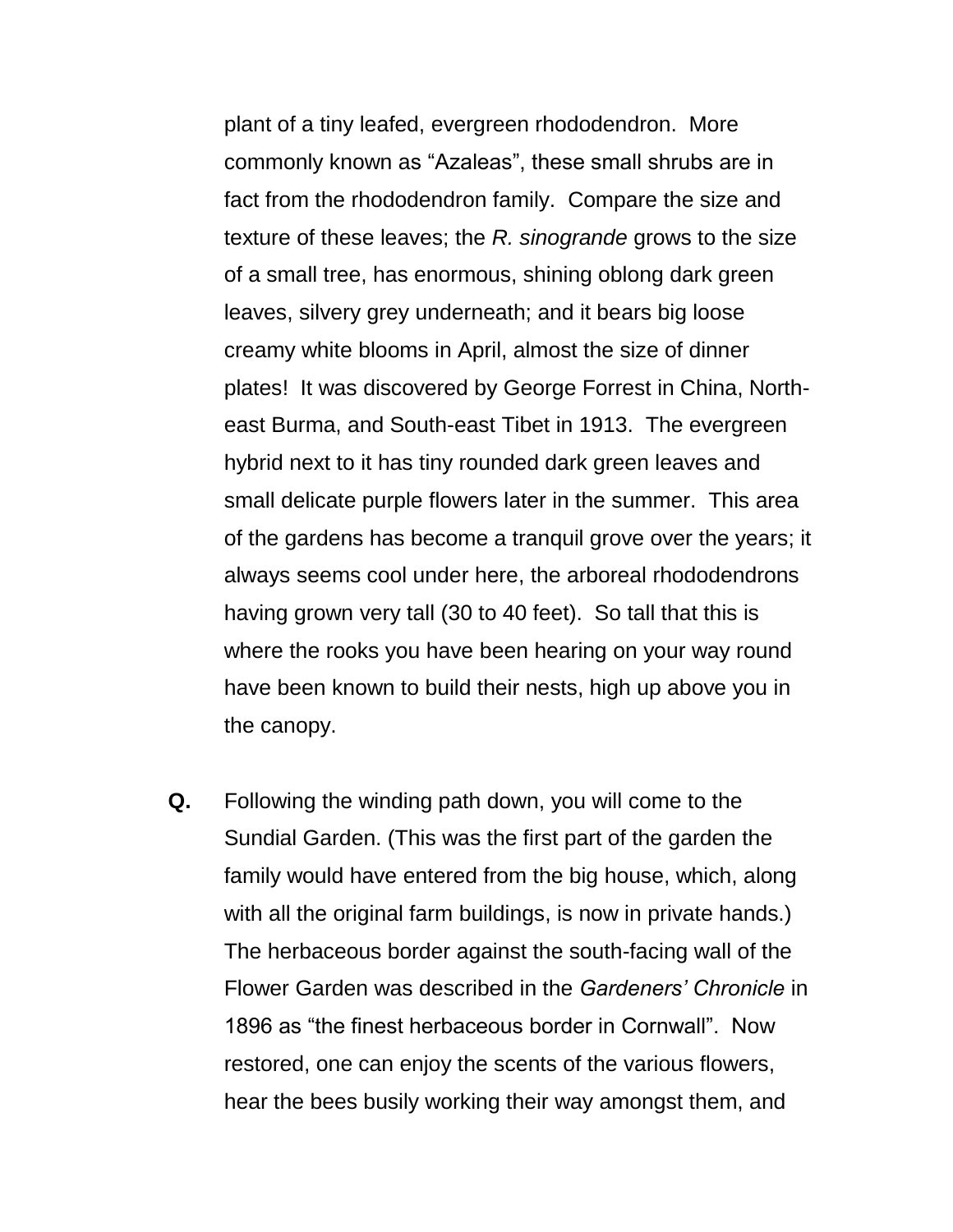sit for a moment in the sun on one of the decorative iron garden seats. Feel the shape and texture of the old sundial, repaired and restored to its original position in the middle of the lawn, with its original lichen covered pedestal, the smoother top and the old brass sundial itself. A brick path edges the central lawn, which you can follow round, being careful of a rather spiky plant, *Puya alpestris* as you go past!

- **R.** Two ancient lichen covered granite gateposts mark the entrance to the Flower Garden. To the left grows a magnificent *Wisteria sinensis*, the old gnarled trunk curls round itself, and over to the opposite post, forming a natural arch of beauty and scent when in full bloom. The original wrought iron gates, which hung here, are long gone.
- **S.** The Flower Garden is positioned close to the house, to provide flowers for the many vases within it, and salad crops and herbs for the kitchens. You can again enjoy testing the different scents of the wide variety of herbs grown here. The smooth brick path leads round a Dipping Pool in the centre, into which the rainwater drains from the Northern Gardens, for watering the crops here. This walled garden was designed facing southwest, and you can feel the warmth of the sun in the summer. The glasshouses are snuggled against the high walls, and it is interesting to compare them. The Vinery is Paxtonian, from the 1850s, when glass could only be made in small sheets, so the roof timbers were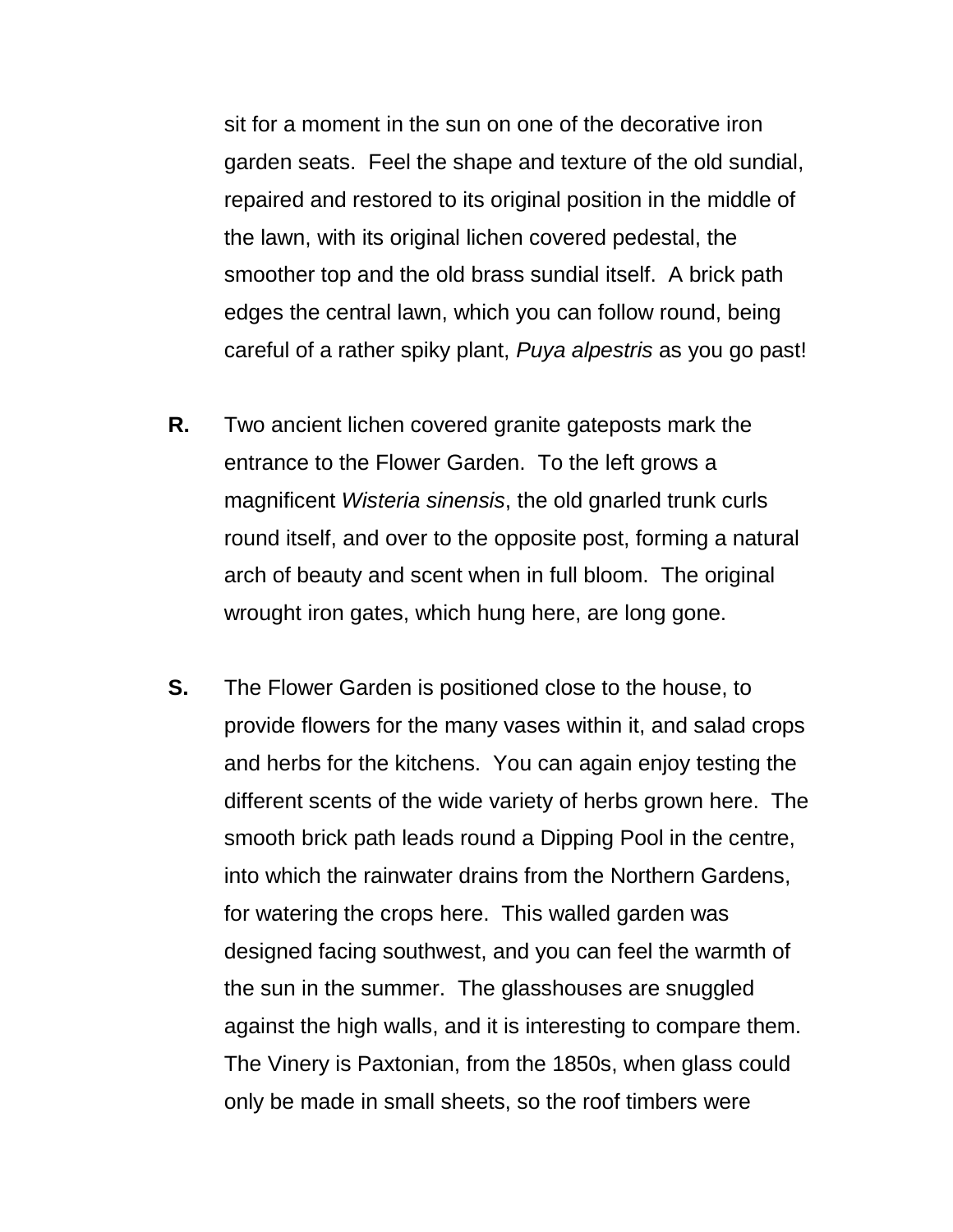placed closer together and the glass was cut in the "beavertail" design to protect the wood from rot. The Peach House dates from 1880, by which time glass could be made in larger sheets, and therefore the roof timbers were further apart and the beaver-tail cut no longer used.

- **T.** Leaving this huge walled garden, turn left and you will pass under the branches of *Rhododendron falconeri*, with its large, long, drooping leaves, and come to the Head Gardener's Office. This is a snug refuge even in the worst weather, with its log fire crackling away and the smell of wood-smoke. You can feel the size of the terracotta pots, cleaned and stored here ready for use. Smooth iron railings protect one from a drop down to where an old boiler is positioned at the bottom of a steep flight of steps. It used to heat the Vinery on the other side of the wall.
- **U.** Head East, past the huge leaves of *Gunnera manicata* with their spiky stems; past a short-stemmed bamboo whose leaves rustle in the wind, and out of the gardens towards the farmland. When the wind is in the East you will begin to feel it, and realise why a shelterbelt is needed. You may also hear machinery, as you are near to where we keep our heavier equipment; or you might hear the planking saw in the new Timber Shed, cutting our timber into planks or posts for use on the estate, or ready to make smaller items which are sold from our Shop. The smell of freshly cut timber is